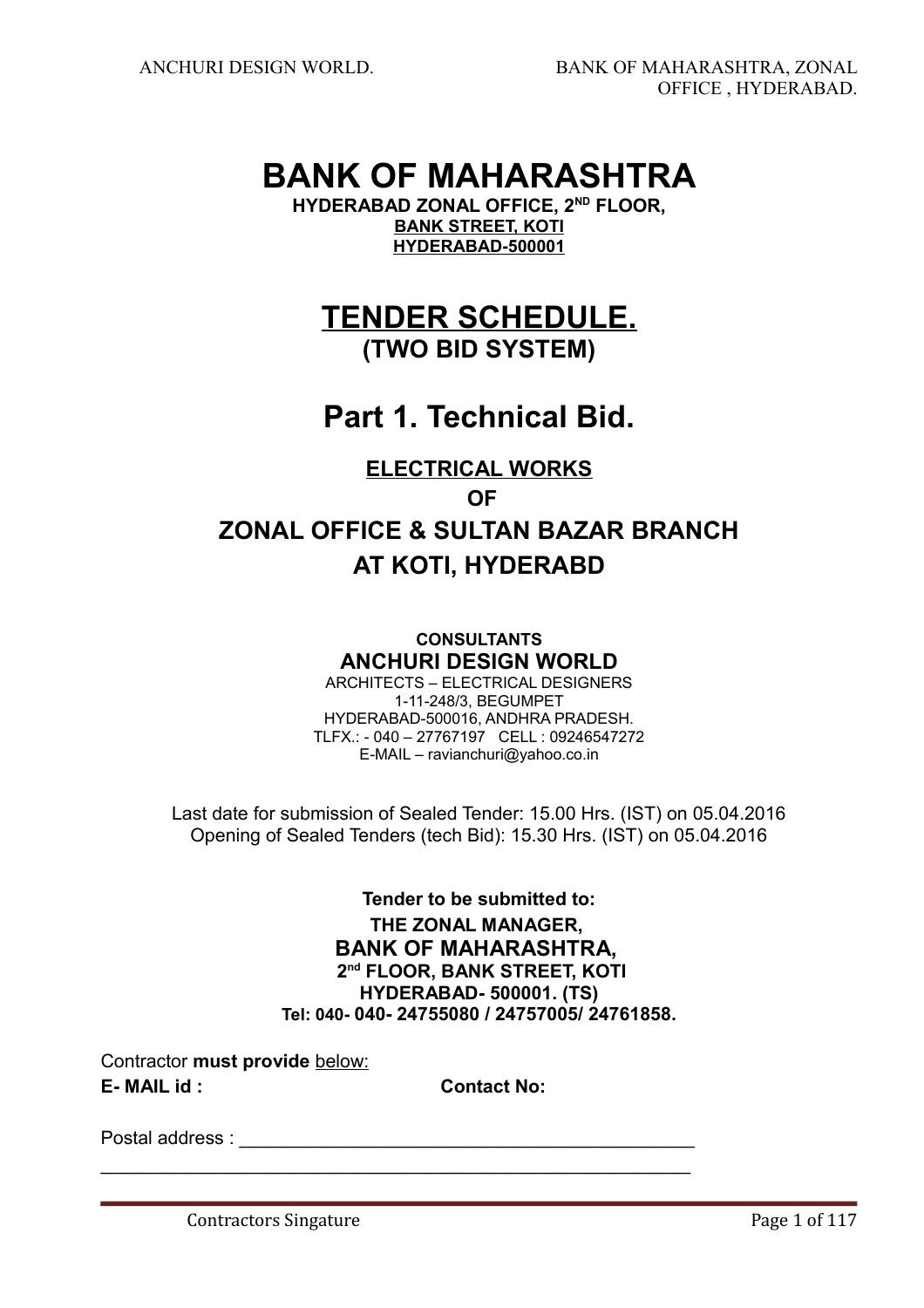# **TABLE OF CONTENTS**

# **TECHNICAL BID (ENVELOPE-1)**

| SI.NO          | <b>PARTICULARS</b>                    | <b>PAGE</b> |           |
|----------------|---------------------------------------|-------------|-----------|
|                |                                       | <b>FROM</b> | <b>TO</b> |
|                | NOTICE INVITING TENDER                | 3           |           |
| $\overline{2}$ | FROM OF SUBMISSION OF TENDER          | 8           | 8         |
| 3              | CRITERIA FOR PRE-QUALIFICATION        | 9           | 11        |
| 4              | <b>GENERAL NOTES</b>                  | 12          | 13        |
| 5              | <b>GENERAL CONDITIONS OF CONTRACT</b> | 14          | 29        |
| 6              | <b>SPECIAL CONDITIONS</b>             | 29          | 35        |
| 7              | <b>FORM OF AGREEMENT</b>              | 36          | 37        |
| 8              | <b>SCHEDULE OF APPROXIMATE</b><br>38  |             | 38        |
|                | <b>QUANTITIES AND RATES</b>           |             |           |
| 9              | ELECTRCIAL SPECIFICATIONS AND         | 39          | 56        |
|                | <b>OTHER CONDITIONS</b>               |             |           |
| 10             | SPECIFICATION OF MATERIALS            | 57          | 57        |
| 11             | <b>DECLARATION</b>                    | 58          | 58        |

**Note: Duly Signed Technical Bid, EMD, required Work Completion Certificates , Work orders and All other Documents required for Pre-Qualification must be the part of Technical Bid ( Envelope-1 )**

# **PART : 2 PRICE BID ( ENVELOPE-2)**

**Envelope –2 ( Price Bid only ) : Duly Filled / Signed with NEAT & READABLE handwriting Price Bid should be submitted in Envelope –2, Overwriting, Calculation mistakes may lead to Disqualification.**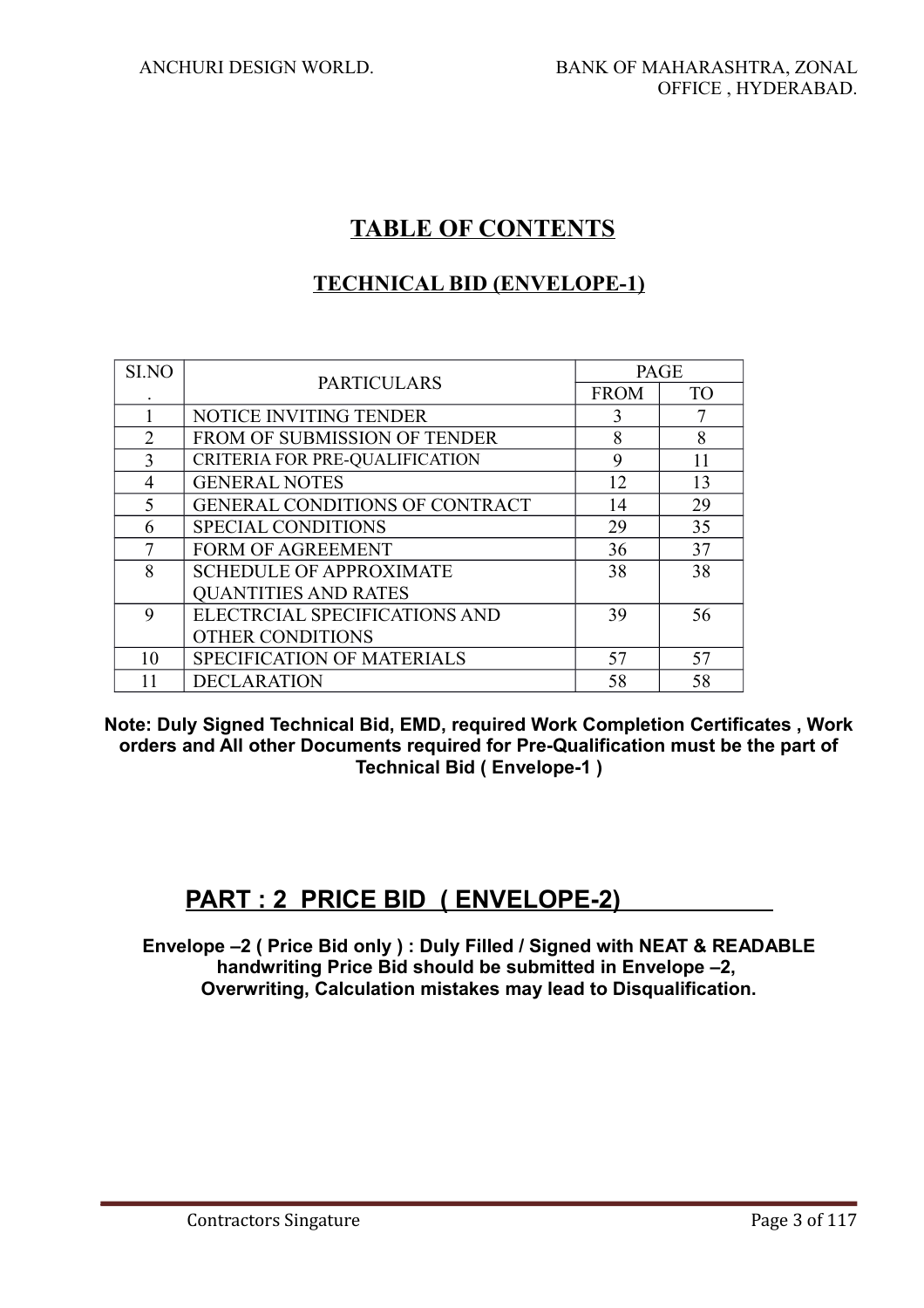#### **NOTICE INVITING TENDER (NIT)**

# **NAME OF WORK :ELECTRICAL WORKS OF ZONAL OFFICE & SULTAN BAZAR BRANCH AT KOTI, HYDERABAD (TS)**

**Sealed tenders are invited for the abovementioned work in TWO BID SYSTEM from eligible agencies/contractors/firms.**

THE TECHNICAL-BID AND PRICE-BID SHOULD BE IN TWO SEPARATE SEALED COVER WITH THE NAME OF THE WORK AND THE BRANCH AND TECHNICAL-BID / PRICE-BID (AS THE CASE MAY BE) CLEARLY WRITTEN ON EACH SEALED COVERS.

| 1              | Name of the work                                                                                              | <b>ELECTRICAL WORKS OF ZONAL OFFICE &amp;</b><br>SULTAN BAZAR BRANCH AT KOTI, HYDERABAD                                                                                                                                                                               |
|----------------|---------------------------------------------------------------------------------------------------------------|-----------------------------------------------------------------------------------------------------------------------------------------------------------------------------------------------------------------------------------------------------------------------|
| $\mathbf{2}$   | Date and Time where tender<br>forms are available for sale.                                                   | From 11.00 AM to 5.00pm on 28.03.2016<br>Upto 3.00p.m on 05.04.2016<br>from<br>The ZONAL MANAGER,<br><b>BANK OF MAHARASHTRA,</b><br><b>ZONAL OFFICE,</b><br>2 <sup>nd</sup> Floor, Bank Street, Hyderabad-1                                                           |
| 3              | Time and last date of submission<br>of Tender                                                                 | Up to 3.00 PM on 05.04.2016                                                                                                                                                                                                                                           |
| 4              | <b>Place, Time&amp; Address for</b><br>submission of tender/contact<br>person /telephone no/email<br>address. | Up to 3.00 p.m. on 05.04.2016<br><b>Address:</b><br>The ZONAL Manager,<br><b>BANK OF MAHARASHTRA,</b><br>2 <sup>nd</sup> Floor, Bank Street, Hyderabad-1<br>Tel: 040-040-24755080 / 24757005/<br>24761858.                                                            |
| 5              | Date, Time and Place of opening<br>of tenders.                                                                | Technical bid on 05.04.2016 at 3:30PM<br>and Price bid after Tech. bid scrutiny.<br>Place & contact person:<br>The ZONAL Manager,<br><b>BANK OF MAHARASHTRA,</b><br>2 <sup>nd</sup> Floor, Bank Street, Hyderabad-1<br>Tel: 040-040-24755080 / 24757005/<br>24761858. |
| 6              | <b>Quantum of Earnest Money</b><br><b>Deposit (EMD)</b>                                                       | Rs 45,000/- DD-DRAWN IN FAVOUR OF<br>THE ZONAL MANAGER, BANK OF MAHARASHTRA<br>PAYABLE AT HYDERABAD                                                                                                                                                                   |
| $\overline{7}$ | <b>Quantum of Security Deposit</b>                                                                            | 1. INITIAL SECURITY DEPOSIT - 2% of the<br>Tender value including EMD<br>2. FSD/Retention Money- Deductable in running<br>bills @ 10% of the value of work and Total<br>deductable as per terms of the tender document.                                               |
| 8              | <b>Estimated cost</b>                                                                                         | <b>Rs</b> 22.55 Lakhs                                                                                                                                                                                                                                                 |
| 8              | Terms of payment of Bills, if any                                                                             | Minimum value of running bill is Rs 5 Lakhs<br>maximum 3 running bills)                                                                                                                                                                                               |
| 9              | (Penalty clause) Liquidated<br><b>Damages</b>                                                                 | In case of delay a penalty $@$ the rate of 1% of the<br>value of the work per week subject to a maximum<br>of 10% (as per the value of work) would be<br>strictly imposed.                                                                                            |
| 11             | Stipulated time for completion of                                                                             | SIX (06) WEEKS                                                                                                                                                                                                                                                        |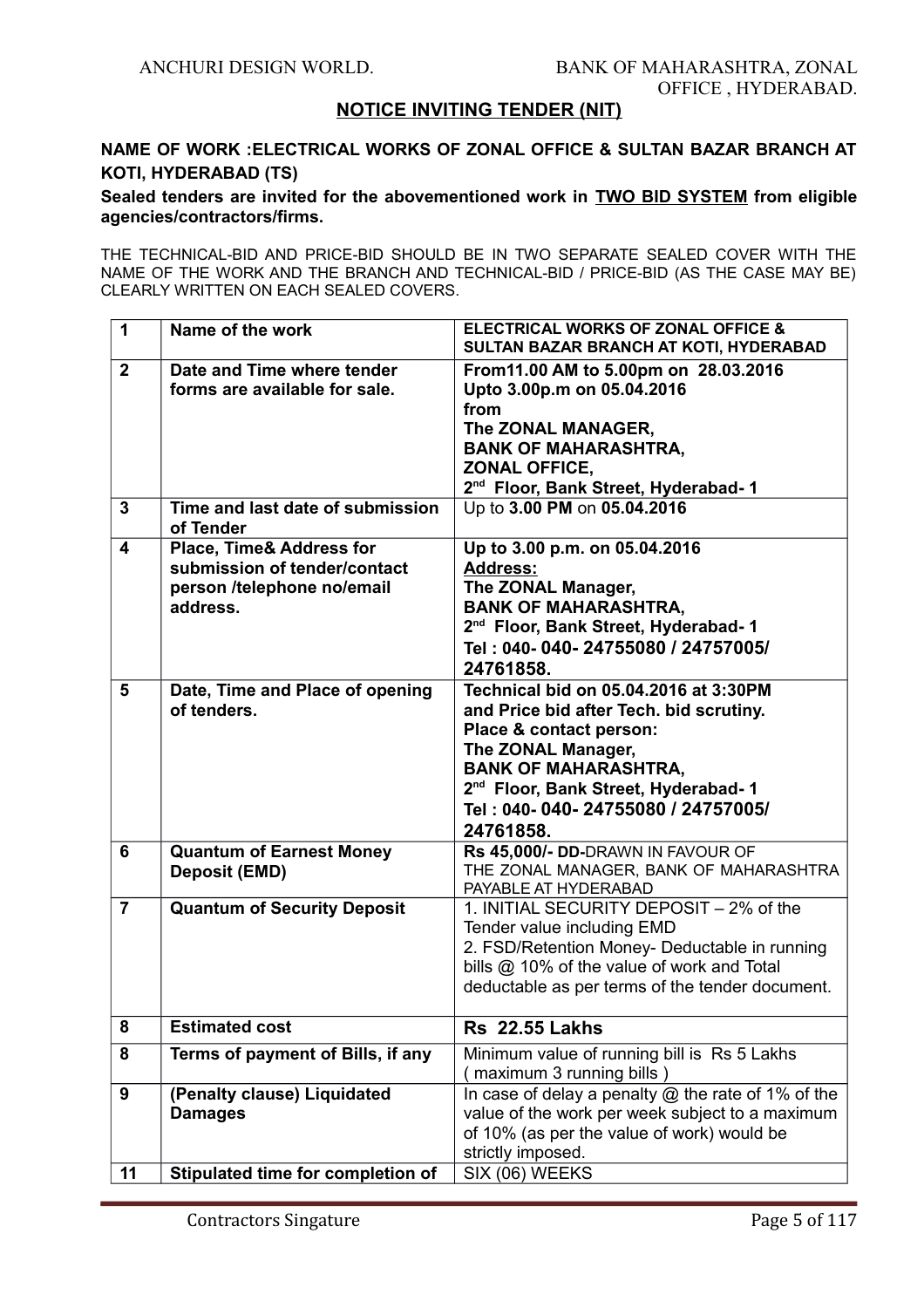|           | the work/supply.               |                                                                                                                                                                                                                                                                                                                                                                                                                             |
|-----------|--------------------------------|-----------------------------------------------------------------------------------------------------------------------------------------------------------------------------------------------------------------------------------------------------------------------------------------------------------------------------------------------------------------------------------------------------------------------------|
| 12        | Validity period of the tender. | Three (3) Months.                                                                                                                                                                                                                                                                                                                                                                                                           |
| 13        | <b>Taxes</b>                   | Rates quoted should include all Taxes, Octroi, vat<br>other charges like Transportation etc. However<br>I.T, and WCT will be deducted at source.                                                                                                                                                                                                                                                                            |
| 13<br>(a) | Income tax                     | Income tax deduction at source would be by<br>the bank before releasing any payment to the<br>contractor.                                                                                                                                                                                                                                                                                                                   |
| 13<br>(b) | <b>WAT &amp;WCT</b>            | The VAT/ WCT as applicable in the State of<br>TELANGANA should be included in the<br>quoted rates no extra amount towards VAT /<br>WCT would be paid by the bank. The<br>necessary tax deduction at source, as<br>applicable rate would be initiated by the bank<br>before releasing any payment to<br>the<br>contractor. The agency should<br>have<br>VAT/WCT Registration. No bills will be paid<br>without Registration. |
| 14        | <b>Electronic Payment</b>      | Electronic payment shall be preferred. All the<br>contractor must furnish details such as 1) Name<br>of the their bank 2) Name of their branch 3)<br>Account number 4) Name of the account holder<br>as in the bank account 5) IFSC code of the<br>branch 6) Sales Tax regn. number 7) PAN<br>number.                                                                                                                       |
| 15        | Any additional Information     |                                                                                                                                                                                                                                                                                                                                                                                                                             |

Dully filled-in Tender Document (Technical Bid and Price Bid) shall bear the signature and seal of contractor on all pages (otherwise the tender shall be summarily rejected) and such tender document shall be submitted in two separate sealed cover addressed to The ZONAL MANAGER, BANK OF MAHARASHTRA , **2 nd Floor, Bank Street, Hyderabad- 1**

on or before the Date & Time stipulated above.

**The D.D./ B.C. of E.M.D. shall be submitted along with the Technical Bid in the sealed cover (otherwise the tender shall be summarily rejected).** The contractor has to must provide their Email id, contact nos. and postal address on both bid documents. Henceforth, all official communication form bank shall be through E-mail and SMS also.

The name of work as **"**TECHNICAL BID FOR ELECTRICAL WORK OF ZONAL OFFICE & SULTAN BAZAR BRANCH KOTI, HYDERABAD**"** & **"**PRICE BID FOR ELECTRICAL WORK OF ZONAL OFFICE & SULTAN BAZAR BRANCH KOTI, HYDERABAD**"** should be clearly super scribed on respective sealed cover of technical bid and price bid. Content/ paper/ sheet/ drawing should not be either altered or detached from the original tender document issued to or downloaded by the contractor.

The tender shall be summarily rejected, if any one of the above said requirements has not been complied with.

The bank reserves the right to cancel or postpone or modify the tenders at any stage without assigning any reason.

#### **ZONAL MANAGER HYDERABAD ZONE**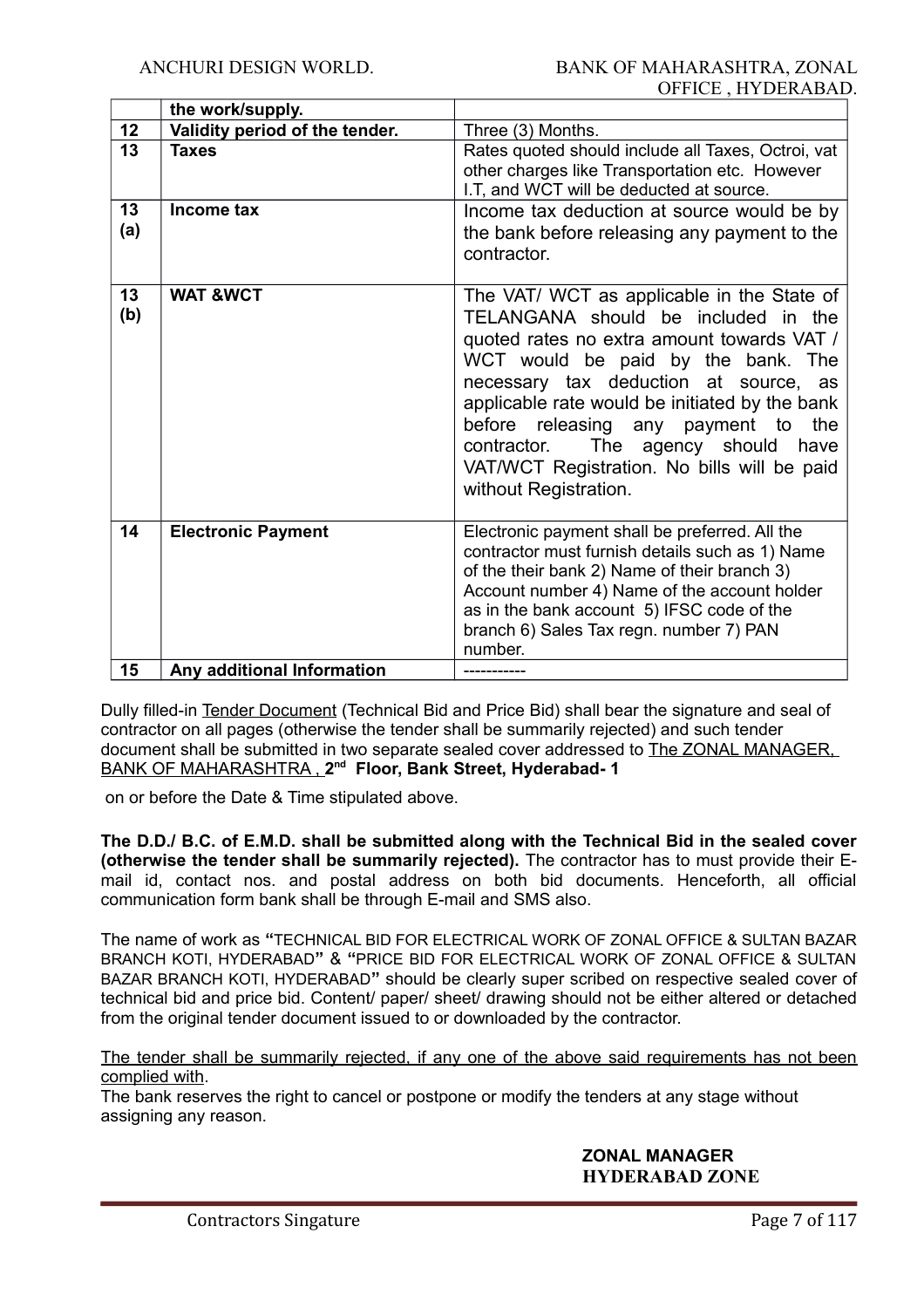## **NOTICE INVITING TENDER**

 $M/S$ 

 $\mathcal{L}_\text{max}$  , where  $\mathcal{L}_\text{max}$  and  $\mathcal{L}_\text{max}$ 

 $\mathcal{L}_\text{max}$  , where  $\mathcal{L}_\text{max}$  and  $\mathcal{L}_\text{max}$ 

 $\mathcal{L}_\text{max}$ 

Dear Sirs.

# **TENDER FOR PROPOSED ELECTRICAL WORKS OF ZONAL OFFICE & SULTAN BAZAR BRANCH BRANCH , ,HYDERABAD..**

Sealed tenders are invited in two bid system i.e. Technical bid (Cover1) and Price bid (Cover2) for ELECTRCIAL works at **PROPOSED ELECTRICAL WORKS OFZONAL OFFICE & SULTAN BAZAR BRANCH BRANCH AT HYDERABAD.** are invited from reputed contractors who are eligible to tender as per pre-qualified criteria mentioned in the tender document

**1.** Contract documents consist of Pro-forma of detailed plans, technical specification, schedule of quantities of the various classes of work to be done, and the set of 'conditions of contract' to be compiled with by the person whose tender may be accepted.

Tenders which should always be placed in two envelopes, with the name of the project written on the envelopes will be received till 05.04.2016 up to 3 PM in the office of The Zonal Manager, BANK OF MAHARASHTRA, BANK STREET 2ND FLOOR, KOTI, HYDERABAD. Envelope-1 should contain, Earnest Money Deposit, conditions of contract and technical specifications. Envelope-2 should contain Price bid. The envelope-1 will be opened on 05.04.2016 at 3.30 PM. The price bid of the qualified contractors shall alone be opened on the same day.

- **2.** The contractors should quote in figures as well as in the words the rates, and amount tenders by them. The amount for each item should be worked out and the requisite totals given. Rates quoted by the contractor in item rate tender in figures and words shall be accurately filled in so that there is no discrepancy in the rates, figures and words. However, if a discrepancy is found the rates, which correspond with the amount worked out by the contractor shall be taken as correct. If the contractor does not work out the amount of an item or it does not correspondent with the rate written either in figure or in words then the rates quoted by the contractor in words shall be taken as correct. Where the rates quoted by the contractor in figures and in words tally but the amount is not worked out correctly the rates quoted by the contractor will be taken as correct and not the amount.
- **3.** The tender document must be filled in English and all the entries must be made by the hand and Written in ink. If any of the documents are missing or un-signed, the tender shall be considered invalid.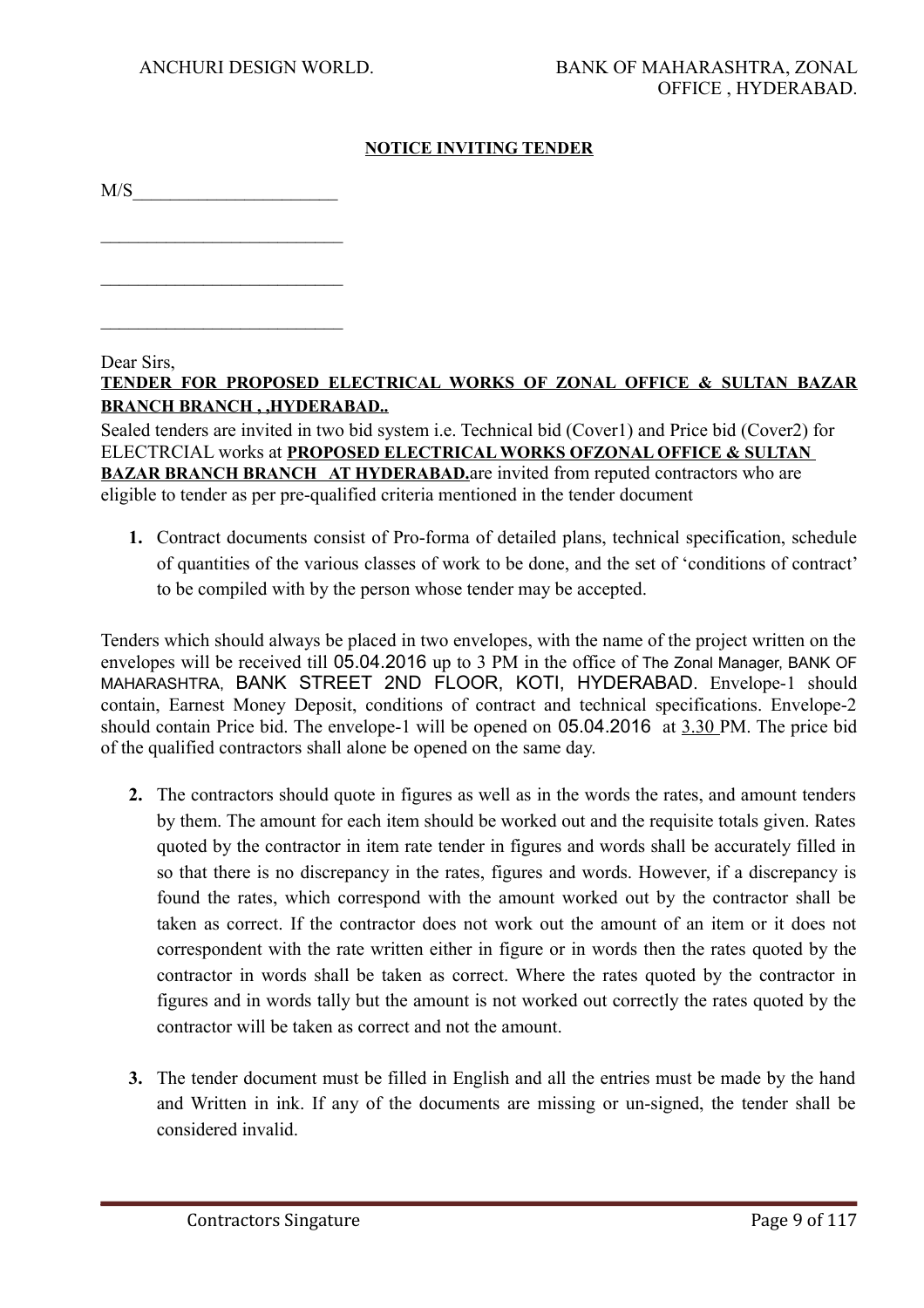- **4.** Earnest money amounting to**RS**:**45000.00** is to be deposited with the tender in the form of Demand Draft / Banker's Cheque payable at Hyderabad and drawn in favor of The Zonal Manager, BANK OF MAHARASHTRA, otherwise the tender is liable for rejection.
- **5.** The successful tenderer will have to pay an amount of initial security deposit, which shall be 2% of the accepted value of the tender including the EMD, by means of D.D. in favour of the The Zonal Manager, BANK OF MAHARASHTRA, payable at Hyderabad. The initial security deposit is to be paid by the Contractor to Bank within 10 days of intimation to him of the acceptance of the tender. The initial security deposit will be invested with the bank for the duration of the contract period and will be returned to the contractor without any interest, after issue of the virtual completion certificate. No interest is allowed on the retention money.
- **6.** The acceptance of a tender will rest with the Competent Authority, who does not bind himself to accept the lowest tender and reserves to himself the authority to reject any or all of the tenders received, without assigning any reasons. All tenders in which any of the prescribed conditions are not fulfilled, or are incomplete in any respect are liable to be rejected.
- **7.** All compensation or other sums of money payable by the Contractor to Clients under the terms of this contract may be deducted from the security deposit, or from any sum that may be or may become due to the Contractor on any account whatsoever and in the event of the Security Deposit being reduced by reasons of any such deductions, the Contractor shall within 7 days of being asked to do make good in cash or by cheque any sum which have been deducted from his security deposit.
- **8.** Tender containing any condition leading to unknown / indefinite liability, are liable to be summarily rejected.

If at all any rebate(s) is/are to be offered the tenderer shall first quote his rates strictly on the terms and conditions stipulated in tender document and then show separately rebate(s) offered specifying the conditions for such rebate(s). failure to follow this procedure will render the tender liable to summarily rejection.

- **9.** Canvassing in connection with tenders is strictly prohibited and the tenders submitted by the contractors who resort to canvassing will be liable to rejection.
- **10.** The tenderer should quote their (own) rates for undertaking the work.
- **11.** All taxes including Sales Tax or any other tax on material or on finished works like work's contract tax, turn over tax etc. in respect of this contract shall be payable by contractor and the Bank will not entertain any claim whatsoever in this respect.
- **12.** Time is the essence of the contract. The work should be completed in 6 months from the date of the work order issued to the contractor to commence the work. The successful Contractor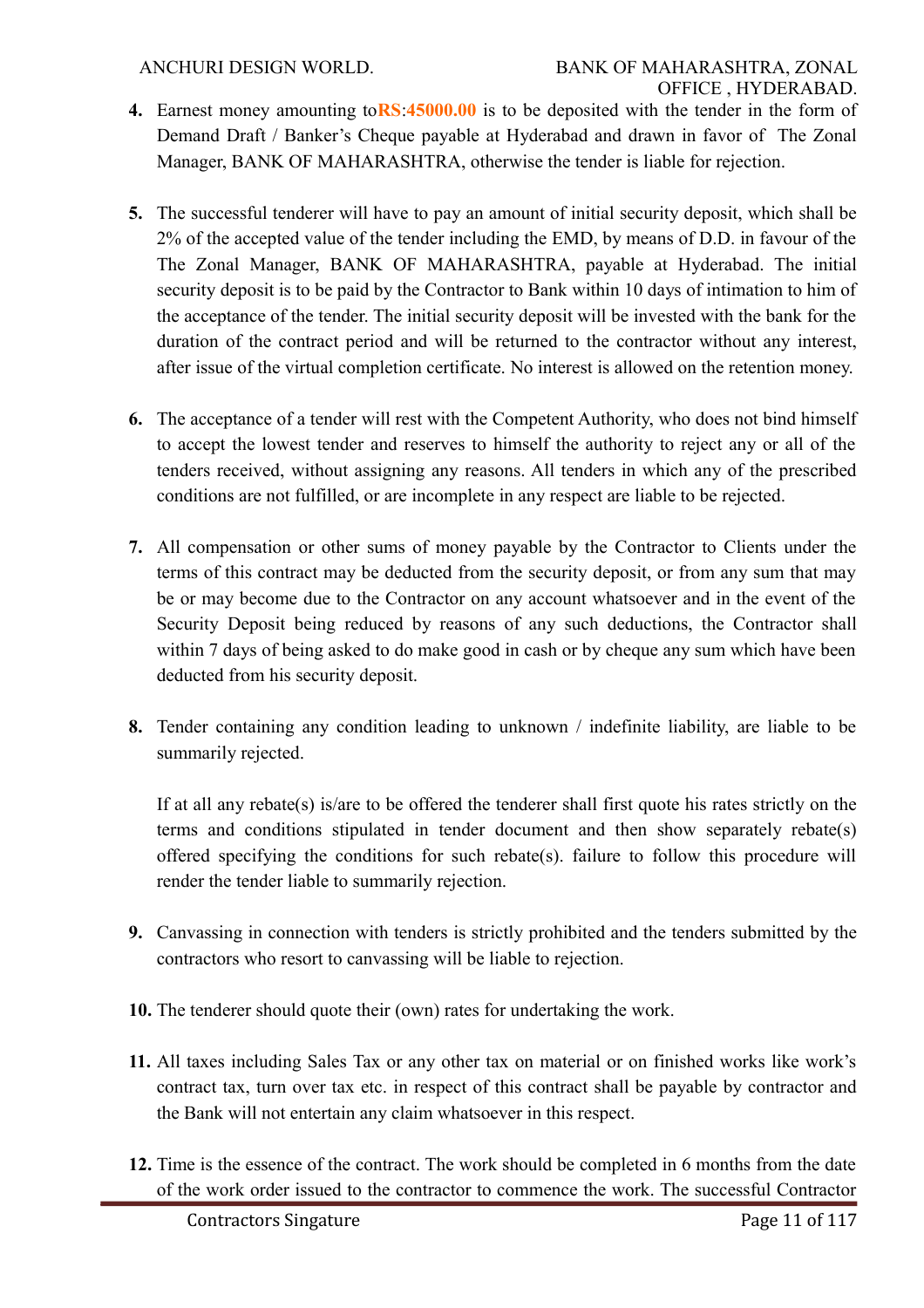will have to give CPM/PERT chart of various activities of works to be done so that the work gets completed within the stipulated time. The chart shall be submitted within 15 days from the date of acceptance of the tender.

- **13.** Tenders for works shall remain open for acceptance for a period of 90 days from the date of opening of tenders. If the tenderer withdraws his tender before the expiry of the said period or makes any modifications in terms and condition of the tender which are not acceptable to the Bank, then the bank without prejudice to any other right or remedy be at liberty to forfeit the earnest money.
- **14.** It will be obligatory on the part of the tenderer to tender and sign the tender documents for all the component parts and that, after the work is awarded, he will have to enter into an agreement for each component with the competent authority in the bank.
- **15.** The tenderer, apart from being a competent contractor must co-ordinate himself with the agencies of appropriate class who are eligible to tender for (I) HVAC (II) ELECTRICALs.
- **16.** The tenderer should visit the site to ascertain the working conditions and local authority regulations / restrictions if any and other information required for the proper execution of the work.
- **17.** The quantities of various items given in the schedule of quantities are approximate. The quantities of work may vary at time of allotment / execution of work. Bank reserves the right to omit / delete any item(s) of work from the schedule at the time of allotment / before. Contractor will be paid for the actual work done at the site duly verified by the concerned official of the bank.
- **18.** The unit price shall be deemed to be fixed price. In case of extra items, a record of labour charges paid shall be maintained and shall be presented regularly to the Employer's for checking. The settlement will be made based on figures arrived at jointly and taking unit price given in the contract assigned to the successful Tenderer. In case of extra items where similar or comparable items are quoted in the tender, extra rates shall be based on tender rates.
- **19.** If the rate quoted by the contractor for any item / items are not workable or abnormally lower than the market rate, the bank may demand Bank guarantee from the contractor for satisfactory completion of these work. The bank guarantee amount will be not less than 50% of the estimated amount of the items for which the rates are not workable or abnormally low. This bank guarantee will be released after completion of these works (unworkable and abnormally low rated items) to the satisfaction of the bank.
- **20.** No employee of the Bank is allowed to work as a contractor for a period of 2 years of his/her retirement from Bank Services without previous permission of the Bank. This contract is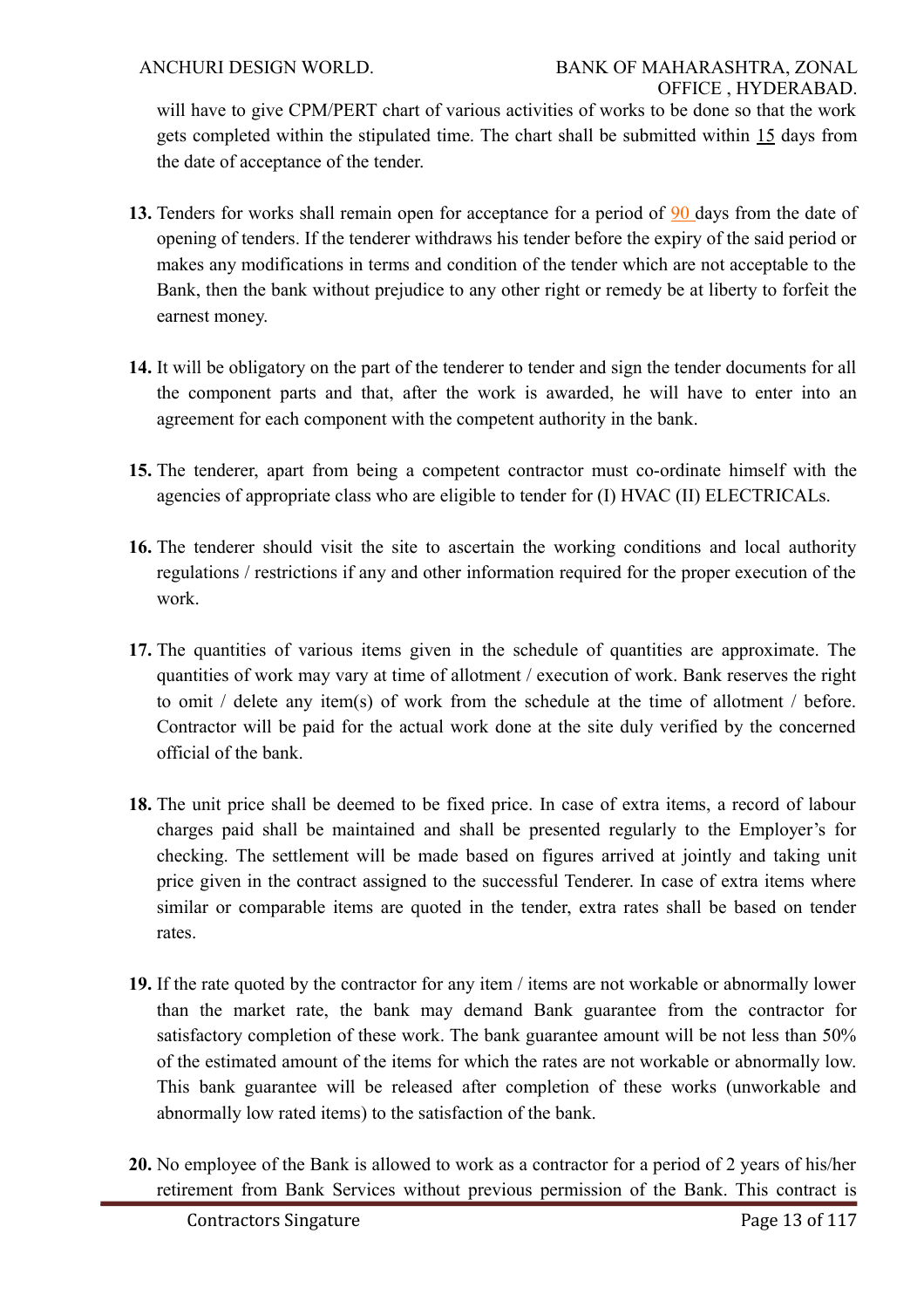liable to be cancelled, if either the contractor or any of his employee is any time to be such a person who had not obtained the permission of Bank as aforesaid before submission of the tender or engagement in the contractor's service.

- **21.** Sealed tenders in prescribed form in two envelopes (Envelope-1 should contain cost of tender document,if downloaded from website, Earnest Money Deposit, conditions of contract and technical specification. Envelope-2 should contain price bid) are to be addressed and sent to Deputy General Manager, Premises Department, IV Floor, HeadOffice, Hybank Towers, Gunfoundry, Hyderabad – 500001.
- **22.** Estimated Cost **22.55 Lakhs**

**The ZONAL MANAGER, BANK OF MAHARASHTRA, II FLOOR, BANK STREET, KOTI, HYDERABAD – 500001.**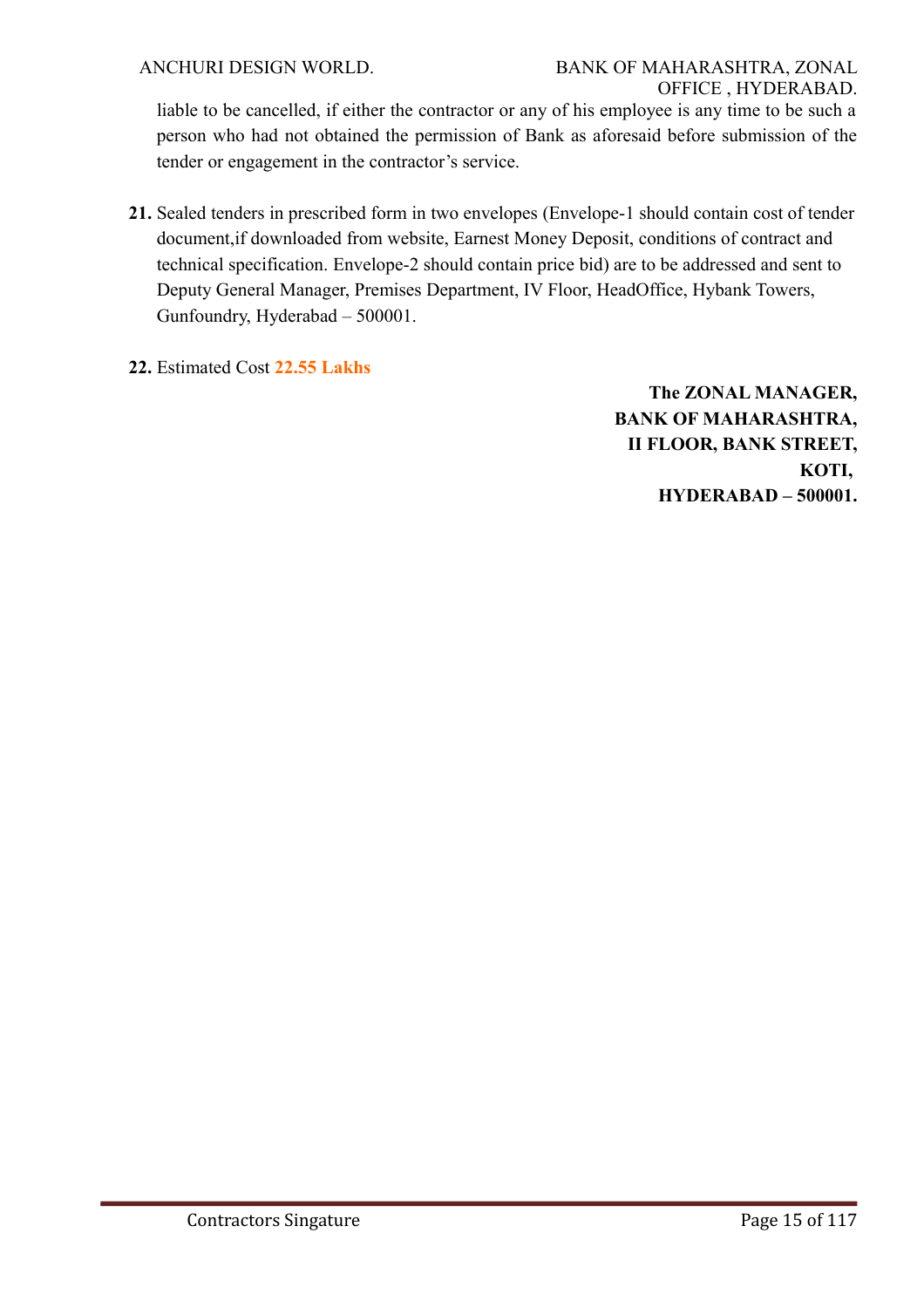#### **FORM OF SUBMISSION OF TENDER**

#### **(To be filled by the tenderer)**

ZONAL MANAGER BANK OF MAHARASHTRA, II Floor, BANK STREET, KOTI, Hyderabad – 500001.

Dear Sir/s.

# **Ref: TENDER FOR PROPOSED ELECTRICAL WORKS OF ZONAL OFFICE & SULTAN BAZAR BRANCH R,HYDERABAD..**

I / We the undersigned have carefully gone through and clearly understood, after visiting the site, the tender drawings and tender documents comprising of the tender form, Notice of Contractors, Agreement and Conditions of building contract, Special Conditions, Specifications and Schedule of Probable Quantities prepared by your Architects M/s **ANCHURI DESIGN WORLD,**1-11-248/3, BEGUMPET,HYDERABAD-500016,ANDHRA PRADESH.TLFX.: - 040 – 27767197 CELL : 09246547272

I / we do here by undertaken to execute and complete the whole or part of the work (as desired by you) at the respective rates quoted.

I / We are depositing as earnest of money sum of **Rs.45,000** by demand draft in favour of The ZONAL MANAGER, Premises Department, BANK OF MAHARASHTRA, along with this tender for due execution of the work at my / our tendered rates together with any variations which shall be adjusted at prices based by the Architects / Employer on our tendered rates.

In the event of this Tender being accepted  $I /$  we agree to enter into an agreement as and when required and executed the contract according to your form of Agreement, in default whereof, I / we do hereby bind my-self / ourselves to forfeit the aforesaid deposit.

I / we further agree to complete the work included in the said schedule of quantities within 42 days from the date of the work order issued to commence the same.

Date of commencement shall be either one-week, from the date, the acceptance letter is issued to the contractor or day on which the contractor is instructed to take possession of site whichever is latter.

I / we agree not to employ sub-contractors other than those that may be approved by Architects / **Employer** 

I / We agree to pay Government, General and Sales Tax (State and Central), Excise and Octroi duties, for insurance and all other taxes including works contract tax.

I / We agree to pay Government, General and Sales Tax (State and Central), Excise and Octroi duties, for insurance and all other taxes including works contract extra, turnover tax, VAT etc as prevailing foretime to time, on such items for whom same is to be levies, and the rates quoted by me / us are inclusive of the same.

Yours Faithfully,

|  | Contractor's Signature |  |
|--|------------------------|--|
|--|------------------------|--|

| Designation |  |
|-------------|--|
|             |  |

| Address |  |
|---------|--|
|         |  |

1.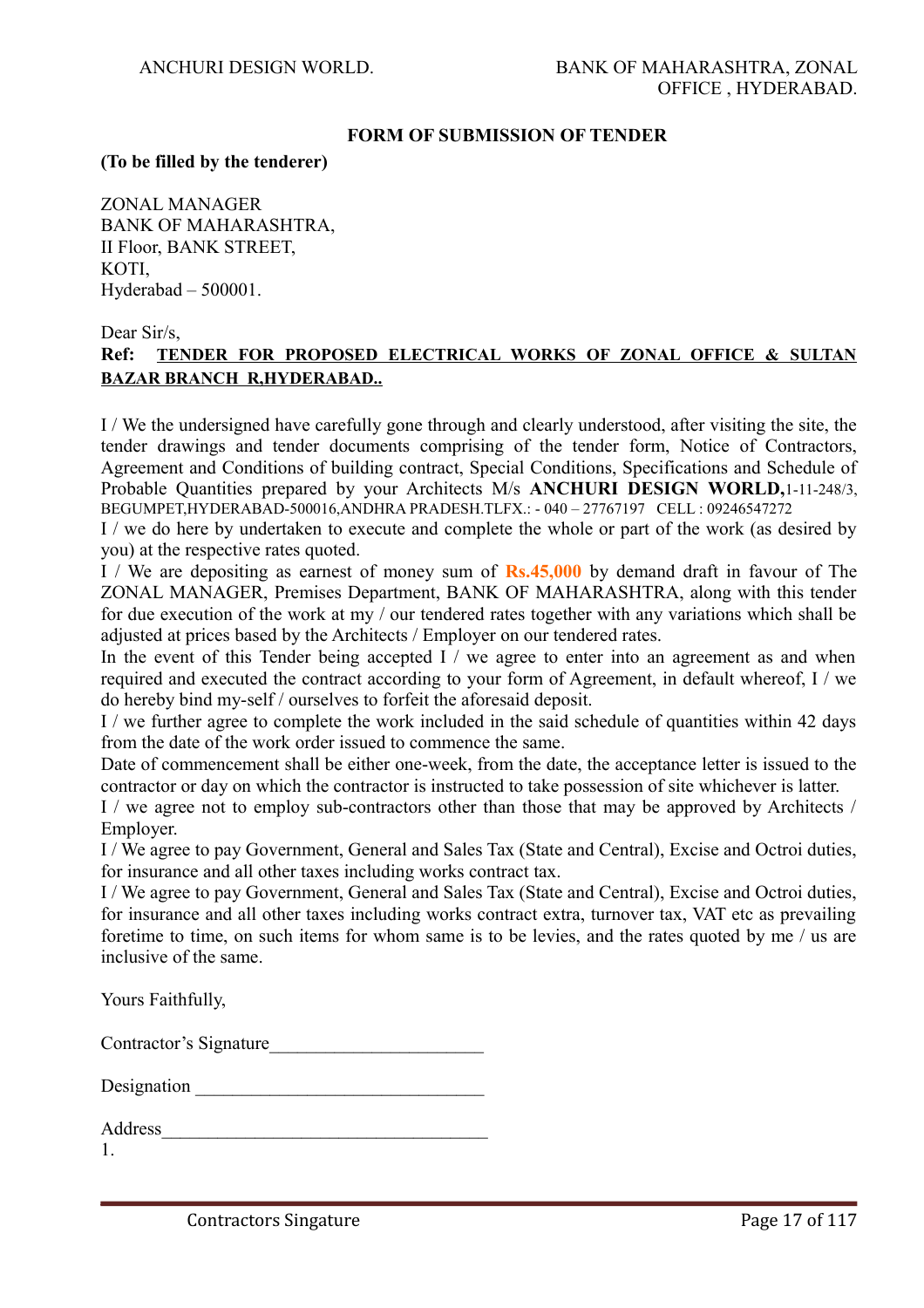#### **CRITERIA FOR PRE-QUALIFICATION**

**The eligibility criteria for pre-qualification of contractors are as under:-**

**Average annual financial turnover during the last 3 years ending 31st march 2015 should be at least Rs.10 Lakhs.**

**And**

# **Experience of having successfully completed similar works during the last 4 years ending 31-03- 2015, should be either of the following**

**i. Three similar completed works costing not less than Rs. 9 lakhs OR**

**ii. Two similar completed works costing not less than Rs. 11.20 lakhs OR**

**iii. One similar completed work costing not less than Rs. 18 lakhs** 

**AND**

**1) The contractor shall submit authentic documentary proof in support of financial turnover of them/ their firm. The contractor shall submit dully certified copies of (1) Income Tax return filed (2) Annual Balance Sheet Report and (3) Annual Profit & Loss Account; all of them for last three (3) preceding years. The contractor shall be summarily disqualified in case of non-submission of any one of above.**

**2) Similar works is defined as the ELECTRICAL works involving providing and fixing of Electrical Panels/ Dbs/ Lighting / Wirings / AC wiring / UPS wiring / Networking / LAN etc , allied works etc. Similar works should have been carried out for BANKS / Offices of Central/ State Government Departments/ Public Sector Undertakings etc.** 

**3) The contractor shall submit authentic documentary proof in support of satisfactory completion of similar works during the last 4 years. The contractor shall be summarily disqualified in case of non-submission of the bonafied experience certificates.** 

**4) The contractor shall submit true copy of Work completion/ experience certificate issued by competent authority. Work Orders / Work award letters/ bills will NOT be accepted. Only those works shall be considered for evaluation for which original certificates issued by the client or it's copy dully certified by a Gazzetted Officer is attached.**

**5) The Contractor should be having adequate manpower, equipment etc.** 

**6) The contractor having any added certificate from any competent authority for the products quoted will have added advantage.**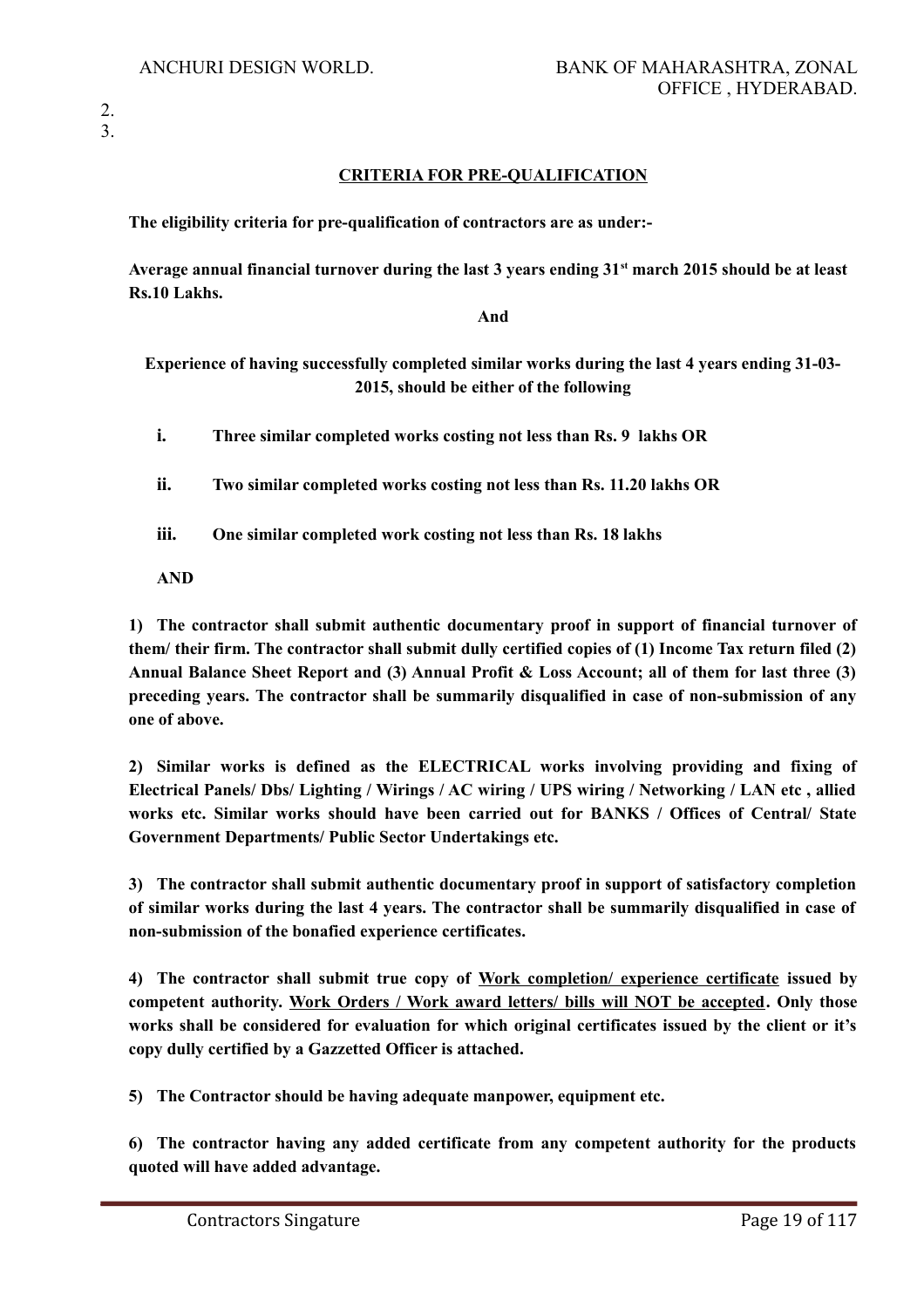#### PRE-QUALIFICATION -- PROFORMA-I

# **PARTICULARS OF THE CONTRACTORS TO BE FURNISHED FOR THE PURPOSE OF PRE-QUALIFICATION**

| 1.             | Name of Organization / firm / company           |                 |
|----------------|-------------------------------------------------|-----------------|
| 2.             | <b>Address</b>                                  |                 |
|                |                                                 |                 |
|                |                                                 |                 |
|                |                                                 |                 |
|                |                                                 |                 |
| 3.             | Year of establishment                           |                 |
| $\overline{4}$ | Status of the firm                              |                 |
|                | (Company / Firm / Proprietary)                  |                 |
| 5.             | Name of Directors / Partners / Proprietor       | i)              |
|                |                                                 |                 |
|                |                                                 | $\overline{11}$ |
|                |                                                 |                 |
|                |                                                 | iii)            |
|                |                                                 |                 |
| 6.             | Whether registered with the registrar of        |                 |
|                | companies / registrar of firms. If so, mention  |                 |
|                | number and date.                                |                 |
| 7.             | a) Name of Directors / Partners / Proprietor    |                 |
|                | b) Enclosed Solvency Certificate from the       |                 |
|                | bankers                                         |                 |
| 8.             | Whether registered for sales tax purposes. If   |                 |
|                | so, mention number and date. Furnish also       |                 |
|                | copies of sales tax clearance certificate.      |                 |
| 9.             | Whether an assessee of income tax. If so,       |                 |
|                | mention permanent account number. Furnish       |                 |
|                | copies of income tax clearance certificate.     |                 |
| 10.            | State Annual turnover of the company.           |                 |
|                |                                                 |                 |
|                |                                                 |                 |
|                | Furnish copies of audited balance sheet and     |                 |
|                | profit $\&$ loss account (audited) for the last |                 |
|                | three years.                                    |                 |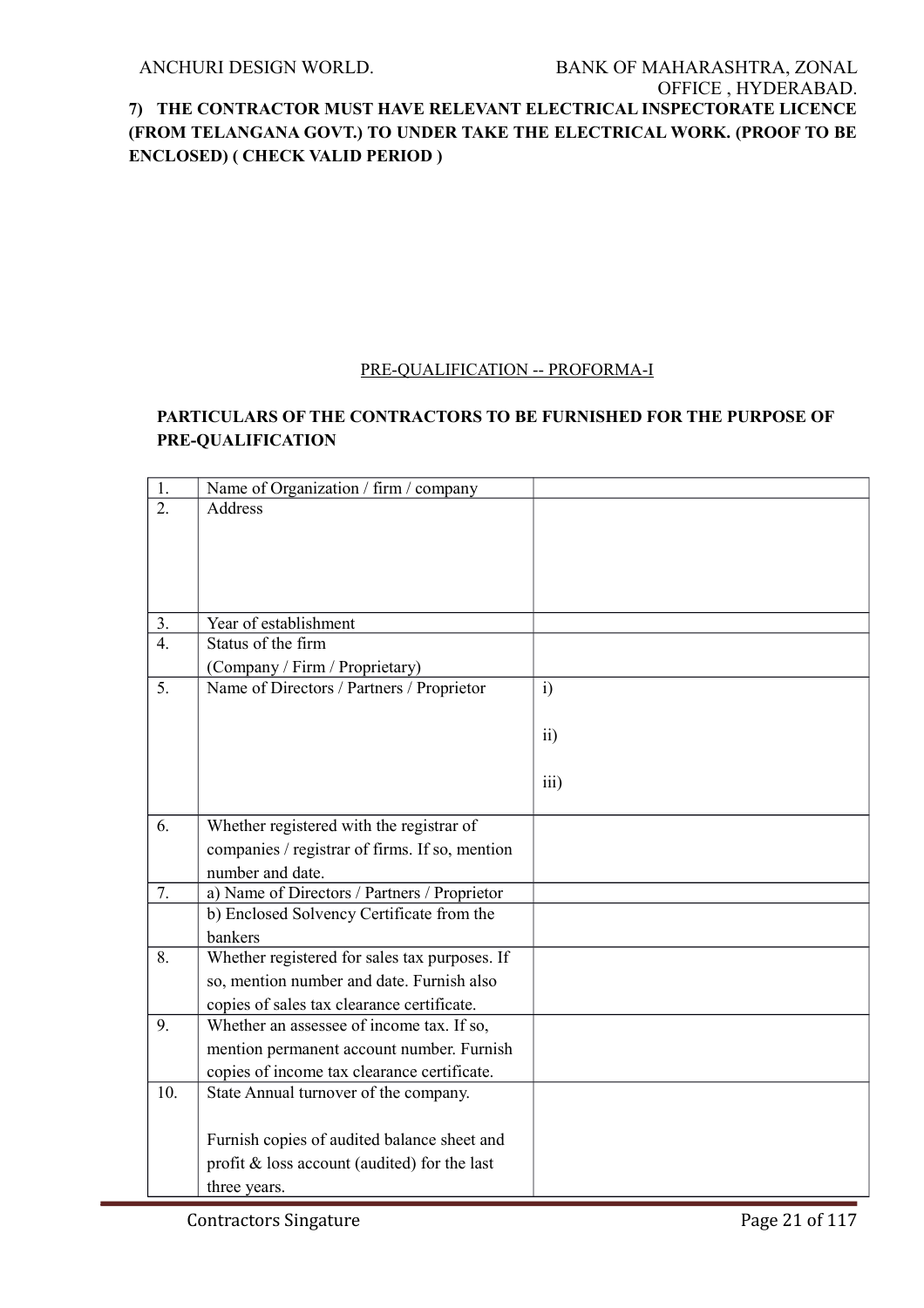| 11. | Specify the maximum value of single work       |                 |
|-----|------------------------------------------------|-----------------|
|     | executed in the year in the country.           |                 |
| 12. | Status and details of disputed / litigations / | 1)              |
|     | arbitration, if any.                           |                 |
|     |                                                | $\overline{ii}$ |
|     |                                                |                 |
|     |                                                | iii)            |
|     |                                                |                 |

Note: Where copies are required to be furnished these are to be certified copies preferably by the concerned agencies or a Government Officer.

Place : Date ·

Signature of the Contractor

#### PRE-QUALIFICATION -- PROFORMA-II

#### **PARTICULARS IN RESPECT OF 3 MAJOR WORKS EXECUTED IN LAST 7 YEARS**

| S.N<br>$\mathbf 0$ | Nam of work and<br>project with<br>address | Short<br>description<br>of the work | Name and<br>address of<br>Owner | Value of<br>work<br>executed | Stipulated<br>time of<br>completion | Actual<br>time of<br>completion | Name of<br>architect /<br>consulting<br>engineer |
|--------------------|--------------------------------------------|-------------------------------------|---------------------------------|------------------------------|-------------------------------------|---------------------------------|--------------------------------------------------|
|                    |                                            |                                     |                                 |                              |                                     |                                 |                                                  |
|                    |                                            |                                     |                                 |                              |                                     |                                 |                                                  |
|                    |                                            |                                     |                                 |                              |                                     |                                 |                                                  |
|                    |                                            |                                     |                                 |                              |                                     |                                 |                                                  |
|                    |                                            |                                     |                                 |                              |                                     |                                 |                                                  |

Place :

Date :

Signature of Contractor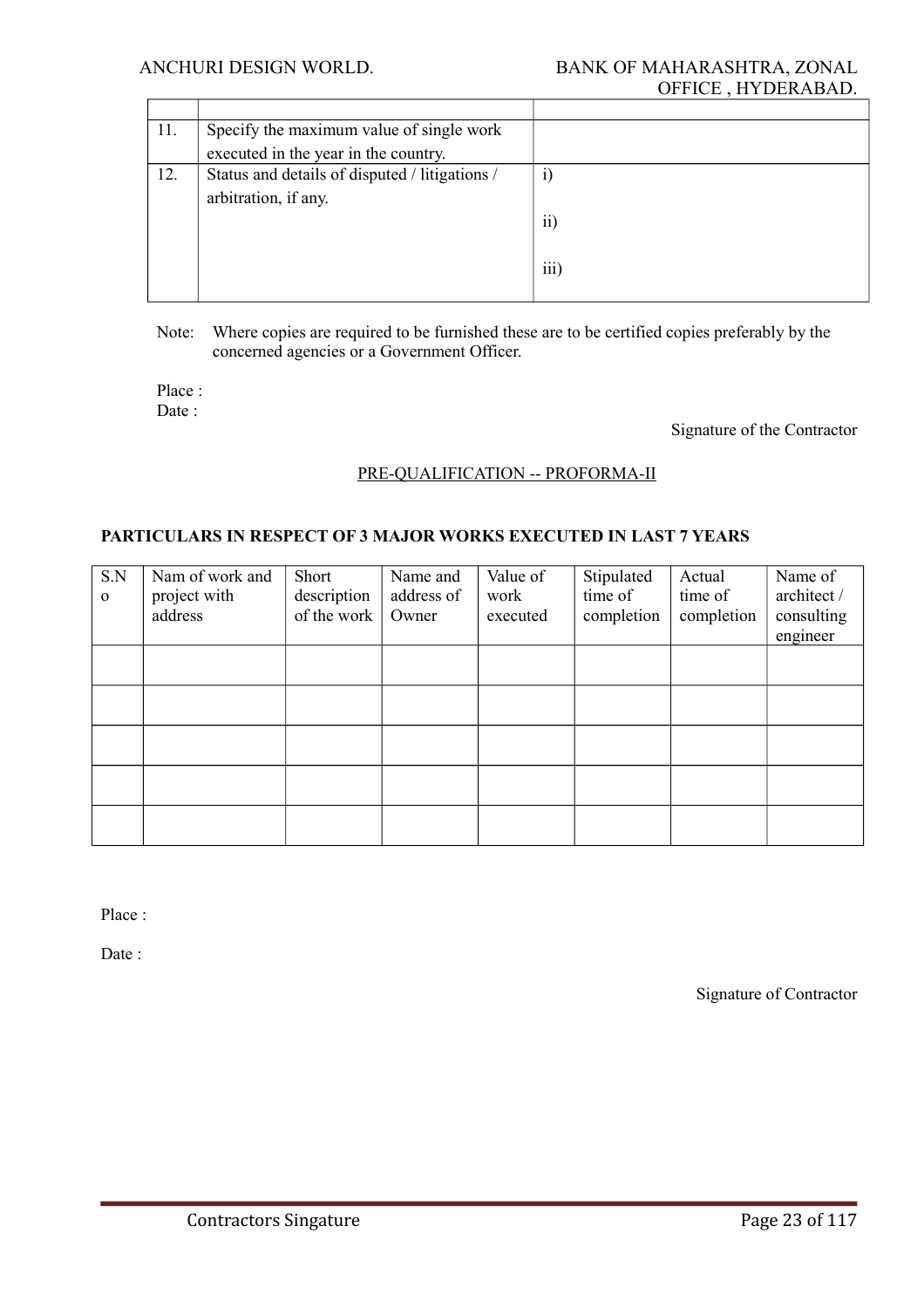#### **GENERAL NOTES**

#### **1. PROCEDURE OF FILLING AND SUBMISSION OF TENDER**

- i) The tenderers should quote their rates in figures and words where the quantities have been indicated in the relevant items of the schedule of quantities, failures to do so may invalidate the tender. Erasing or over writing shall not be allowed. Corrections in the tender should be avoided if this becomes unavoidable, the entire rate (and not a portion only) shall be scored out and signed (not simply initiated) by the tenderer as token of such cancellation. A fresh rate in specified manner shall then be correctly written.
- ii) In the event of the tender being submitted by a firm, it must be signed by a member or members of the firm having legal authority to do so, and if called for, the legal documents in support thereof must be produced for inspection and the same in the case of the firm carried out by one member of a joint family. It must disclose, that the firm is duly registered under the India Partnership Act. Any tender signed by a member not holding a power of attorney shall be treated as informal.
- iii) All corrections are to be initiated.
- iv) The tenderer is to quote this rate in ink both in words and figures in English. In case of any variation, the rates quoted in the words in the "Original" copy of the tender shall only be valid. The tender shall be clearly and legibly written and whole writing must be by the hand of the person signing the tender and with the same pen and ink. Failure to do so may invalidate the tender.

The employer reserves to itself the right to accept the lowest or any tender or split up and distribute any items of work to any specialist firm or firms without assigning any reason. The employer reserves the right to split up and distribute the work to more than one tenderer, if necessary. Person tendering shall submit and return together with his tender, this condition of contract, specifications and the priced schedule of quantities and all set of papers signed on all the pages in a sealed cover. Signature will be deemed to be the acceptance of the contents of these tender papers by the tenderer. All enclosures to the tender shall be in duplicate.

Tenderer shall note that their tenders shall remain open for acceptance for a minimum period of three months from the date of opening the tenders. The tender must be unconditional. Conditional tenders may be summarily rejected.

#### **Submission of tenders:**

The tenders are to be submitted along with the copy of "General Clause of Contract and Technical Specifications" duly signed by the tenderer in a sealed cover at the office as mentioned in the tender notice. The authorized representatives of tenderer are present during opening of the tender.

## **2. RATES TO INCLUDE:**

While quoting their rates the tenderer should include the following if otherwise not stated herein before.

- a) Necessary cost of taking samples of materials supplied by them for construction including cement and steel, wood/tiles etc., testing of the same at Govt.'s / approved laboratory including transportation, cost of the samples, as and when required.
- b) Submission of test reports of other materials as may be specified by Architects or Bank's Engineer.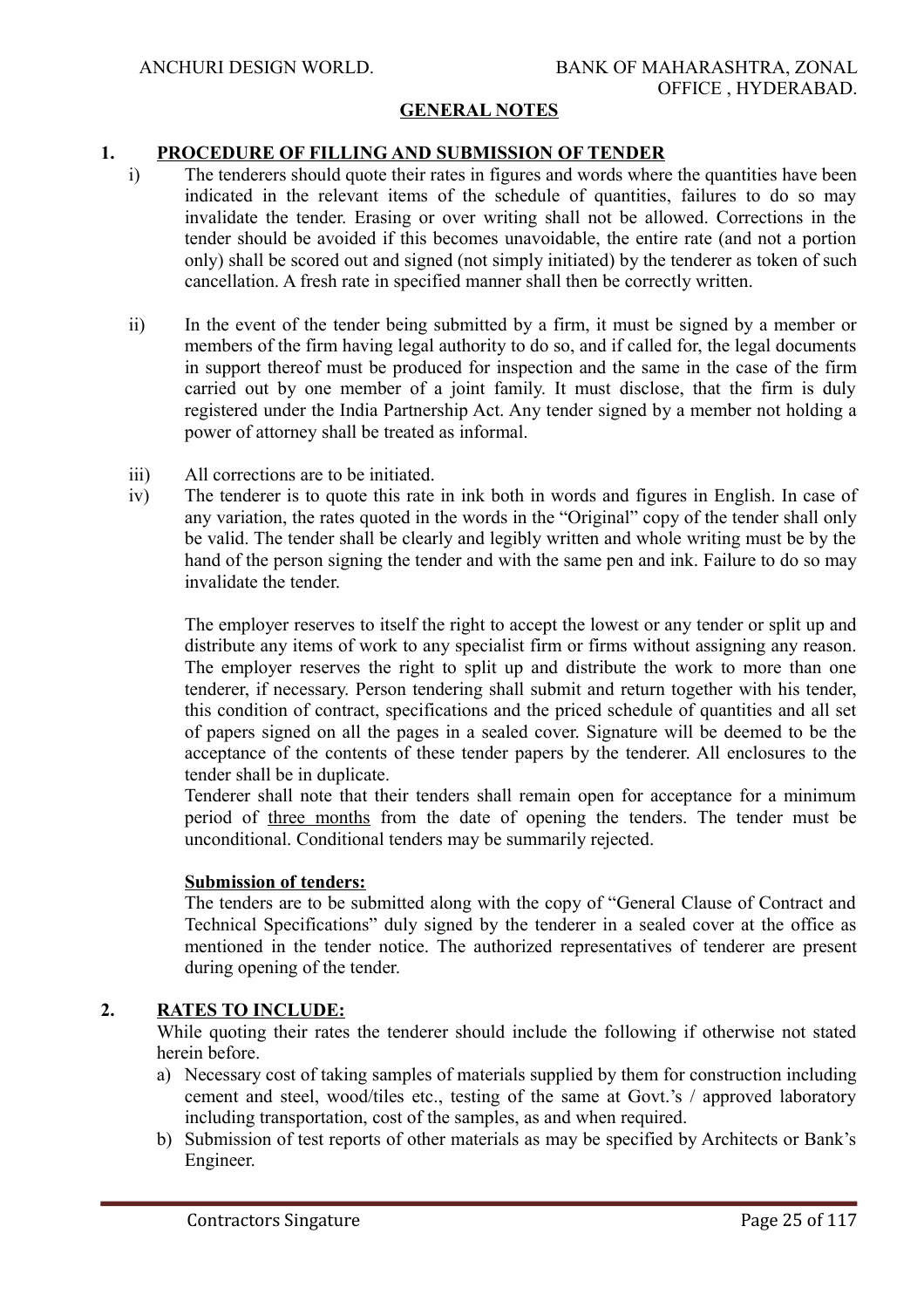# **3. WORKING HOURS:**

Since the site is a Working Department, the Contractor has to execute the work after working hours, nights & on holidays. No extra payments will be made for the work being done during odd hours.

# 4. **STORAGE OF MATERIALS:**

 The contractor shall not store their materials and debris within the premises other than the work site handed over to him.

# 5. **LABOUR HUTMENT:**

Shelter or stay for the labourers has to be arranged by the contractor at his own expense and responsibility.

# 6. **IDLE LABOUR:**

 In case the construction work is held up for any site conditions not attributable to the contractors or for any decisions instructions / want of details from Employer / Architects or for any of the conditions as per Article 30, the contractor shall be allowed reasonable extension of time by the employer but any claim for idle labour shall lie under the above conditions. Contractor's quoted rates should include for all such contingencies.

- 7. The contractor shall engage one competent person at site who shall take the instructions from the Architects. The work should not suffer due to lack of supervision, manpower and materials.
- 8. The Contractor is required to co-ordinate his works along with other agencies working at site. He has to reimburse any of the damage made by him or any of his representatives for any have the other agency or owner at site.
- 9. Making of any cut-out / opening for electrical wiring / fitting in any of false ceiling, partition, Paneling, masonry work etc., and providing panels of the same finish in partitions, paneling shall not be paid extra.
- 10. The contractor is required to fabricate a sample where required, or any item so installed for approved. Any changes made by the Architect's / Employers, in the sample to the specifications as mentioned in the tender, shall not be deducted or paid extra. The bulk production of the furniture can only be taken up after the final approval of the sample of the item.
- 11. The partitions shall be so fixed that all joinery work is in plumb and true in line. The partition frame shall be firmly fixed to the floor and ceiling by using suitable wall plugs and screws.
- 12. The contractor shall check all dimensions before fabricating and fixing the partitions or ceiling in position at site.
- 13. All measurements given in the schedule hereunder are for the purpose of tender only. Payment will be made on actual measurement of the work done.
- 14. All measurements shall be as per relevant I.S.I. standards.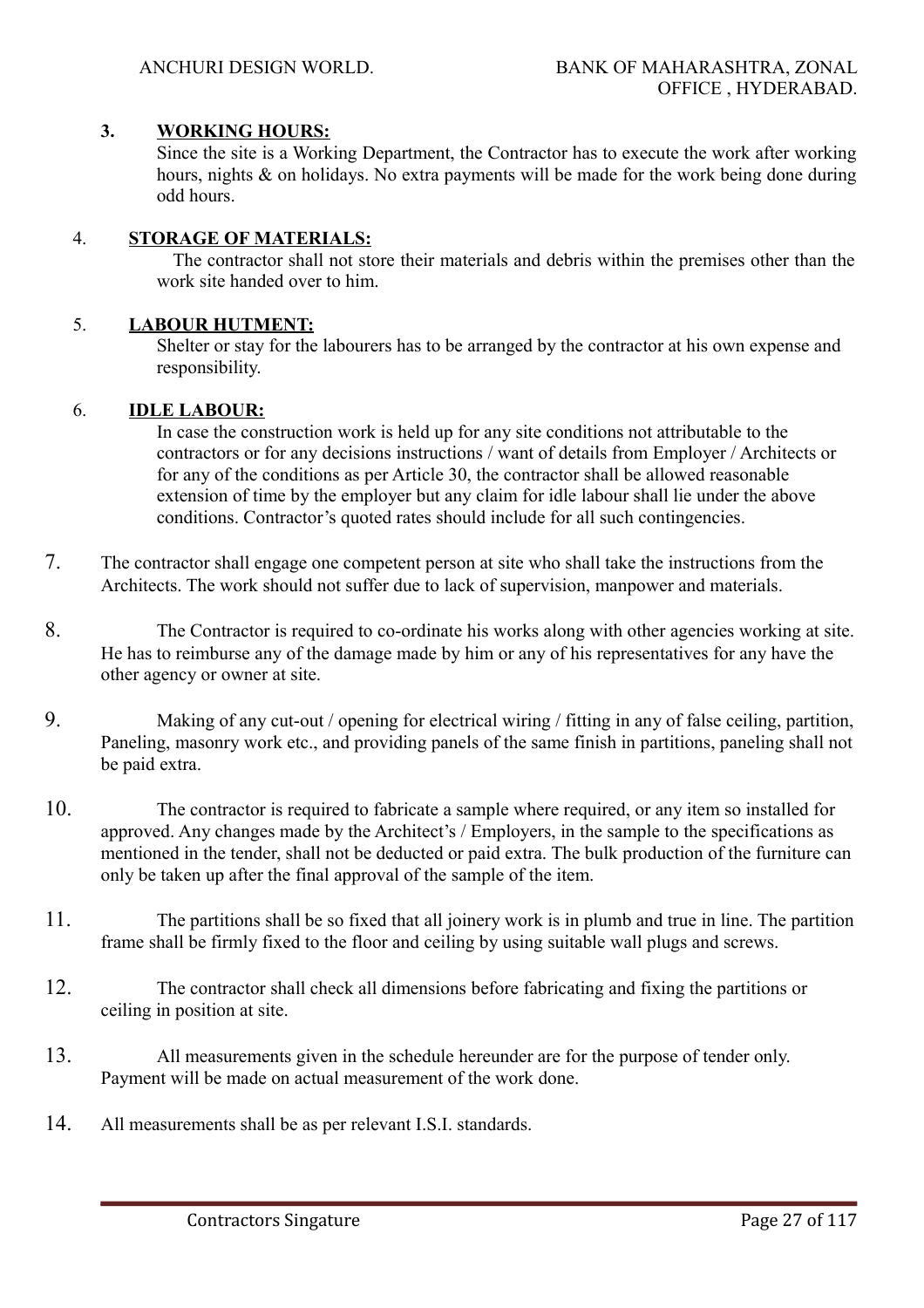#### GENERAL CONDITIONS OF CONTRACT

Except where provided for in the description of the individual items in the schedule of quantities and in the specifications and conditions laid down hereinafter and in the drawings, the work shall be carried out as per standard specifications and under the direction of Employer / Architect.

#### 1. **INTERPRETATION**

In constructing these conditions, the specifications, the schedule of quantities, tender and agreement, the following words shall have the meaning herein assigned to them except where the subject or context otherwise requires.

- **I. Employer**: The term employer shall denote **BANK OF MAHARASHTRA** with their Zonal office at KOTI, Hyderabad and any of its employees representative authorized on their behalf.
- **II. Architects / Consultants:**The term Architects shall mean **M/s. ANCHURI DESIGN WORLD**, or in the event of his / their ceasing to be the Architects for the purpose of this contract such other persons as the employer shall nominate for the purpose.
- **III. Contractor:** The term contractor shall mean  $\blacksquare$  (Name and address of the contractor) and his / their heirs, legal representives, assigns &successors.
- **IV. Site:** The site shall mean the site where the works are to be executed as shown within boundary in red border on the site plan including any building and erection thereon, allotted by the employer for the contractors use.
- **V. Site Engineer:** Any other Engineer appointed from time to time by the Employer and certified in writing to the Architects and the Contractor, to act as Engineer for the purpose of the Contract in The place of the said.
- **VI. Drawings:** The work is to be carried out in accordance with drawings, specifications, the schedule of quantities and any further drawings, which may be supplied, or any other instruction, which may be given by the Employer during the execution of the work.

All drawings relating to work given to the contractor together with a copy of schedule of quantities are to be kept at site and the Employer / Architects shall be given access to such drawings or schedule of quantities wherever necessary.

In case any detailed Drawings are necessary contractor shall prepare such detailed drawings and / or dimensional sketches therefore and have it confirmed by the Employer / Architects as case may be prior to taking up such work.

The contractor shall ask in writing for all clarifications on matters occurring anywhere in drawings, specifications and schedule of quantities or to additional instructions at least 10 days ahead from the time when it is required for implementation so that the Employer may be able to give decision thereon.

**VII. "The Works"** shall mean the work or works to be executed or done under this contract.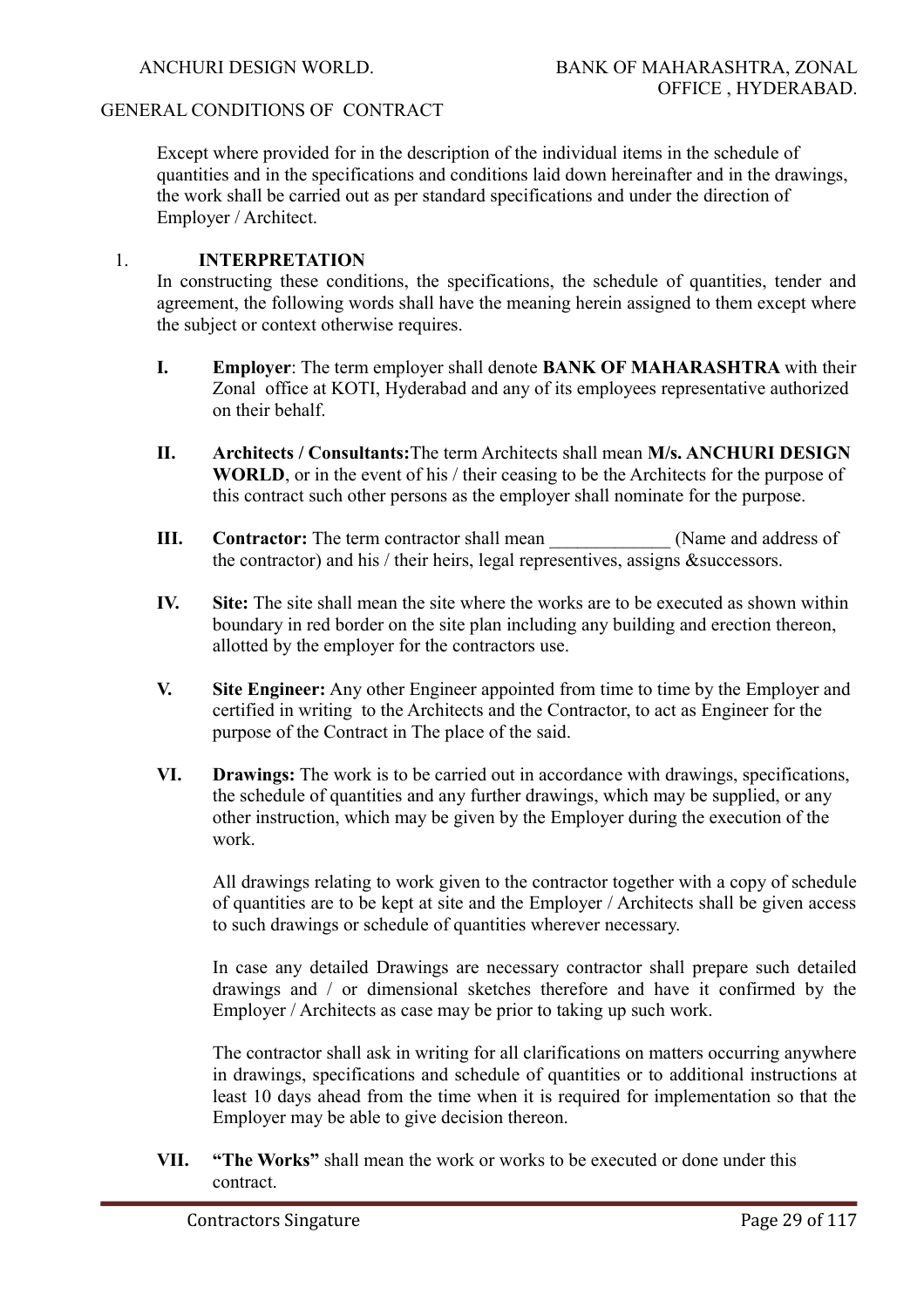- **VIII. "Act Of Insolvency"** shall mean any act as such as defined by the Presidency Towns Insolvency Act or in Provincial Insolvency act or any amending status.
- **IX. "The Schedule Of Quantities"** shall mean the schedule of quantities as specified and forming part of this contract.
- **X.** "**Priced Schedule Of Quantities"** shall mean the schedule of quantities duly priced with the accepted quoted rates of the contractor.
- **XI.** "**Contract"** shall mean the Articles of Agreement, the general conditions special conditions, the appendix, the schedule of quantities, specifications and drawings attached here to and duly signed.
- **XII.** '**Contract Price'** shall mean the sum named in the Tender subject to such additions thereto or deductions their from as may be made under the provisions hereafter contained.
- **XIII. 'Notice in Writing'** or written notice shall mean a notice in writing, type or printed characters sent (unless delivered personally or otherwise provided to have been received) by registered post to the last known private or business address or registered office of the addressee and shall be deemed to have been received when in the ordinary course of post it would have been delivered.
- **XIV. 'Net Prices'** any arriving at the Contract amount the Contractor shall have added to or deducted from the total of the items if the Tender any sum, either as a percentage or otherwise, then the net price of any item in the tender shall be the sum arrived at by adding to or deducting from the actual figure appearing in the tender as the price of that item a similar percentage or proportionate sum. Providing always that in determining the percentage or proportion of the sum so added or deducted by the contractor, the total amount of any Prime Cost items and provisional sums of money shall be deducted from the total amount of the Tender. The expression 'net rates' or 'net prices' when used with reference to the contract or account shall be hold to mean rates or prices so arrived at.
- **XV. 'Virtual Completion'** shall mean the building is in the opinion of the Architect and Employer fit for occupation.
- **XVI.** Words importing persons include firms and corporations. Words importing the singular only, also include the plural and vice verse where the Context requires.

# 2. **SCOPE OF CONTRACT**

The Contractor shall carry out and complete the said work in every respect in accordance with this Contract and with the directions of and to the satisfaction of the Architect and Employer. The Architect with approval of Employer issue further drawings and / or written instructions, details directions and explanations which hereafter collectively referred to as 'Architect's Instructions'. In regard to:

a) The variation or modification of the design quality or quantity of works or the addition or omission or substitution of any work.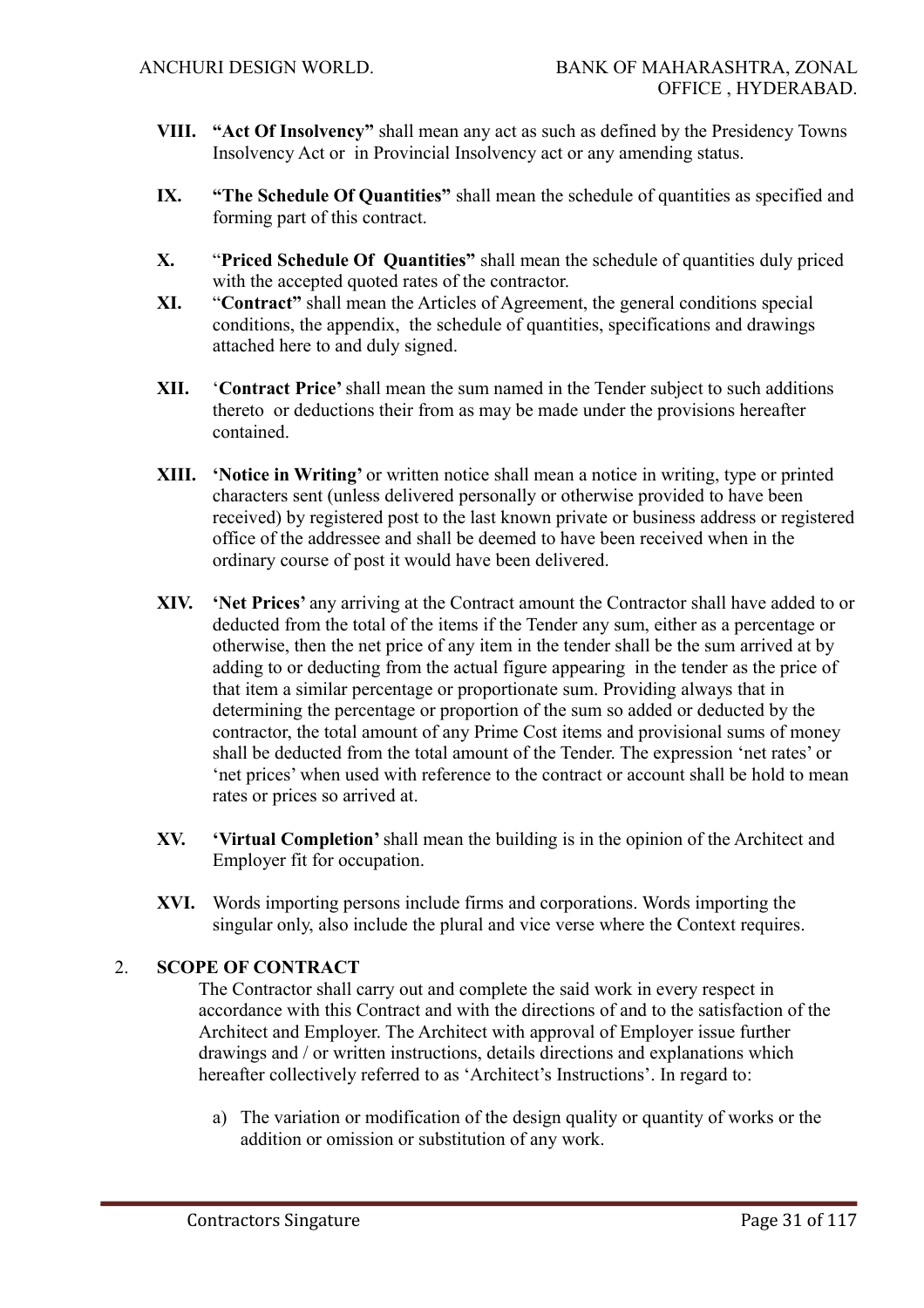- b) Any discrepancy in the drawings or between the schedule of quantities and / or drawings and / or specification.
- c) The removal from the site of any defective material brought thereon by the contractor and the substitution of any other material thereof.
- d) The demolition removal and / or re-execution of any work executed by the contractor/s.
- e) The dismissal from the work of any persons employed there upon.
- f) The opening up for inspection of any work covered up.
- g) The rectification and making good of any defects under clauses hereinafter mentioned and those arising during the maintenance period (Defect Liability Period).

The contractor shall forthwith comply with and duly execute any work comprised in such Employer's or his agent / Architect's instructions, provided always that verbal instructions, directions and explanations given to the contractor's or his representative upon the works by the Employer's or his agent / Architects shall, if involving a variation, be confirmed in writing to the contractor/s within seven days. No works for which rates are not specifically mentioned in the priced schedule of quantities, shall be taken up without written permission of the Employer or his agent / Architects. The employer in consultation with the Architects as provided in clause "variation" shall fix rates of items not mentioned in the priced schedule of quantities.

#### **Regarding all factory made products for which ISI marked products are available, only products bearing ISI marking shall be used in the work.**

# 3. **TENDERS SHALL VISIT THE SITE**

Intending tenderer shall visit the site and make himself thoroughly acquainted with the local site condition, nature and requirements of the works, facilities of transport conditions, effective labour and materials, access and storage for materials and removal of rubbish. The tenderer shall provide in their tender for cost of carriage, freight and other charges as also for any special difficulties and including police restriction for transport etc., for proper execution of work as indicated in the drawings. The successful tenderer will not be entitled to any claim of compensation for difficulties faced or losses incurred on account of any site condition which existed before the commencement of the work or which in the opinion of the employer or his agent / Architect might be deemed to have reasonably been inferred to be so existing before commencement of work.

# 4. **TENDERS**

The entire set of tender paper issued to the tenderer should be submitted fully priced and also signed on the last page together with initials on every page. Initial / signature will indicate the acceptance of the tender papers by the tenderer.

(Also see general rules and instructions for the guidance of Tenderers)

The schedule of quantities shall be filled in as follows:

I. The "Rate" column to be legibly filled in ink in both English figures and English words.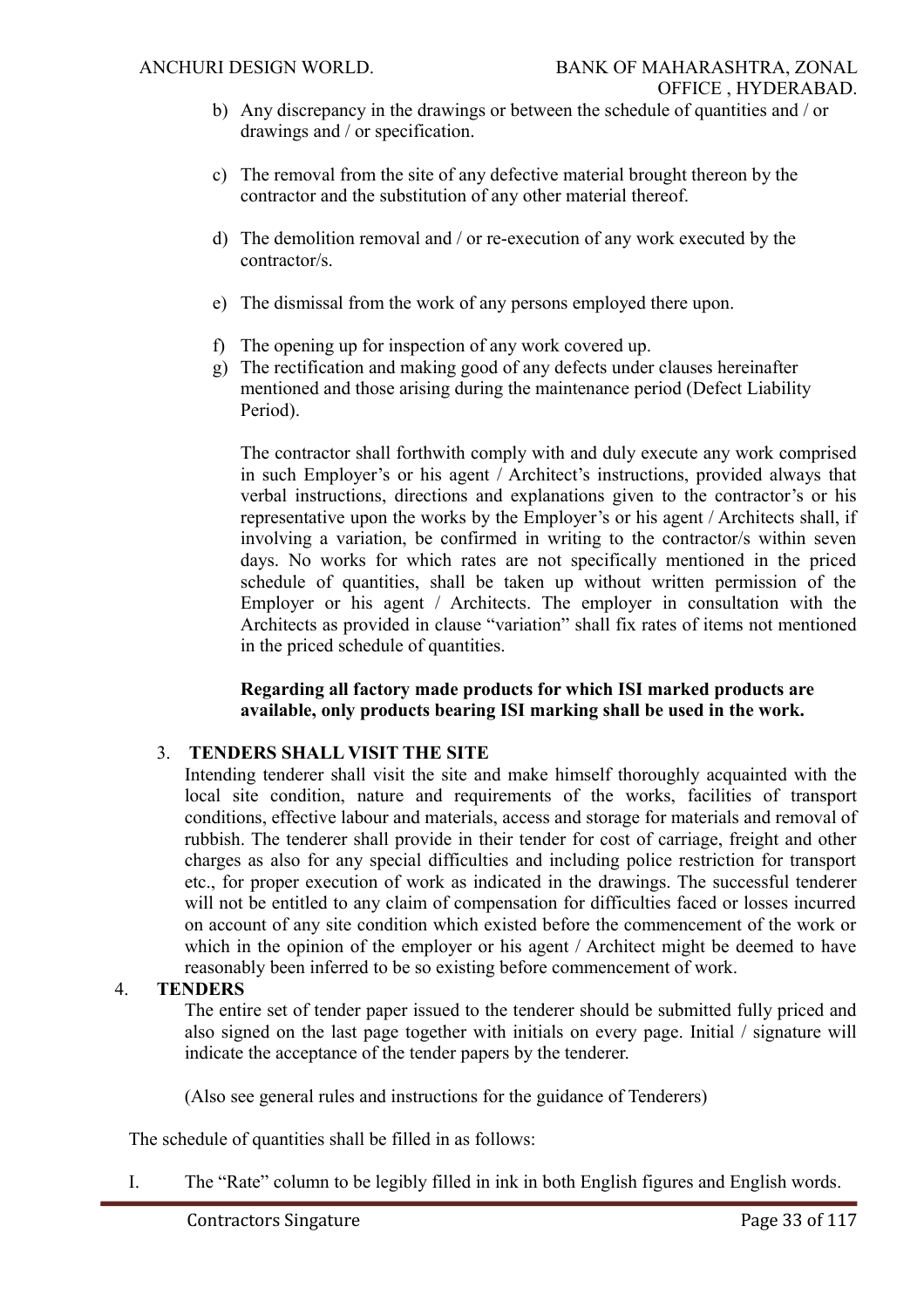- II. Amount column to be filled in for each item and the amount for each sub head as detailed in the "Schedule Of Quantities".
- III. All corrections are to be initialed.
- IV. In case of any errors / omissions in the quoted rates, the rates given in the tender marked "original' shall be taken as correct rates.

No modifications, writings or corrections can be made in the tender papers by the tenderer, but may at his option offer his comments or modifications in a separate sheet of paper attached to the original tender paper.

# **The Employer reserves the right to reject the lowest or any tender and also to discharge any or all of the tenders of each section or to split up and distribute any item of work to any specialist firm or firms, without assigning reasons.**

The tenderers should note that the tender is strictly on the item rate basis and their attention is drawn to the fact that the rates for each and every item should be correct, workable and self-supporting. If called upon by the Employer / Architects detailed analysis of any or all the rates shall be submitted. The Employer / Architects shall not be bound to recognize the contractor's analysis. All corrections are to be initialed.

 The works will be paid for as "measured work" on the basis of actual work done and not as "lumpsum" contract, unless otherwise specified.

 All items of work described in the schedule of quantities are to be deemed and paid as complete works in all respects and details including preparatory and finishing works involved, directly related to and reasonably detectable from the drawings, specifications and schedule of quantities and no further extra charges will be allowed in this connection. In the case of lump-sum charges in the tender in respect of any items of work will be made for the actual work done on the basis of lumpsum charges as will be assessed to be payable by the Employer / Architects.

 The employer has power to add to, omit from any work as shown in drawings or described in specifications or include in schedule of quantities and intimate the same in writing but no addition, omission or variation shall be made by the contractor without authorization from the Employer. No variation shall vitiate the contract.

 The tenderer shall note that his tender shall remain open for consideration for a period of three months from the date of opening of the tender.

# 5. **AGREEMENT**

 The successful contractor will be required to sign agreement in accordance with the draft agreement from enclosed and the schedule conditions. The contractor shall pay for all stamps and legal expenses, incidental thereto. However the written acceptance by the employer of a tender will constitute a binding contract between the employer and the person so tendering whether such formal agreement is or is not subsequently executed.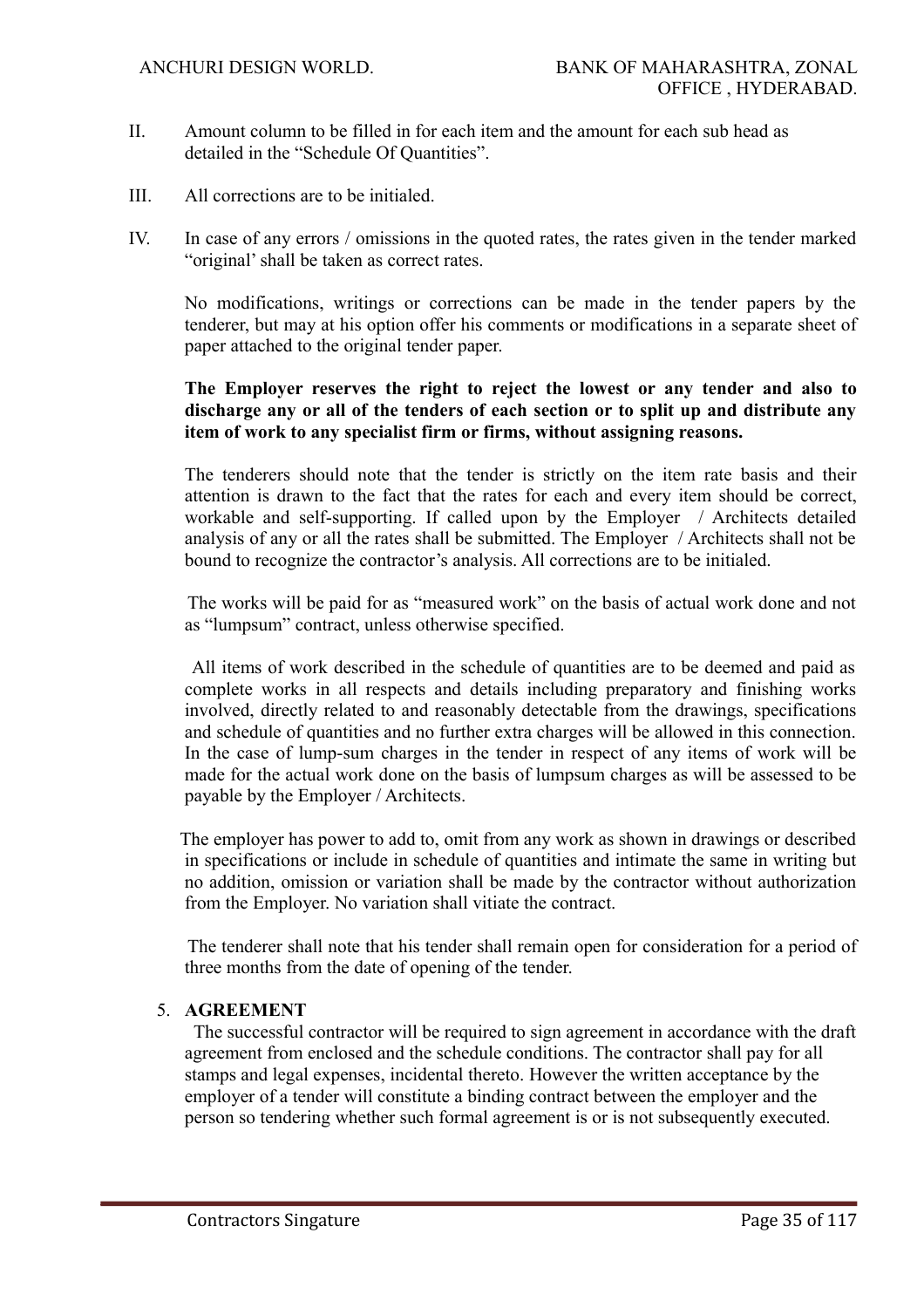# ANCHURI DESIGN WORLD. BANK OF MAHARASHTRA, ZONAL OFFICE , HYDERABAD.

# 6. **AUTHORITIES, NOTICES, PATENT RIGHTS AND ROYALTIES:**

The Contractor shall confirm to the provisions of the statutes relating to the works, and so to the regulation and bylaws of an local authority, and of any water, lighting and other companies on authorities with whose systems the structures are proposed to be connected and shall before making any variation from the drawings or specifications, that may be necessitated by so conforming given to the Architect's written notice, specifying the variations proposed to be made and the reason for making it apply for instruction thereon. In case, the Contractor shall not within the 10 days receive such instruction, he shall proceed with the work conforming to the provisions, regulations or bylaws in questions. The Contractor shall bring to the attention of the Architect all notices required by the said acts, regulations or bylaws to be given to any Authority, and pay to such authority or to any Public Officer all fees that may be properly chargeable in respect of the works, and lodge the receipts with the Architect /Employer.

The Contractor shall identify the Employer against all claims in respect of patent rights, designs, trade marks or name or the protected rights in respect of any constructional plant, machine, work or material used for or in connection with the works or temporary works and from and against all claims, demands, proceedings, damages, costs, charges, and expenses whatsoever in respect thereof or in relation thereto. The Contractor shall defend all actions arising from such claims, unless he has informed the Architects, before any such infringement and received their permission to proceed and shall himself pay all royalties, license fees, damages, coat and charges of all and every sort that may be legally incurred in respect thereof.

#### 7. **TAXES AND DUTIES**

The tenderers must include in their tender prices quoted for all duties royalties, cess and sales tax, works contract tax or any other taxes or local charges if applicable. No extra claim on this account will in any case be entertained.

#### 8. **NOTICES AND STATUTORY REGULATIONS:**

The contractor shall give all notices and pay all fees and shall comply all Acts and Regulations for the successful completion of the contract works. The whole of the work is to be complied with as per the requirements and bylaws of the relevant statutory authorities including contract labour (Regulation and Abolition) Act 1970.

# 9. **QUANTITY OF WORK TO BE EXECUTED**

The Schedule of Quantities unless otherwise stated shall be deemed to have been prepared in accordance with the Standard Procedure of the Architects shall be considered to be approximate and no liability shall attach to the Architect for any error may be discovered therein. The Employer reserves the right to execute only a part or the whole or any excess thereof without assigning any reason therefore.

The Contractor shall be deemed to have satisfied himself before tendering to the correctness and sufficiency of his tender for the works and of the prices stated in the Schedule of Quantities and / or the Schedule of Rates and Prices, which rates and prices shall cover all things necessary for the completion of the works.

#### 10. **OTHER PERSONS ENGAGED BY THE EMPLOYER**

The Employer reserves the right to execute any part of the work included in this contract or any work, which is not included in this contract by the other Agency, or persons and contractor shall allow all reasonable facilities and use of his scaffoldings for the execution of such work. The main contractor shall extend all cooperation in his regard.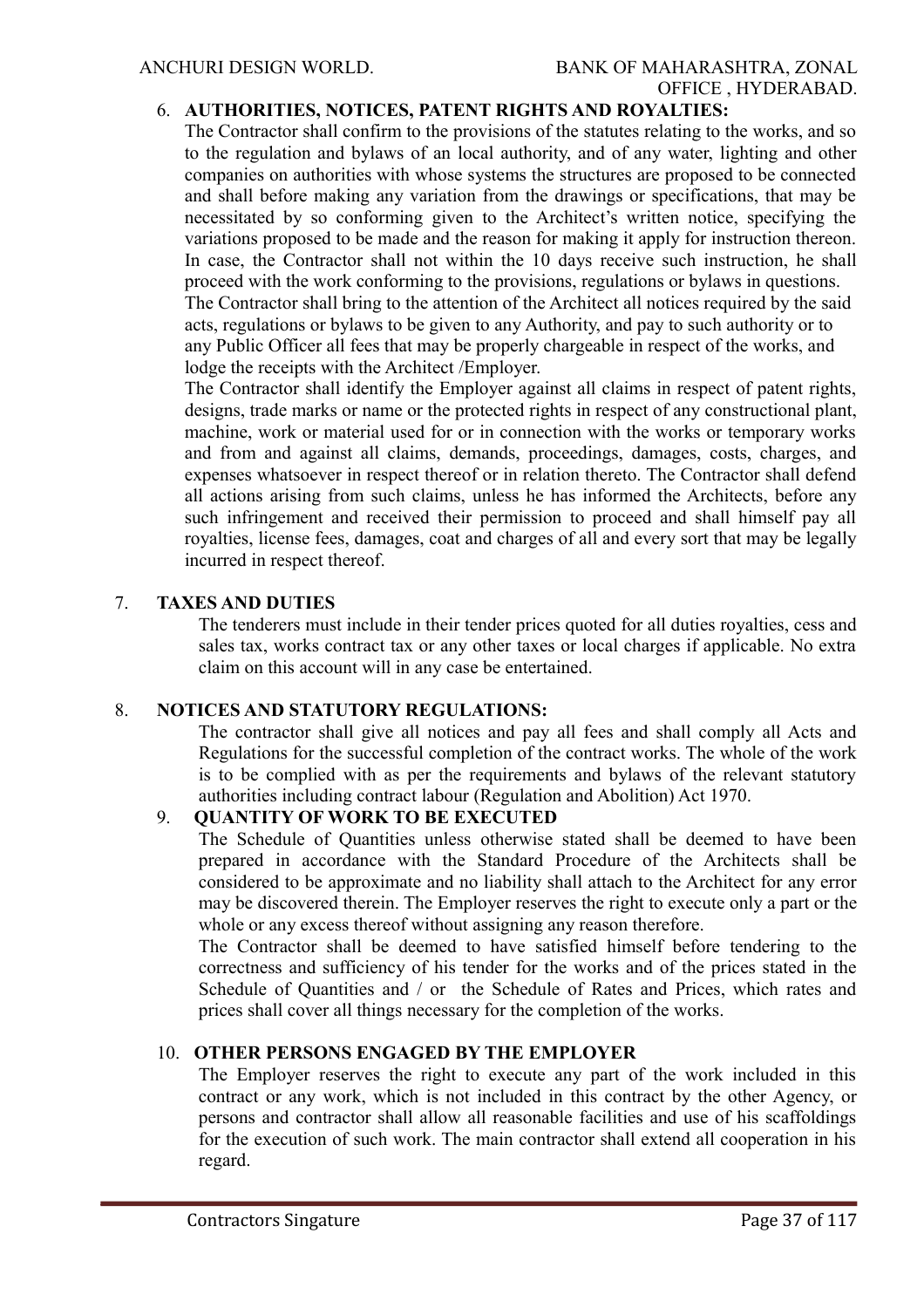# 11. **EARNEST MONEY AND SECURITY DEPOSITS**

The tenderer will have to deposit an amount of**RS.45,000/- in the form of Bank draft drawn in favour of The Zonal Manager, BANK OF MAHARASHTRA ZONAL OFFICE PAYABLE AT HYDERBAD**at the time of submission of tender as an Earnest money. The employer is not liable to pay any interest on the earnest money. The Earnest money of the unsuccessful tenderers will be refunded without any interest soon after the decision to award the work is taken after the expiry of the validity period of the tender.The successful tenderer to whom the contract is awarded will have to deposit as initial security deposit a further sum to make up 2% of the value of the accepted tender including the Earnest Money. The initial security deposit will have to be made within 14 days from the date of acceptance of tender, failing which the employer at his discretion may revoke the letter of acceptance and forfeit the earnest money deposit furnished along with the tender. It shall be refunded to the contractor within 14 days on completion is issued by the architect.

Apart from the initial security deposit made as above, retention money shall be deducted from progressive running bills @ 8% of the gross value of each running bill until the total security deposit, i.e., the initial security deposit plus the retention money equals:

- **a)** 10.00% on the first Rs. 1,00,000 of the cost of work.
	- **b)** 7.5% on the next Rs.1,00,000 of the cost of work.
	- **c)** 5.0% on the next amount i.e. Balance amount.
	- **d)** Total Security Deposit EMD (2%) + FSD (8%)

EMD will be refunded after completion of work and on Issue of virtual completion certificate by the Architect / Bank.

# 12. **CONTRACTOR TO PROVIDE EVERYTHING NECESSARY**

The Contractor shall provide everything necessary for the proper execution of the work according to the intent and meaning of the drawings, schedule of quantities and specifications taken together whether the same may or may not be particularly shown

or described therein provide that the same can reasonably be inferred there from and if the contractor finds any discrepancies therein he shall immediately and in writing , refer the same to the Employer / Architects whose decision shall be final and binding.

# 13. **TIME OF COMPLETION, EXTENSION OFTIME&PROGRESS CHART**

The Contractor shall be allowed admittance to the site on the 'Date of Commencement' stated in the Appendix, and he shall thereupon and forthwith begin the works and shall regularly proceed with to complete the same (except such painting or other decorative work as the Architect may desire to delay). On or before the 'Day of Completion " stated in the Appendix subject nevertheless the provision for the extension of time hereinafter contained.

If in the opinion of the Architect the works be delayed:

By force major or

By reason of any exceptionally inclement weather or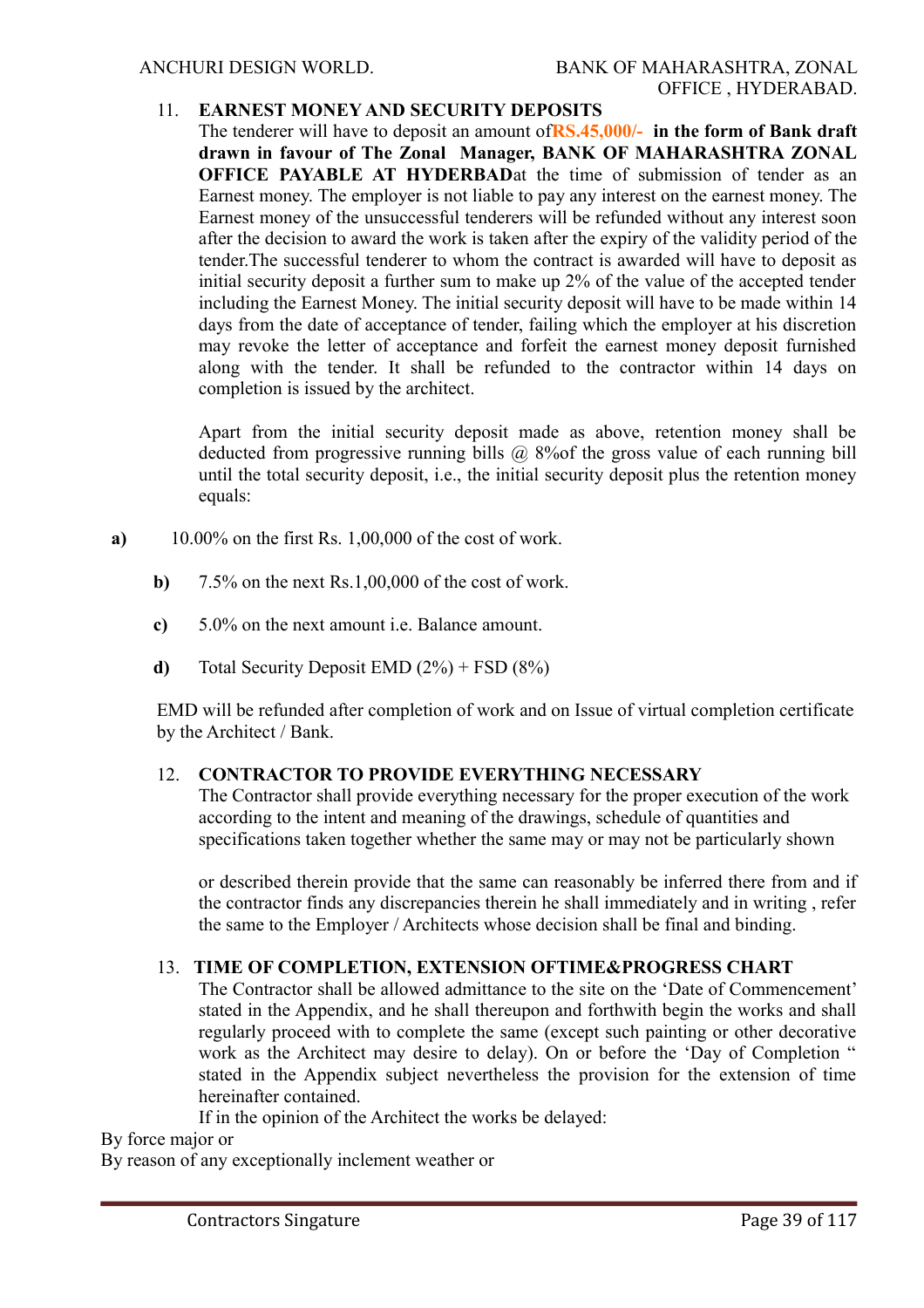- c. By reason of proceedings taken or threatened by or dispute with adjoining or neighboring owners of public authorities arising, than through the Contractor's won default or
- d. By the works or delays of the contractors tradesmen engaged or nominated by the Employer / Architect and not referred in the Schedule of Quantities and / or specifications or
- e. By reason of civil, commotion, local combination of workmen or strike or lockout effecting any of the buildings traders or
- f. By reason of the Architect's instructions as per clause 2, or
- g. In consequence of the Contractor not having in due time, necessary instructions from the Architect for which he shall have specifically applied in writing ahead of time, giving the Architect reasonable time to prepare such instructions, the Architects shall make a fair and reasonable extension of time for completion of the Contract works

In case of such strike or lock-out, the Contractor shall as soon as possible, give written notice thereof the Architect, but the Contractor shall nevertheless constantly use his endeavors to prevent delay and shall do all they may reasonably be required, to the satisfaction of the Architect to proceed with the work.

The Contractor on starting the works shall furnish to the Employer / Architect a PERT / CPM Programme for carrying out the work stage in the stipulated time fore the approval of Architect / Employer and follow strictly the approved time schedule incorporating charges if any, to ensure the completion of the work in stipulated time. A graph or chart on individual work shall be maintained showing the proportionate progress of work week by week by Architect a weekly progress report stating the number of skilled and un skilled laborers employed on the work, working hours done, place, type, and quantity of work done during the period.

The Contractor must inform the Architect within 10 days in advance of all drawings and detailed required by him from time to time. The Contractor shall

Adhere to the approved program and arrange for the materials and labour etc accordingly.

Despite repeated instructions, if the Contractor fails to show proportionate progress of the work, the Architect / Employer may take suitable action and deemed fit without prejudice to any terms and conditions of the contract

#### 14. **LIQUIDATED DAMAGES**

Should the work be not completed to the satisfaction of the Employer / Architects within the stipulated period, the contractor shall be bound to pay to the Employer a sum calculated as given below by way of liquidated damages and not as penalty during which the work remains uncommenced or unfinished after the expiry of the completion date.

 If the contractor fails to complete the work by the Scheduled date of completion or within any sanctioned extended time, he will have to pay liquidated damages at 1% of contract amount for each week beyond the date that the work remains incomplete subject to maximum of 10%of the contract value (without extra items).

# 15. **NOTICE AND PATENTS OF APPROPRIATE AUTHORITY AND OWNERS**

The contractor shall conform to the provisions of any Acts of the Legislature relating to the work, and to the Regulations and Bye-Laws of any authorities, and / or any water,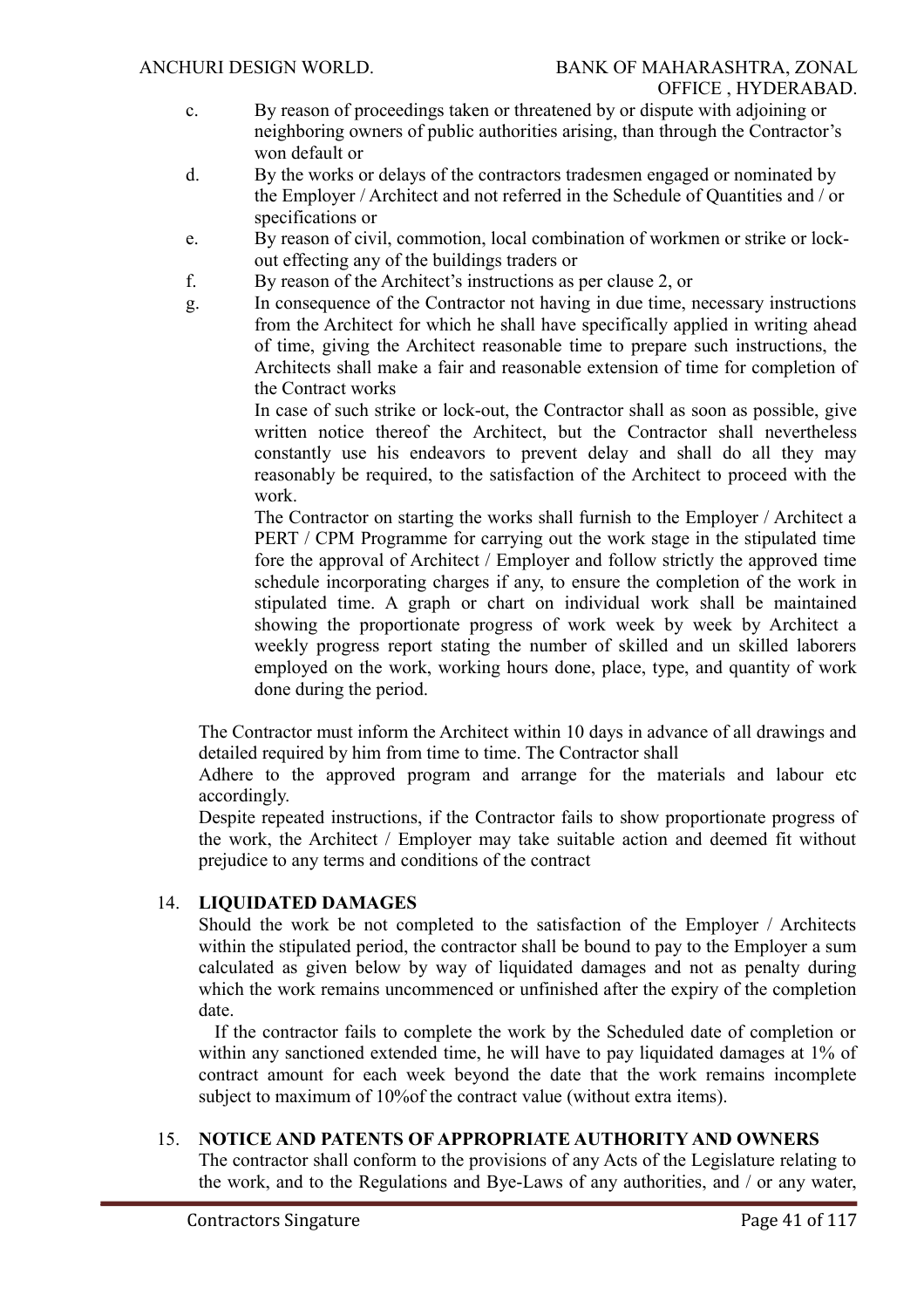lighting and other companies, and / or authorities with whose systems the structures were proposed to have connection and shall before making any variations from the drawings or specifications that may be associated to so conform, give the Employer / Architects written notices specifying the variations proposed to be made and reasons for making them and apply for instruction thereon. The Employer / Architects written notices specifying the variations proposed to be made and reasons for making them and apply for instruction thereon. The Employer / Architects on receipt of such intimation, shall give a decision within a reasonable time.

The contractor/s shall arrange to give all notices required for by the said Acts, Regulations or Bye-laws to be given to any authority, and to pay to such authority or to any public officer all fees that may be properly chargeable in respect of the work and lodge the receipts with the Employer.

The contractor shall indemnify the Employer against all claims in respect of patent rights, royalties, damages to buildings, roads or members of public in course of execution of work and shall defend all actions arising from such claims and shall keep the Employer saved harmless and indemnified in all respects from such actions, costs and expenses.

# 16. **MATERIALS, WORKMANSHIP, SAMPLES, TESTING OF MATERIALS.**

All the works specified and provided for in the specifications or which may be required to be done in order to perform and complete any part thereof shall be executed in the best and most workmanlike manner with materials of the best and approved quality of the respective kinds in accordance with the particulars contained in and implied by the specifications and as represented by the drawings or according to such other additional particulars, and instructions as may from time to time be given by the Employer / Architects during the execution of the work and to his entire satisfaction.

**All mandatory tests shall be carried out as per CPWD specifications. If required by the Employer / Architects, the contractor shall have to carry out tests on materials and workmanship in approved materials testing laboratories or as prescribed by the Employer / Architects at his own cost to prove that the materials etc., under test conform to the relevant I.S Standards or as specified in the specifications.** The necessary charges for preparation of mould (in case of concrete cube), transporting, testing etc., shall have to be bome by the contractor. No extra payment on this account should in any case be entertained.

All the materials (except where otherwise described) stores and equipment required for the full performance of the work under the contract must be provided through normal channels and must include charges for import duties, sales tax, octroi and other charges and must be the best of their kind available and the contractors must be entirely responsible for the proper and efficient carrying out of the work. The work must be done in the best workmanlike manner. **Samples of all materials to be used must be submitted to the Employer / Architects when so directed by the Engineer / Architects and written approval from Employer / Architects must be obtained prior to placement of order.**

Any damage (during constructions) to any part of the work for any reasons due to rain, storm or neglect of contractor shall be rectified by the contractor in an approved manner at no extra cost.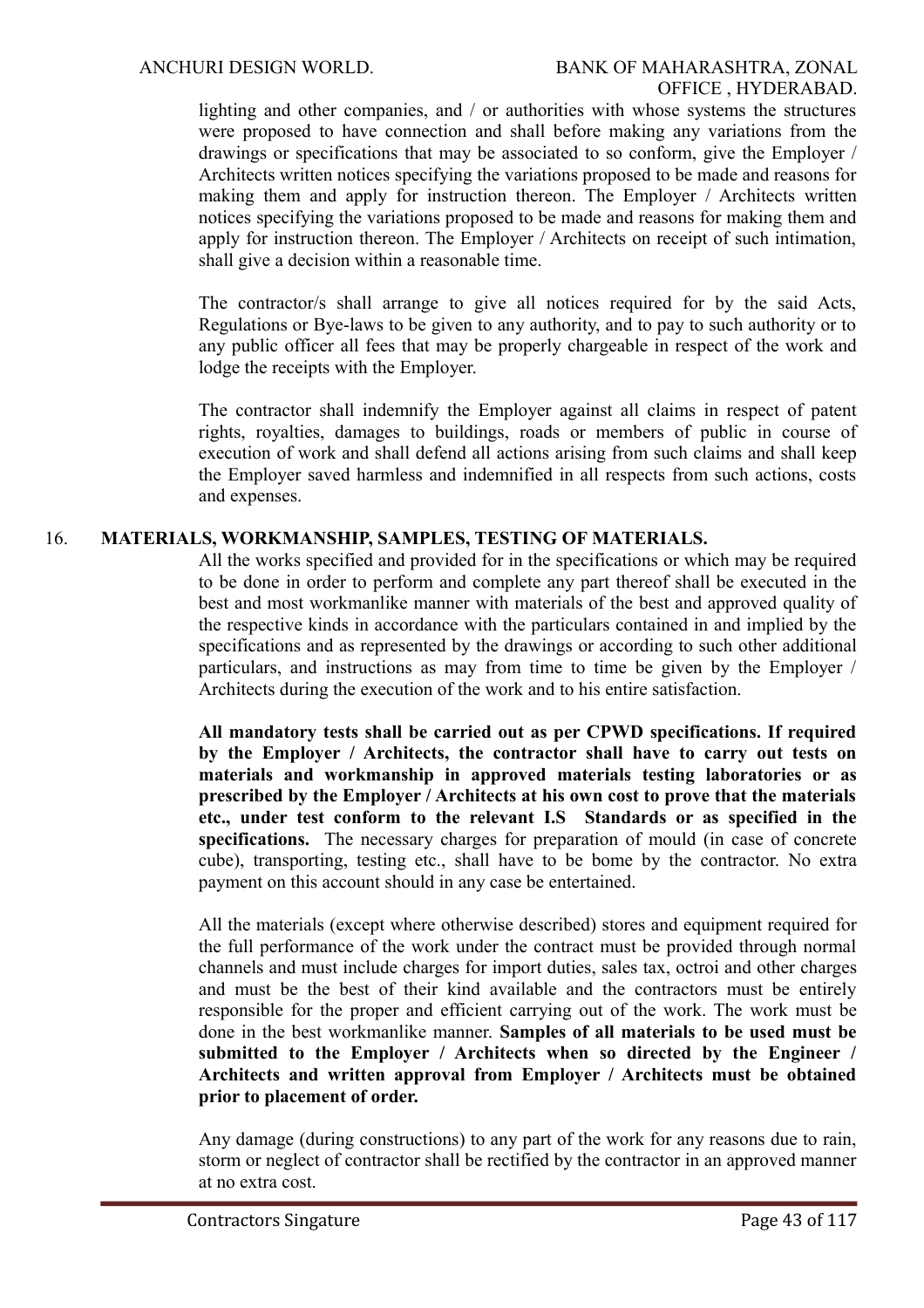Should the work be suspended by reason of rain, strike, lockouts or any other cause, the contractor shall take all precautions necessary for the protection of work and at his own expenses shall make good any damage arising from any of these causes.

The contractor shall cover up and protect from damage, from any cause, all new work and supply all temporary doors, protection to windows, and any other requisite protection for the execution of the work whether by himself or special tradesmen or sub-contractor and any damage caused must be made good by the contractor at his own expenses.

# 17. **REMOVAL OF IMPROPER WORK**

The Employer shall during the progress of the work have power to order in writing from time to time the removal from the work within such reasonable time or times as may be specified in the order of any materials which in the opinion of the Employer / Architects are not in accordance with specification or instructions, the substitution or proper reexecution of any work executed with materials or workmanship not in accordance with the drawings and specifications or instructions. In case the contractor refuses to comply with the order the Employer shall have the power to employ and pay other agencies to carry out the work and all expenses consequent thereon or incidental thereto as certified by the Employer / Architects shall be done by the contractor or may be deducted from any money due to or that may become due to the contractor. No certificate, which may be given by the Architects, shall relieve the contractor from his liability in respect of unsound work or bad materials.

#### 18. **SITE ENGINEER**

The Employer may appoint a Site Engineer or clerk of works who shall be representative of the Employer and also of the Architect. The duties of the Employer representative are to watch and supervise the works and to test any materials to be used of workmanship employed in connection with the works. He shall have no authority either to relieve the Contractor of any of his duties or obligations under the Contract, or except those expressly provided hereunder, to order any work involving delay or any extra payment by the Employer or any variation of or in the works.

The contractor shall afford the Employer's representative every facility and assistance for examining the works and materials and checking the measuring time and materials. Neither the Employer's representative nor any Deputy to the Architect shall have power to revoke, alter enlarge or relax the requirements of this Contract, or to Sanction any day-work, additions, alterations, deviations or omissions unless such an authority may be specially conferred by a written order of the Architect / Employer.

The Employer's Representative shall have to give notice to the Contractor or his foremen about the non-approval of any work or materials and such works shall be suspended or the use of such material should be discontinued until the decision of the Architect is obtained, the work will from time to time be examined by the Architect or the Employer's representative but such examinations shall not in any way exonerate the Contractor from the obligation to remedy defects which may be found to exist at any stage of the work of after the same is completed. Subject to the limitations of this cause, the Contractor shall take instruction from the Architect / Employer.

# 19. **CONTRACTOR'S EMPLOYEES**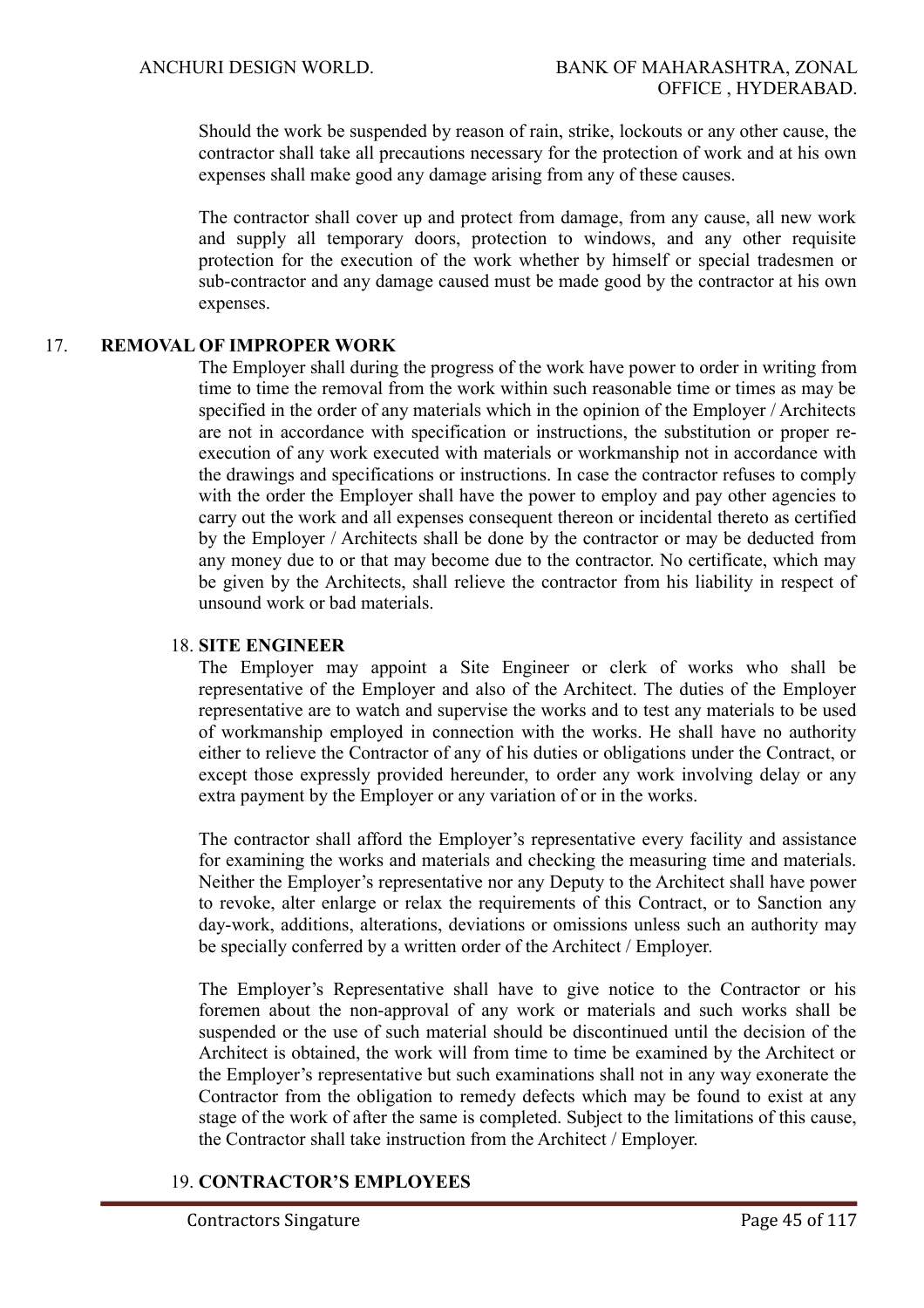The Contractor shall employ technically qualified and competent supervisors for the work who shall be available (by turn) throughout the working hours to receive and comply with instructions of the Employer / Architects. The contractor shall engage at least one experienced Engineer as site-in-charge for execution of the work. The contractor shall employ in connection with the work persons having the appropriate skill or ability to perform their job efficiently.

The contractor shall employ local labourers on the work as far as possible. No labourer below the age of sixteen years and who is not an Indian National shall be employed on the work.

Any labourer supplied by the contractor to be engaged on the work on day work basis either wholly or partly under the direct order or control of the Employer or his representative shall be deemed to be a person employed by the contractor.

The contractor shall comply with the provisions of all labour legislation including the requirements of

- a) The payment of Wages Act.
- b) Employer's Liability Act.
- c) Workmen's Compensation Act.
- d) Contract Labour (Regulation & Abolition) Act. 1970 and Central Rules 1971
- e) Apprentices Act 1961
- f) Minimum Wages Act
- g) Any other Act or enactment relating thereto and rules framed there under from time to time.

The contractor shall keep the Employer saved harmless an indemnified against claims if any of the workmen and all costs and expenses as may be incurred by the Employer in connection with any claim that may be made by any workmen.

The contractor shall comply at his own cost with the order for requirement of any Health Officer of the State or any local authority or of the Employer regarding the maintenance of proper environmental sanitation of the area where the contractor's labourers are housed or accommodated, for the prevention of small pox, cholera, plague, typhoid, malaria and other contagious diseases. The contractor shall provide, maintain and keep in good sanitary condition adequate sanitary accommodation and provide facilities for pure drinking water at all times for the use of men engaged on the works and shall remove and clear away the same on completion of the works. Adequate precautions shall be taken by the contractor to prevent nuisance of any kind on the works or the lands adjoining the same.

**T**he contractor shall arrange to provide first aid treatment to the labourers engaged on the works. He shall within 24 hours of the occurrence of any accident at or about the site or in connection with execution of the works report such accident to the Employer and also to the competent Authority where such report is required by law.

# **20. DISMISSAL OF WORKMEN**

The contractor shall on the request of the Employer immediately dismiss from works any person employed thereon by him, who in the opinion of the Employer be unsuitable or incompetent or who may misconduct him. Such discharges shall not be the basis of any claim for compensation or damages against the Employer or any of their officer or employee.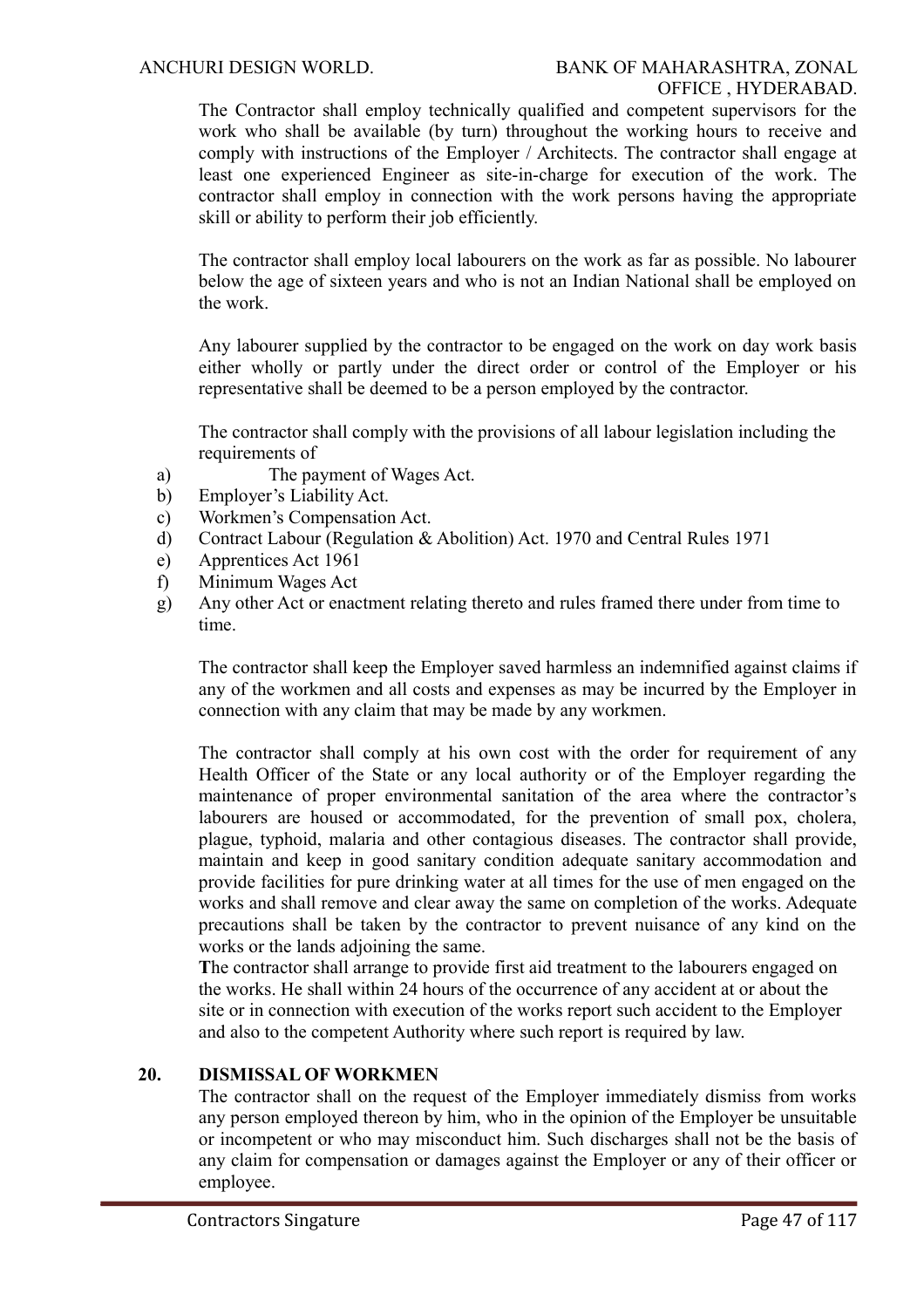# **21. ASSIGNMENT**

The whole of the works included in the contract shall be executed by the contractor and the contractor shall not directly or indirectly transfer, assign or underlet the contract or any part, share or interest therein nor, shall take a new partner, without written consent of the Employer and no subletting shall relieve the contractor from the full and entire responsibility of the contract or from active superintendence of the work during their progress.

#### **22. DAMAGE TO PERSONS AND PROPERTY INSURANCE ETC**

The contractor shall be responsible for all injury to the work or workmen to persons, animals or things and for all damages to the structural and / or decorative part of property which may arise from the operations or neglect of himself or of any subcontractor or of any of his or a sub-contractor's employees, whether such injury or damage arise from carelessness, accident or any other cause whatsoever in any way connected with the carrying out of this contract. The clause shall be held to include inter-alias, any damage to buildings whether immediately adjacent or otherwise, and any damage to roads, streets, foot paths or ways as well as damages caused to the buildings and the works forming the subject of this contract by rain, wind or other inclemency of the weather. The contractor shall indemnify the Employer and hold harmless in respect of all and any expenses arising from any such injury or damages to the person or property as aforesaid and also in respect of any claim made in respect of injury of damage under any acts on compensation or damage consequent upon such claim.

**T**he contractor shall reinstate all damages of every sort mentioned in this clause so as to deliver the whole of the contract works complete and perfect in every respect and so as to make good or otherwise satisfy all claims for damages to the property of third parties. **T**he contractor shall affect the insurance necessary and indemnify the Employer entirely from all responsibility in this respect. The insurance must be placed with a company approved by the Employer and must be effected jointly in the name of the Employer and contractor and the policy lodged with the Employer. The scope of insurance is to include damage or loss to the contract itself till this is made over in a complete state. Insurance is compulsory and must be affected from the very initial stage. The contractor shall also be responsible for any thing, which may be excluded from damage to any property arising out of incidents, negligence or defective carrying out of this contract.

The Employer shall be at liberty and is hereby empowered to deduct the amount of any damages, compensations, costs, charges and expenses arising or accruing from or in respect of any such claim or damages from any sums due to or to become due to the contractor.

# **23. MEASUREMENTS**

Before taking any measurement of any work the Site Engineer or a subordinate deputed by him shall give reasonable notice to the contractor. If the contractor fails to attend at the measurements after such notice or fails to countersign or to record the difference within a week from the date of measurement in the manner required by Site Engineer or by the subordinate deputed by him as the case may be is final and binding on the contractor and contractor shall have no right to dispute the same.

 The Employer / Architect shall issue a certificate after due scrutiny of the contractor's bill stating the amount due to the contractor from the Employer and the contractor shall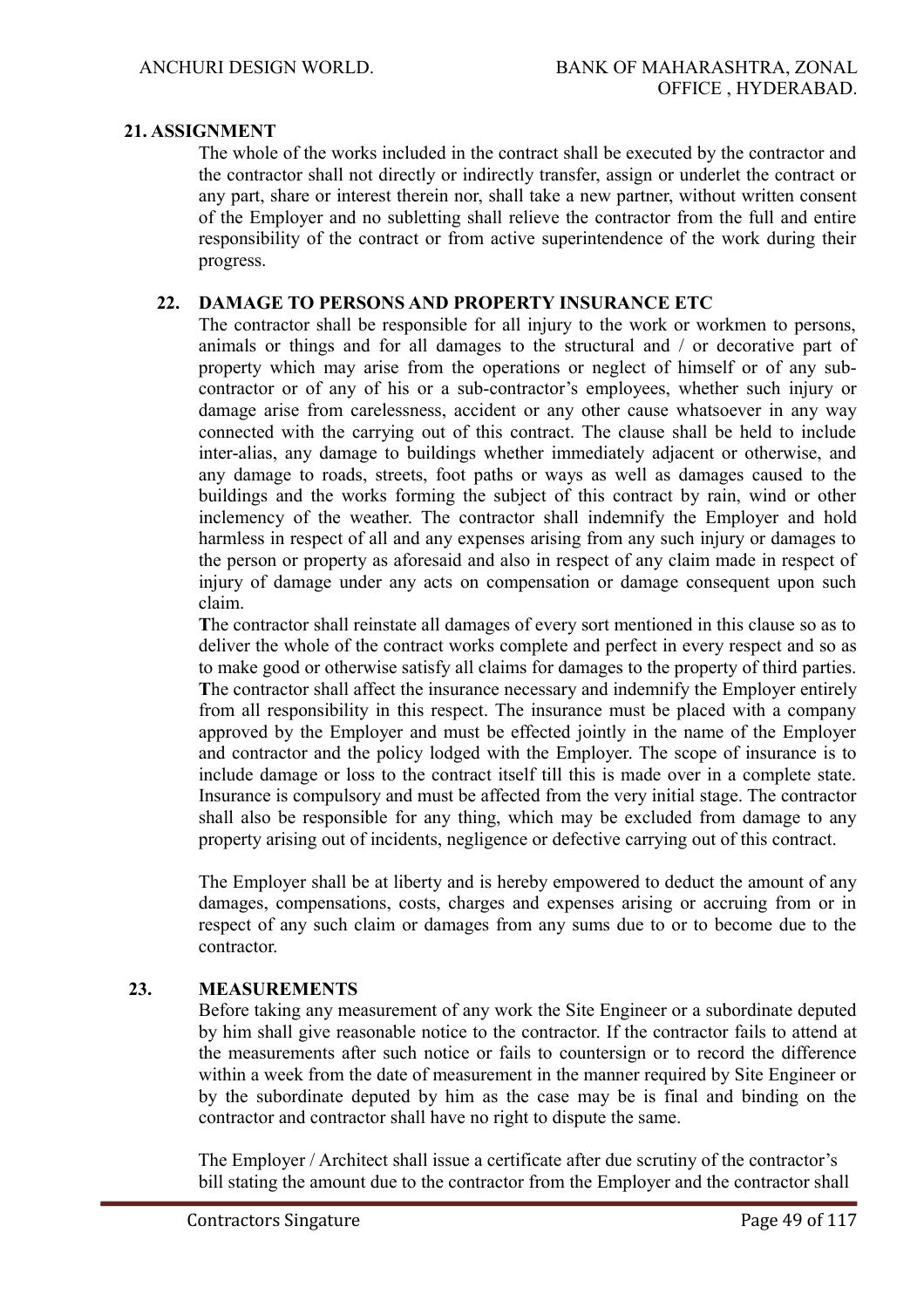be entitled to payment thereof, within the period of honouring certificates named in these documents.

#### **24. PAYMENTS**

All bills shall be prepared by the contractor in the form prescribed by the Employer's / Architects. Normally one interim bill shall be prepared each month subject to minimum value for interim certificate as stated in these documents. The bills in proper forms must be duly accompanied by detailed measurements in support of the qualities of work done and must show deductions for all previous payments, retention money, etc. **T**he Employer / Architect shall issue a certificate after due scrutiny of the contractor's bill stating the amount due to the contractor from the Employer and the contractor shall be entitled to payment thereof, within the period of honouring certificates named in these documents.

**T**he Employer will deduct retention money as described in clause 11 of these conditions. The refund of retention money will be made as specified in the said clause. **If** the Employer has supplied any materials or goods to the contractor, the cost of any such materials or goods will be progressively deducted from the amount due to the contractor in accordance with the quantities consumed in the work.

**All** the interim payments shall be regarded as payments by way of advance against the final payment only and not as payments for work actually done and completed, and shall not preclude the requiring of bad, unsound, and imperfect or unskilled work to be removal and taken away and reconstructed, or re-erected or be considered as and admission of the due performance of the contract, or any part thereof in any respect or the accruing of any claim, nor shall, it conclude, determine or affect in any way the power of the Employer under these conditions or any of them as to the final settlement and adjustment of the accounts or otherwise or in any other way vary or affect the contract. The final bill shall be submitted by the contractor within one week of the date fixed for completion of the work or of the date of certificate of completion furnished by the Architect and payment shall be made within one week from the date of receipt of Architect's certificate.

#### **Final Payment**

The final bill shall be accompanied by a certificate of completion from the Employer / Architects. Payments of final bill shall be made after deduction of Retention Money as specified in clause 11 of these conditions, which shall be refunded after the completion of the Defects Liability Period after receiving the Employer's / Architect's certificate that the contractor has rectified all defects to the satisfaction of the Employer / Architects. The acceptance of the payment of the final bill by the contractor would indicate that he has no further claim in respect of the work executed.

# **25. VARIATION / DEVIATION**

 The tender rates shall be fixed and applicable for any increase or decrease in the tendered quantities. The Employer / Architect can increase or decrease any quantities to any extend or even delete particular item as per the site requirements and the contractor shall not be paid any thing extra on this account. Nothing extra will be paid by the Bank on account of omission / deletion of items or decrease in the quantity of items. The Bank shall not entertain any claim whatsoever from the contractor on this account.

The price of all additional items / non-tendered items will be worked out on the basis of rates quoted for similar items in the contract wherever existing. If similar items are not available, the rates for such items will be derived as per standard method of rate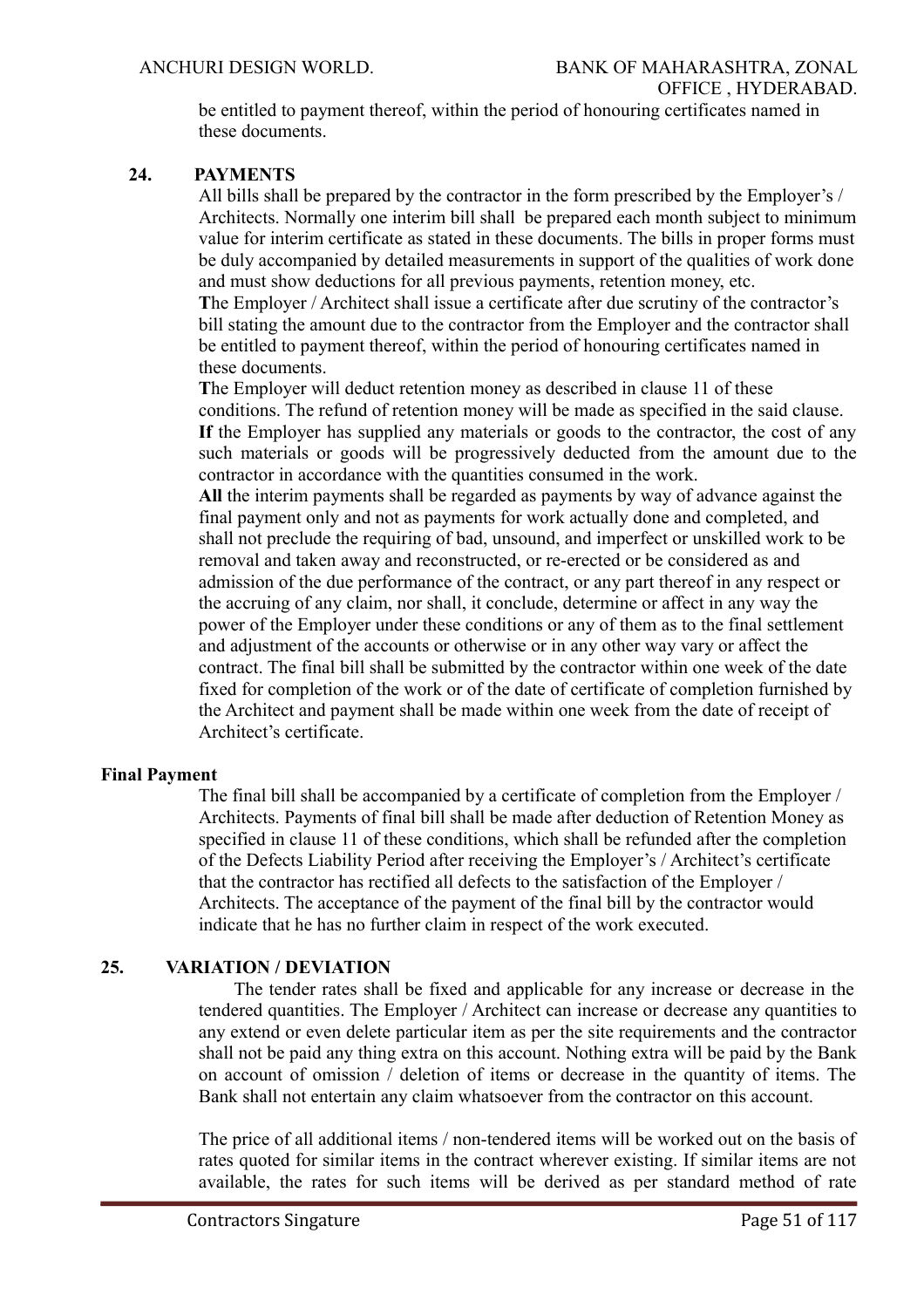analysis based on prevalent fair price of labour, material and other components as required with 15% towards contractor's profit and overheads.

#### **26. SUBSTITUTION**

 Should be contractor desire to substitute any materials and workmanship, he/they must obtain the approval of the Employer / Architects in writing for any such substitution well in advance. Materials designated in this specification indefinitely by such term as "Equal" or "Other approved" etc. specific approval of the Employer / Architect has to be obtained in writing.

#### 27. **CLEARING SITE ON COMPLETION**

On completion of the works the contractor shall clear away and remove from the site all constructional plant, surplus materials, rubbish and temporary works of every kind and leave the whole of the site and the works clean and in a workmanlike condition to the satisfaction of the Employer/Architects.

#### 28. **DEFECTS AFTER COMPLETION**

The contractor shall make good at his own cost and to the satisfaction of the Employer all defects, shrinkage, settlements or other faults, which may appear within 12 months after completion of the work. In the default, the Employer may employ and pay other persons to amend and make good such damages, losses and expenses consequent thereon or incidental thereto shall be made good and borne by the contractor and such damages, loss and expenses shall be recoverable from him by the Employer or may be deducted by the employer, in lieu of such amending and making good by the contractor, deduct from any money due to the contractor a sum equivalent to the cost of amending such work and in the event of the amount retained being insufficient recover that balance from the contractor from the amount retained under clause no.11 together with any expenses the Employer may have incurred in connection therewith.

# **29. CONCEALED WORK**

The contractor shall give due notice to the Employer/Architects whenever any work is to be buried in the earth, concrete or in the bodies of walls or otherwise becoming inaccessible later on, in order that the work may be inspected and correct dimensions taken before such burial, in default whereof the same shall, at the opinion of the Employer/ Architect be either opened up for measurement at the contractor's expenses or no payment may be made for such materials. Should any dispute or differences arise after the execution of any work as to measurements etc., or other matters which cannot be conveniently tested or checked, the notes of the Employer / Architects shall be accepted as correct and binding on the contractor.

#### **30. IDLE LABOUR**

Whatever the reasons may be, no claim for idle labour, additional establishment cost of hire and labour charges of tools and plants would be entertained under any circumstances.

#### **31. SUSPENSION OF WORKS**

If the contractor except on account of any legal restraint upon the Employer preventing the continuance of the work or in the opinion of the Employer shall neglect or fail to proceed with due diligence in the performance of his part of the contract or if he shall more than once make default, the Employer shall have the power to give notice in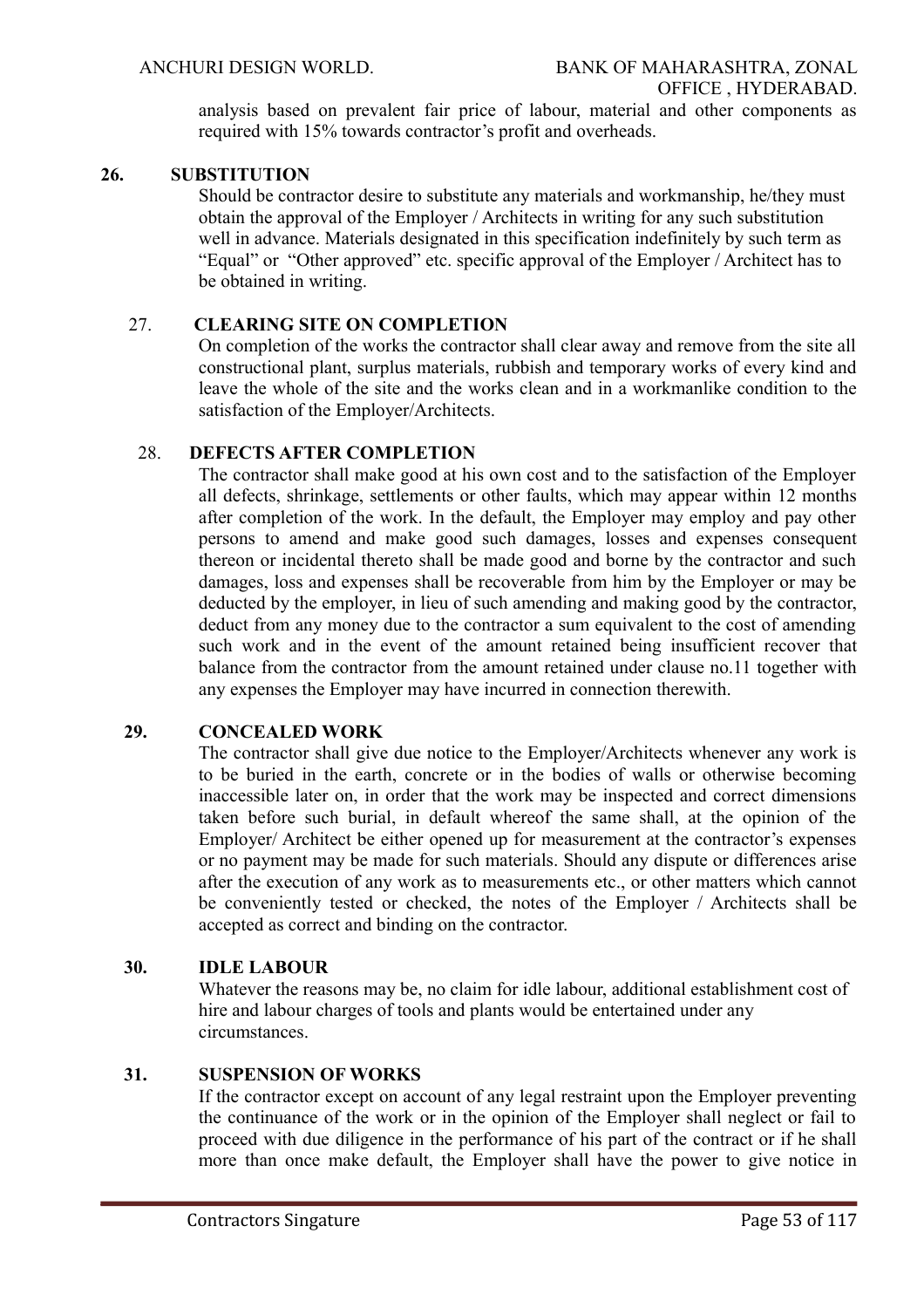writing to the contractor requiring the work to be proceeded within a reasonable manner and with reasonable dispatch, such notice purport to be a notice under this clause.

After such notice shall have been given, the contractor shall not be at liberty to remove from the site of the works or from any ground contiguous thereto any plant or materials to subsist from the date of such notice being given until the notice shall have been compiled with. If the contractor fails to start the work within seven days after such notice has been given to proceed with the works as therein prescribed, the employer may proceed as provided in clause 43. (Termination of Contract by Employer)

# **32. TERMINATION OF CONTRACT BY EMPLOYER**

If the contractor being a company go into liquidation whether voluntary or compulsory or being a firm shall be dissolved or being an individual shall be adjudicated insolvent or shall make an assignment or a composition for the benefit of the greater part, in number of amount of his creditors or shall enter into a Deed or arrangement with his creditors, or if the Official Assignee in insolvency, or the Receiver of the contractor in insolvency, shall repudiate the contract, or if a receiver of the contractor's firm appointed by the court shall be unable within fourteen days after notice to him requiring him to do so, to show to the reasonable satisfaction of the employer that he is able to carry out and fulfill the contract, and if so required by the employer to give reasonable security therefore, or if the contractor shall suffer execution to be issued, or shall suffer any payment under this contract to be attached by or on behalf of and of the creditors of the contractor, or shall assign, charge or encumber this contract or any payments due or which may become due to contractor, there under, or shall neglect or fail to observe and perform all or any of the acts matters of things by this contract, to be observed and performed by the contractor within three clear days after the notice shall have been given to the contractor in manner hereinafter mentioned requiring the contractor to observe or perform the same or shall use improper materials of workmanship in carrying on the works, or shall in the opinion of the employer not exercise such due diligence and make such progress as would enable the work to be completed within due time agreed upon, and shall fail to proceed to the satisfaction of the employer after three clear das notice requiring the contractor so to do shall have been given to the contractor as hereinafter mentioned or shall abandon the contract, then and in any of the said cases, the Bank may notwithstanding previous waiver determine the contract by a notice in writing to the effect as hereinafter mentioned, but without thereby effecting the powers of the employer of the obligations and liabilities of the contractor the whole of which shall continue in force as fully as if the contract, had not been so determine and as if the works subsequently executed by or on behalf of the contractor (without thereby creating any trust in favour of the contractor) further the employer or his agent, or servants, may enter upon and take possession of the work and all plants tools scaffolding sheds machinery, steam, and other power, utensils and materials lying upon premises or the adjoining lands or roads and sell the same as his own property or may employ the same by means of his own servants and workmen in carrying on and completing the works or by employing any other contractors or other persons or person to complete the works, and the contractor shall not in any way interrupt or do any act, matter or thing to prevent or hinder such other contractors or other persons or person employed from completing and finishing or using the materials and plants for the works when the works shall be completed, or as soon thereafter as conveniently may be the employer shall give notice in writing to the contractor to remove his surplus materials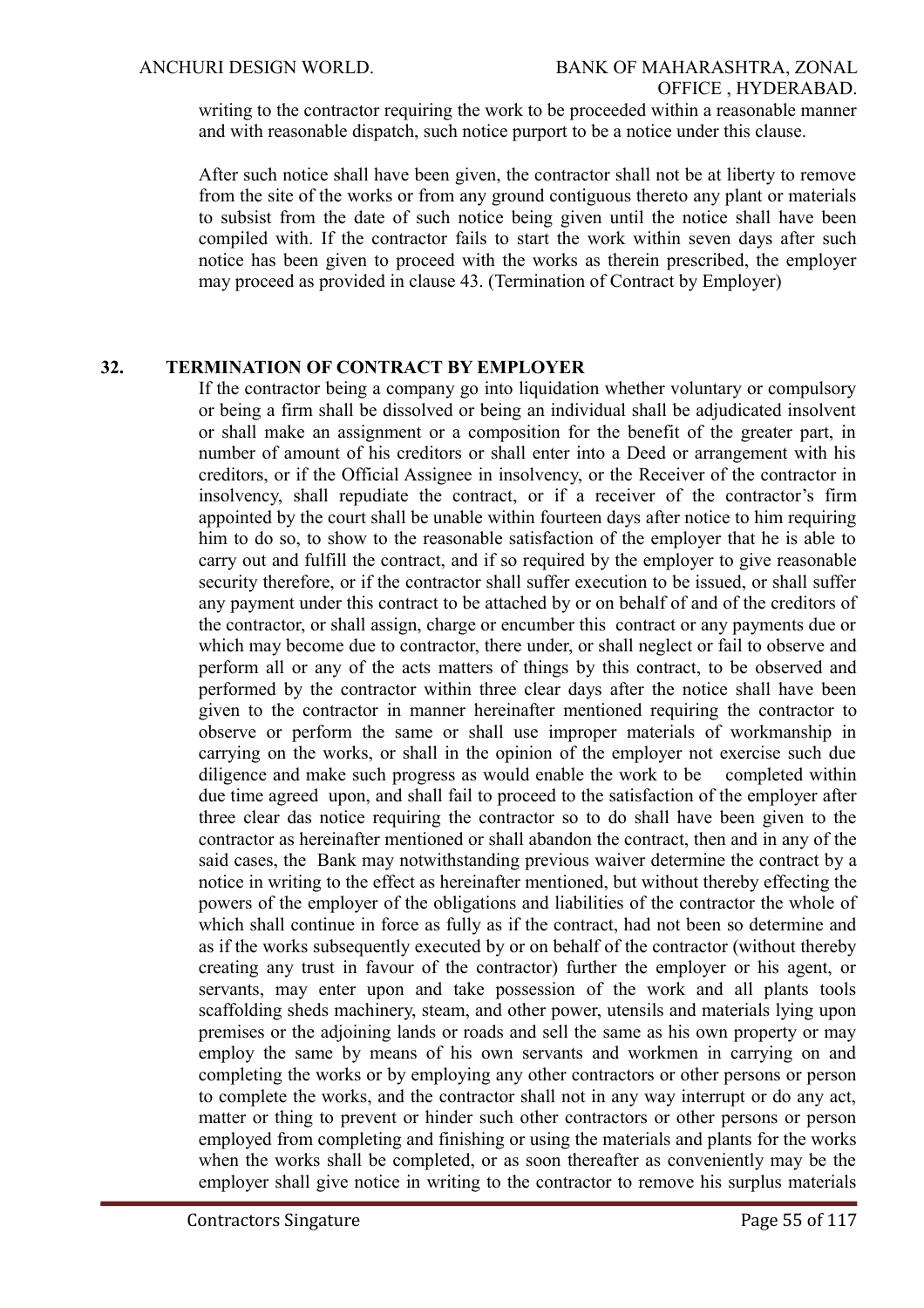and plants and should the contractor to remove his surplus materials after receipt by him the employer may sell the same by Public Auction and shall give credit to the contractor for the amount so realized. Any expenses or losses incurred by the contractor for the amount so realized. Any expenses or losses incurred by the employer in getting the amount payable to the contractor by way of selling his tools and plants or due on account of work carried out by the contractor prior to engaging other contractors or against the Security Deposit.

# **33. ARBITRATION**

All disputed or differences of any kind whatsoever which shall at any time arise between the parties hereto touching or concerning the works or the execution or maintenance thereof this contract or effect thereof or to the rights or liabilities of the parties or arising out of or in relation thereto whether during or after determination foreclosure or breach of the contract (other than those in respect of which the decision of any person is by the contract expressed to be final and binding) shall after written notice by either party to the contract to the other of them and to the Employer hereinafter mentioned be referred for adjudication to a sole Arbitrator to be appointed as hereinafter provided.

For the purpose of appointing the sole Arbitrator referred to above, the Employer will send within thirty days of receipt of the notice, to the contractor a panel of three names of persons who shall be presently unconnected with the organization for which the work is executed from the following categories of Arbitrators":-

a. Retired High Court/Supreme Court judge who have experienced in handling Arbitration Cases.

b. Member of Council of Arbitrators

c. Fellow of the Institution of Engineers

- d. Eminent Retired Chief Engineer from State/Central PWD/Public sector undertaking of good reputation and integrity
- e. Fellow of Indian Institute of Architects

The contractor shall on receipt of the names as aforesaid, select any one of the persons name to be appointed as a sole Arbitrator and communicate his name to the Employer within thirty days of receipt of the names. The Employer shall thereupon without any delay appoint the said person as the Sole Arbitrator. If the contractor fails to communicate such selection as provided above within the period specified, the Competent Authority should make the selection and appoint the selected person as the Sole Arbitrator.

If the Employer fails to send to the contractor the panel of three names as aforesaid within the period specified, the contractor shall send to the Employer a panel of three names of persons who shall all be unconnected with either party. The Employer shall on receipt appoint him as the Sole Arbitrator. If the Employer fails to select the person and appoint him as the Sole Arbitrator within 30days of receipt of the panel and inform the contractor accordingly, the contractor shall be entitled to appoint one of the persons from panel as the Sole Arbitrator and communicate his name to the Employer.

If the Arbitrator so appointed is unable or unwilling to act or resigns his appointment or vacates his office due to any reason whatsoever another Sole Arbitrator shall be appointed as aforesaid.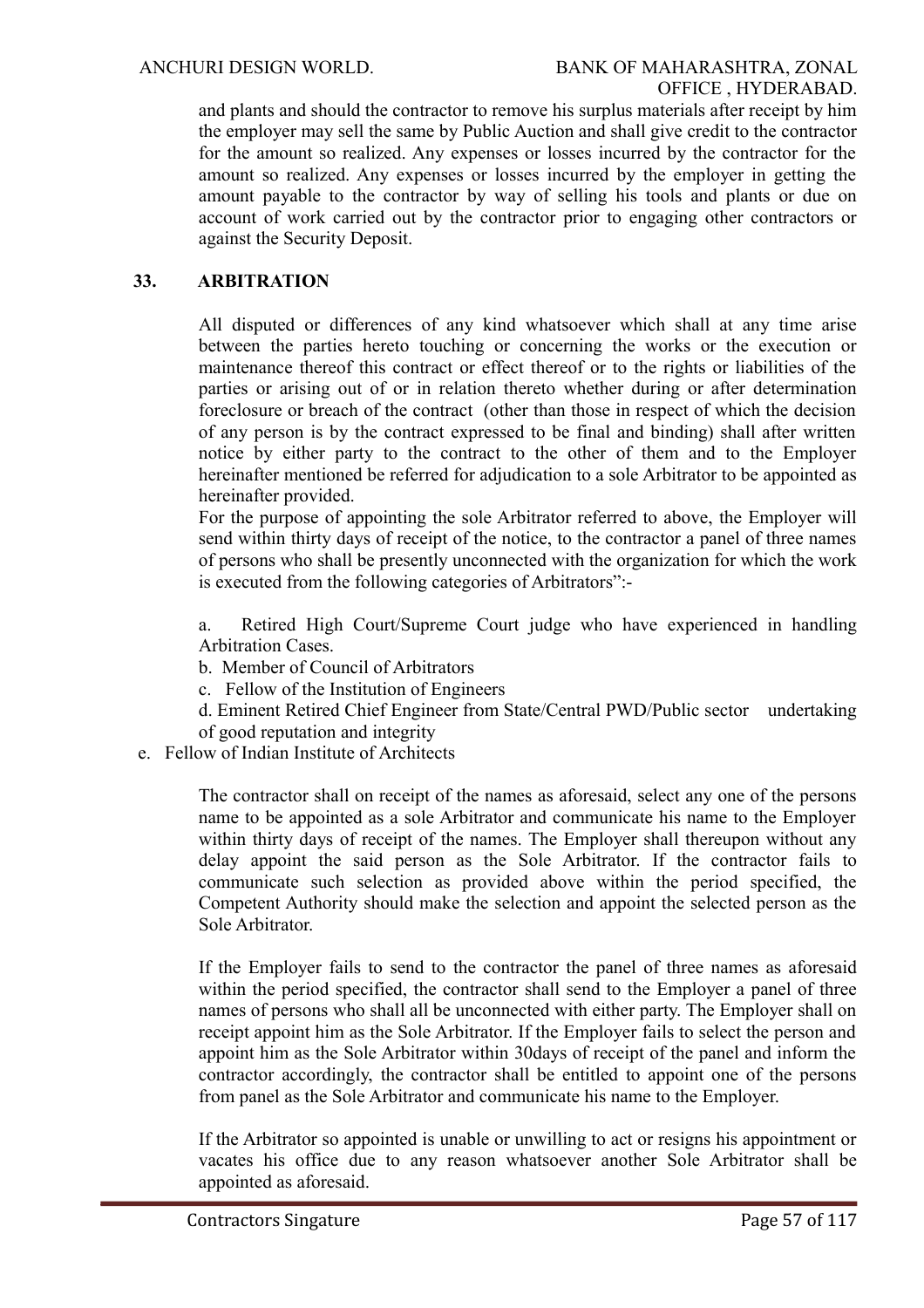The work under the Contract shall, however, continue during the arbitration proceedings and no payment due or payable to the contractor shall be withheld on account of such proceedings.

The Arbitrator shall be deemed to have entered on the reference on the date he issued notice to both the parties fixing date of the first hearing.

The Arbitrator may from time to time, with the consent of the parties, enlarge the time for making and publishing the award.

The arbitrator shall give a separate award in respect of each dispute or difference referred to him. The Arbitrator shall decide each dispute in accordance with the terms of the contract and give a reasoned award. The venue of arbitration shall be such place as may be fixed by the Arbitrator in his Sole discretion.

The award of the Arbitrator shall be final and binding on the both the parties.

Subject to aforesaid the provisions to the Arbitration Act. 1992 or any statutory modification or re-enactment thereof and the rules made there under, and for the time being in force, shall apply to the arbitration proceeding under this clause.

The Employer and the contractor hereby also agree that arbitration under clause shall be condition precedent to any right to action under the contract with regard to the matters hereby expressly agreed to be so referred to arbitration.

# **SPECIAL CONDITIONS OF CONTRACT**

# **1. DRAWINGS AND SPECIFICATIONS**

The works shall be carried out to the entire satisfaction of the EMPLOYER and the Architect, in accordance with the signed drawings and specifications and such further drawings and details as may be provided by the Architect, and in accordance with such written instructions, directions and explanations as may from time to be given by the Architect, whose decision as to the sufficiency and quality of the work and materials shall be final and binding upon all parties. If the work shown on any such further drawings or work that may be necessary to comply with any such instructions directions or explanations, be in the opinion of the contractor extraction that comprised in or reasonably to be inferred from the contract he shall before proceedings with such work, give notice in writing to this effect to Architect, and in the event of the Architects agree to the same in writing the contractor shall be entitled to an allowance in respect of such extra work as on authorized extra. If the Architect and the contractor fail to agree as to whether or to there is an extra, then, if the Architect decided that the contractor is to carry out the said work, the contractor shall do so, and the question whether or not there is any extra, and it so the amount thereof, shall failing agreement, be settled by Arbitration as hereinafter provided, but such references shall in no way delay the fulfillment of this contract.

No drawings shall be taken as in itself on order for variation unless, in addition to the Architect's signature, it bears express words stating that is intended to be such an order or bears a remark '**VALID FOR EXECUTION'.** No claim for payment for extra work shall be allowed unless the said work shall have been executed under the provisions of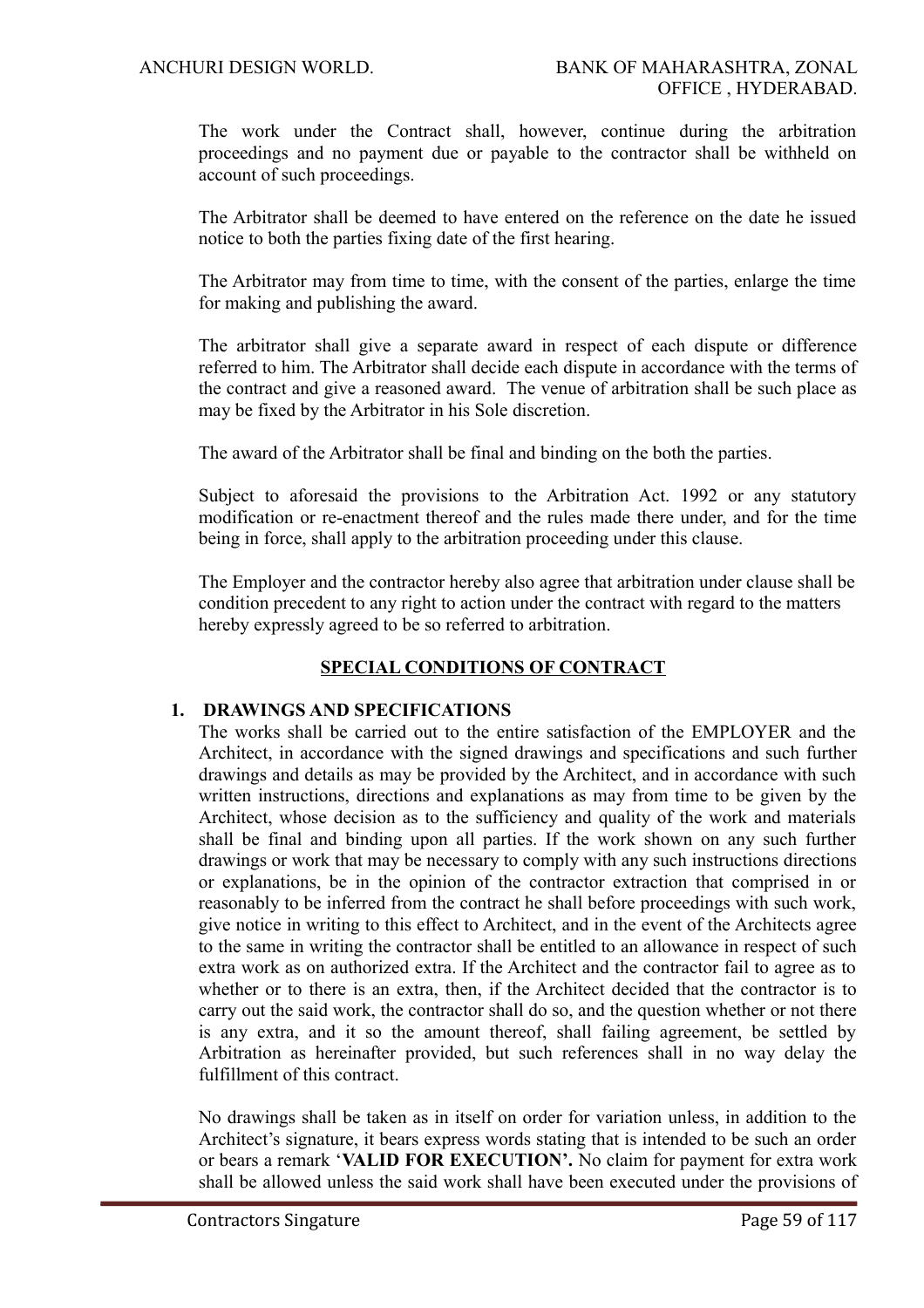clause 6 (Authorities notices, patent right and royalties) or by the Authorities of directions in drawing of the Architect as herein mentioned.

One complete set of the signed drawings and specification and scheduled of quantities shall be furnished by the Architect to the Contractor. The Architect shall furnish within such time, as he may consider reasonable, one copy of any additional drawing, which is his opinion, may be necessary for the execution of any part of work. Such copies shall be kept at the works, and the architect or his representatives shall, at all reasonable time have access to the same and shall be return to the Architect by the contractor before the issue of the Final certificate. The contract shall remain in the custody of the Architect, and shall be produced by him at his office as and when required by the Employer or by the contractor.

# 2. **INSPECTION OF DRAWINGS**

Before filling in the tender, the contractor will have to check up all drawings and schedule of quantities, and will have to get an immediate clarification from the Architect on any point that he feels is vague or uncertain. No claim of damages or compensation will be entertained on this account.

#### **3. EXECUTION OF WORK (PRICES TO INCLUDE)**

The whole of the work is described in the contract a (including the schedule of Quantities, the specifications and all drawing pertaining there to) and as advised by Employer / Architect from time to time is to be carried out and completed in all its parts to the entire satisfaction of the Employer /Architect. Any minor details of the work which may not have been definitely referred to in this contract, but which are usual in practice and essential to the work, are deemed to be include in this contract. Rates quoted in the Schedule shall be inclusive of all freights, taxes, such as octroi, sales tax, Royalties, duties, excise, turnover tax, sales tax on works contract, etc., as well as transportation, so as to execute the contractor as per the rules and regulations of Local Bodies, State Government and Government of India.

The rates quoted in the tender should include all charges for:

Labor, maintenance fixing, carrying, cleaning, making good, hauling, watering etc

- b. Plant, machinery, scaffolding, framework, English ladders, ropes, nails, spikes, tools, materials and workmanship protection from weather, shuttering, temporary supports, platform and maintenance of the same.
- c. Covering for the walling and other works during inclement weather or striking or whenever directed as necessary.
- d. **The Contractor will have to liaison with various concerned authorities to obtain various N.O.C.'s at beginning of work, during the work or at completion stage, N.O.C. obtaining permanent water connection (in our case it would be from Mumbai Municipal Corporation or any other authority), necessary drawings or assistance shall be given by the Architect if found necessary actual legal charge paid in behalf of Clients for which receipt is issued against it, will be reimbursed by the Owner.**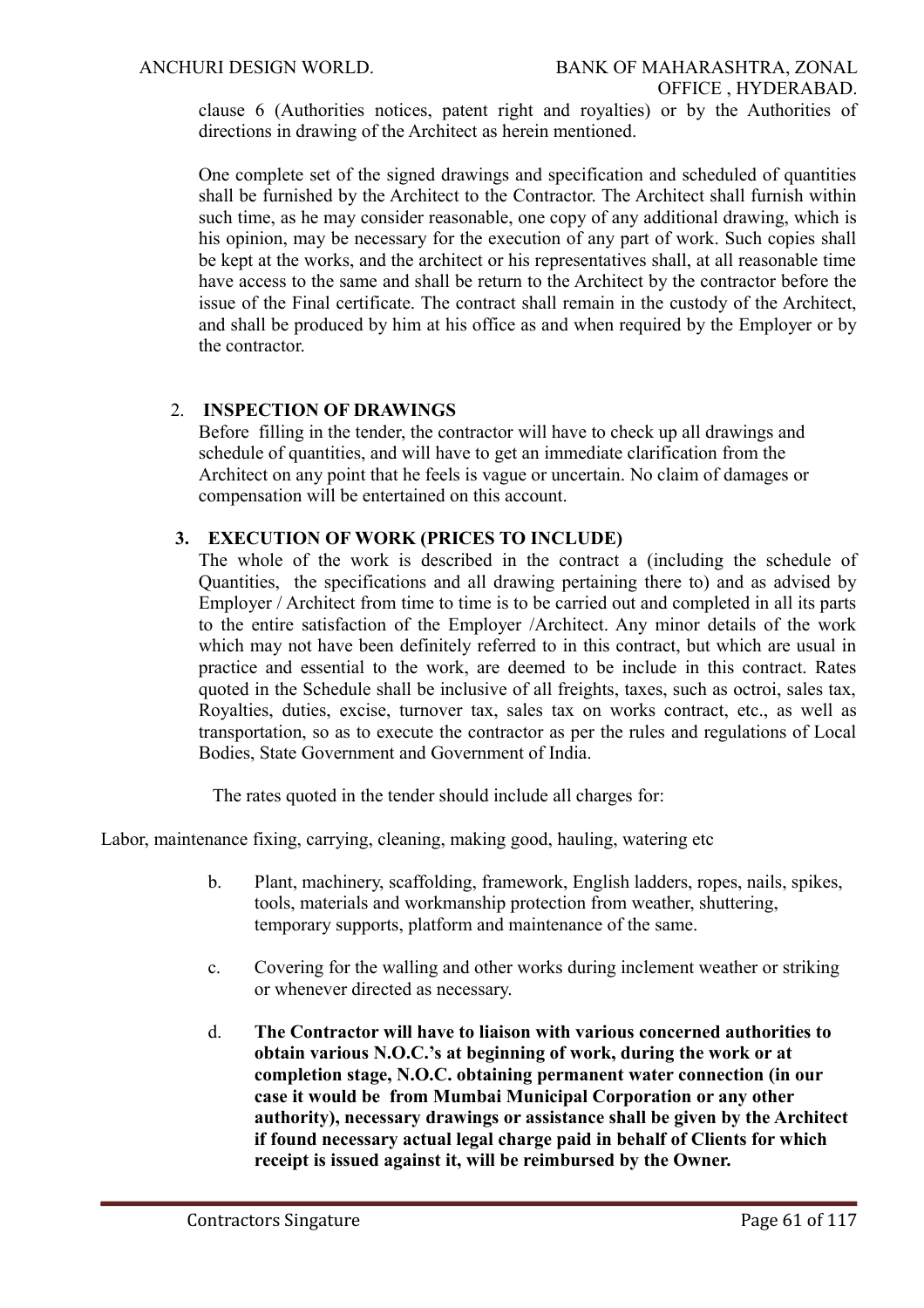# 4. **SITE SUPERVISION**

The contractor shall appoint at his own cost competent and adequate number of qualified Engineers at site, for (1) joint measurements and preparations of bills, (2) for testing materials at site and outside laboratory, (3) for other general supervision. Their appointment shall be approved by the Employer / Architect. The site Engineers shall not be removed from the site without the written consent of the Employer / Architect.

# 5. **DIMENSIONS**

Figures, dimensions, are in all case to be accepted preferences to scaled sizes. Largescale details take precedence over small-scale drawings. In case of discrepancy, the contractor is to ask for a clarification before proceeding with the work. Accordingly if any work is executed without prior clarification it is liable to be rejected and shall not be paid for.

# 6. **PROGRAMME OF WORKS**

Contractor shall have to prepare and submit the CPM/PERT charges for Architect's approval immediately after issue of the work order and display the approved charts in the site office. He shall also make bar charts indicating individual items and during the progress of work he shall update the bar charts showing the proportionate progress of work every week.

He shall strictly adhere to the programme of works as per CPM/PERT charts showing the proportionate progress of work.

# 7. **PROCUREMENT OF MATERIALS**

Contractor shall procure all the materials for the work from the open market. Time is the essence of the contract. Acceptance of the completion date by the contractor shall mean that he has taken into consideration the availability of all material of approved make and quality in sufficient quantities at site to enable him to complete the entire work in the stipulated period.

Contractor will get sample of all materials approved by the Employer / Architect before placing order / purchase / procurement. They shall conform to I.S. codes and or tender specification as applicable.

For all materials the contractor shall quote for the best quality of the materials of best make / source or supply and it will be got approved by Employer / Architect before procurement.

In case sufficient quantities of approved quality materials from approved source are not available in time, contractor may have to procure the same for neighboring area with longer leads as required and directed at no extra cost. The material will be, however as per relevant I.S code as and wherever applicable.

# 8. **UNFIXED MATERIALS**

When any materials intended for the works shall have been placed at site by the Contract, such material shall not be removed there from (except for the purposes of being used on the works) without the written authority of the Employer / Architect and when the contractor shall have received payment in respect of any certificate in which the architect shall have stated that he has taken in to account to value of such unfixed materials on the works such material shall become the property of the Employer and the contractor shall be liable for any loss or damage to any such materials.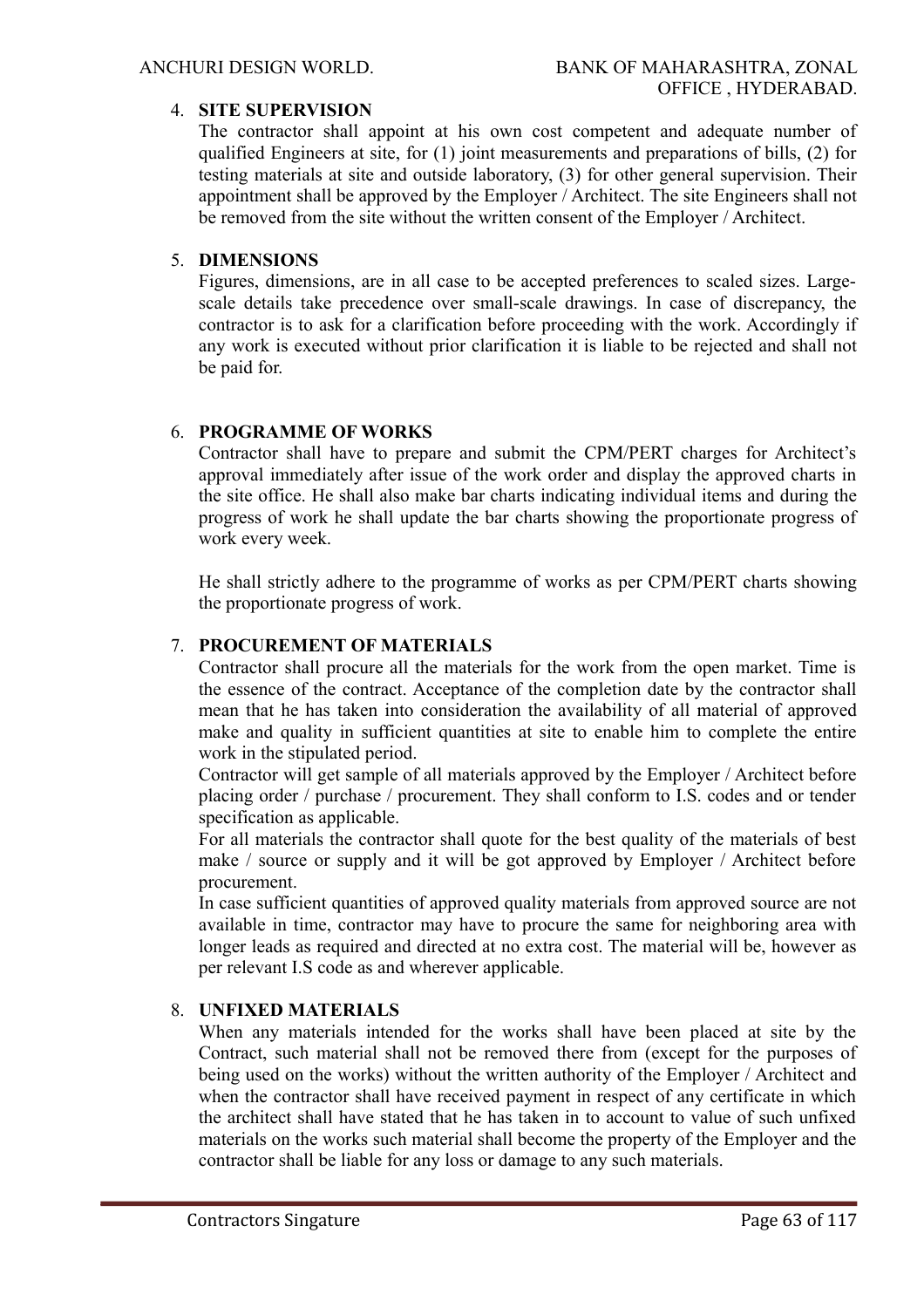# 9. **CUSTODY AND SECURITY OF MATERIALS**

The contractors shall be responsible for the custody and security of all materials and equipment at site and he will provide full time watchman / watchmen to lock after his materials, stores equipments etc.

# **10. RATES**

Contractor shall quote all the rates both in figures and in words and any alterations shall have to be initiated by the contractor. Rates quoted by the contractor for the same item in different schedules will be same and in case different rates are quoted, the lowest will be taken as correct and the schedule corrected accordingly. Incase of discrepancy between figures and the words the rate quoted in words shall be taken as correct one. All quoted rates should be inclusive of sales tax on works contract. Rates quoted by the contractor shall hold good for all the work carried out to any height and depth as shown in detailed drawings and as required and directed by the Architect.

Rates quoted by the contractor shall also hold good for any small work at any place at site.

#### 11. **PRICES FOR EXTRAS ETC., ASCERTAINMENT OF**

Should it be found after the completion of the works from measurements taken (in accordance with the previous paragraph) that any of the quantities or amounts of the work thus ascertained are less or greater than the amounts specified for the works in the priced schedule of quantities and / or tender or that any variations, is made, the valuation of such quantities, amounts or variations, unless previously or otherwise agreed upon, shall be made accordance with the following rules

- a. The net rates or prices in the original tender shall determine the valuation of the extra work, where extra work is of a similar character and executed under similar conditions the work priced therein.
- b. The net prices the original tender shall determine the value of the item omitted, provided if omissions vary the conditions under which any remaining items of work are carried out, the prices for the same shall be valued under thereof
- c. Where extra works are not of similar character and / or executed under similar conditions as aforesaid or where the omissions vary, the conditions under which any remaining items of work are carried out of it the amount of any omission or additions relative to the amount of the whole of the contract works or to be any part thereof shall be such that in the opinion of the Architects the net rate or price contained in the priced schedule of quantities or tender or for any item of work involves loss or expenses beyond that reasonably contemplated by the contractor or is by reason of such omission or addition rendered unreasonable or inapplicable, the Architect shall fix in consultation with the Employer such other rate or prices as in the circumstances he shall think reasonable and proper, which shall be final and binding on the contractor.
- d. Where extra work cannot be properly measured or valued, the contractor shall be allowed any work prices at the net rates stated in the tender or the priced schedule of quantities, or if not so stated, then in accordance with the local day work rates and wages for the district, provided that in either case vouchers specifying the daily time (and if required by the Architect, the workmen's name) and materials employed at or before the end of the week following that in which the work has been executed.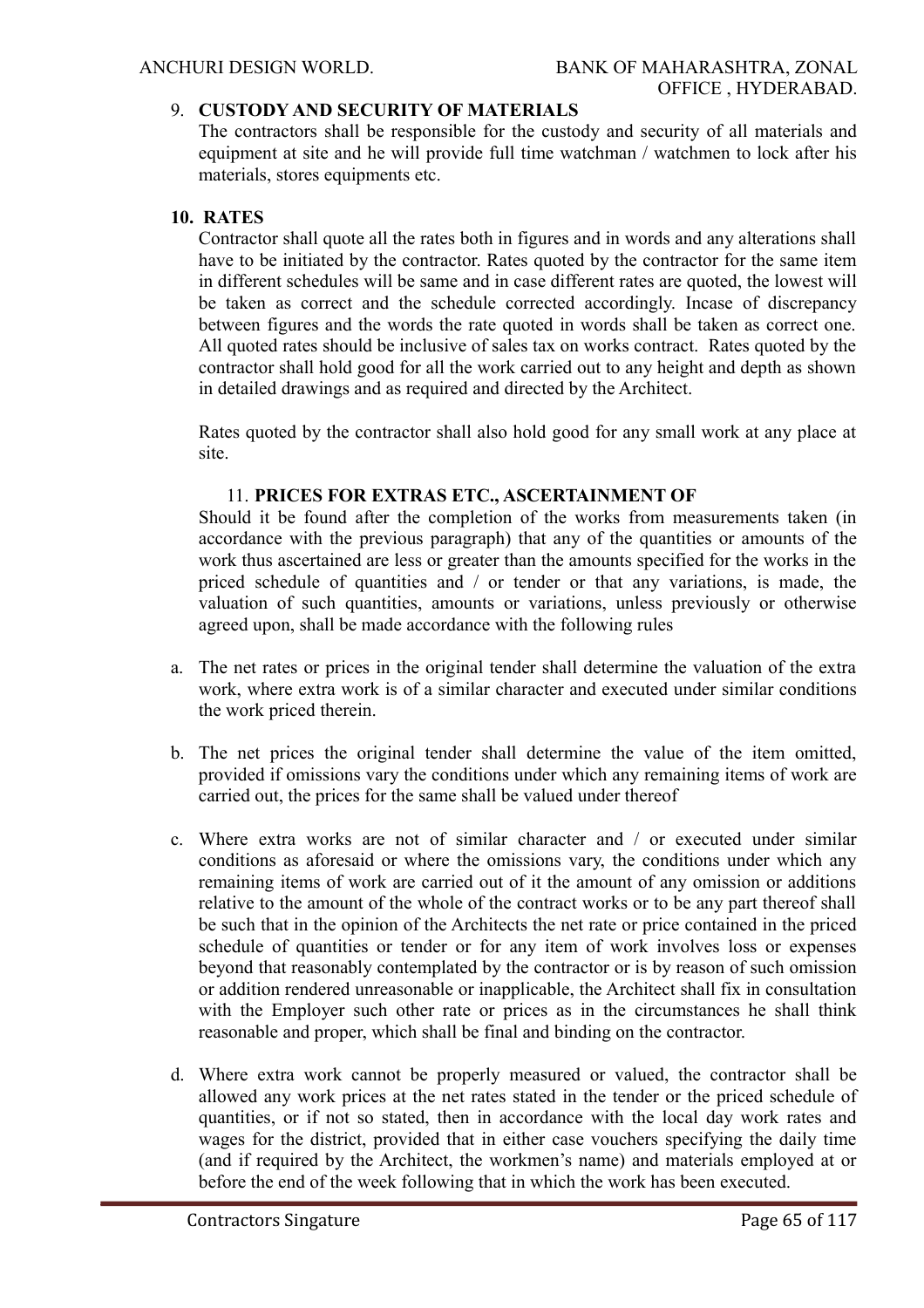The measurements and valuations in respect of the extra items of contract shall be completed within the 'period of final measurement' or with in three months of the completion of the contract works as defined under clause no 16 (Certificate of Virtual Completion)

# 12. **EXTRA ITEMS RATES**

The work or extra items shall be started only after the approval of extra items rates by client / Architect. Rates for additional or extra items of construction work, which can be derived from the contract item rates and are not covered in the contract, shall be calculated on the basis of actual cost plus 15 % for profit.

# 13. **ARCHITECT'S DRAWINGS AND INSTRUCTIONS**

A set of major drawings along with the contract documents shall be provided to the contractor. For any clarifications or further drawings are required by the contract, during or before the start of construction work, the Contractor shall inform the Architects in writing to provide the same. Working details will be given to the contractor from time to time during the progress of work as and when required. Incase of other drawing is required by the contractor he will give a minimum ten days notice to the Employer / Architect.

# 14. **FAILURE BY CONTRACTOR COMPLY WITH ARCHITECT EMPLOYER'S INSTRUCTIONS**

If the contractor after receipt of written notice from the architect requiring compliance with such further drawings and / or Architects instruction, fails within seven days to comply with the same, the Employer / Architect may employ and pay other persons to execute any such work whatsoever as may be necessary to give effect thereto and all cost incurred in connection there with shall be recoverable from the contractors by the Employer on a Certificate by the Architect as a debit or may be deducted by him from any money due or which become due to the Contractors.

# 15. **INFORMATION TO BE SUPPLIED BY THE CONTRACTOR**

- **a.** The contractor shall furnish the Employer / Architect the following:
- b. Detailed industrial statistics regarding the labor employed by him etc

c. The Power of Attorney, name and signature of his authorized representative who will be in charges for the execution of work

d. The list of technically qualified persons employed by him for the execution of this work.

- e. The total quantity and quality of materials used for the works.
- f. The list of plant and machinery employed for this work.

# 16. **ARCHITECT'S DELAY IN PROGRESS**

The Architect may delay the progress of the works in case of rains or otherwise, without vitiating the contract and grant such extension of time with the approval of the employer for the completion of the contract as he may think proper and sufficient in consequences of such delay, and the contractor, shall not make any claim for compensation or damage in relation thereto.

#### 17. **CERTIFICATE AND PAYMENTS**

The contractor shall be paid by the Employer from time to time, by installments under interim Certificates to be issued by the Architect to the contractor on account of the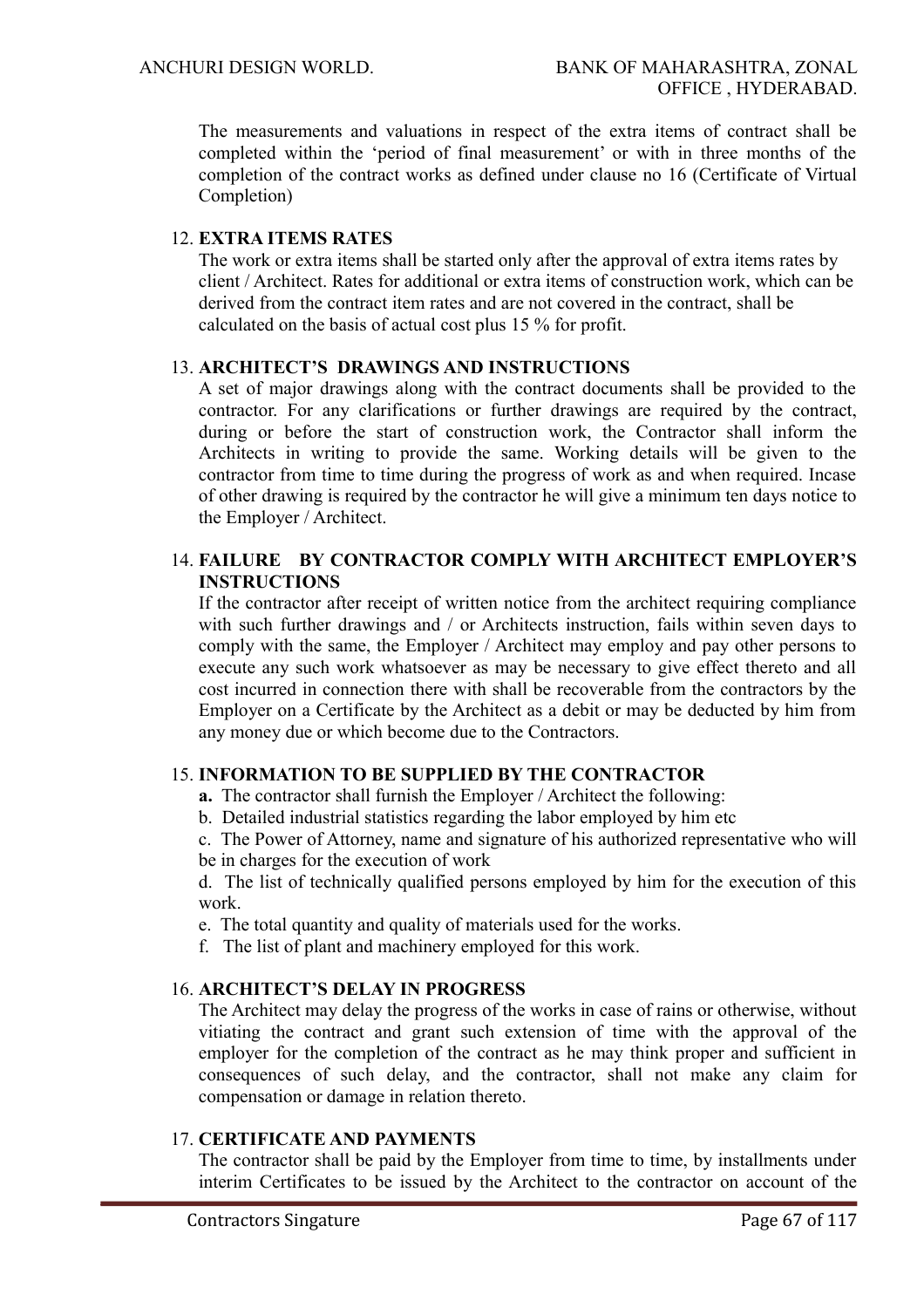works executed by the contractor when in the opinion of the Architect, work to the approximate value, named in the Appendix as 'Value of work for interim Certificates' (or less at the reasonable discretion of the Employer / Architect) has been executed in accordance with this contract, subject however, to a retention of the percentage of such value need in the Appendix hereto mentioned as 'retention percentage for interim Certificates' until the total amount retained shall reach the sum named in the appendix as Total Retention money after which time the installments shall be up to the full value of the work subsequently so executed in the interim Certificate, such amount as he may consider proper on account materials delivered upon the site by the Contractor for use in the work.And when the works have been virtually completed and the Architect shall have certified in writing that they have been completed, the contractor shall be paid in accordance with the Certificate issued by the Architect the sum of money named in the Appendix after satisfying themselves as 'Installment after Virtual Completion ' being a part of the said 'Total Retention Money'.

The Contractor shall be entitled to the payment of the final balance in accordance with the final Certificate to be issued in writing by the Architect at the expiration of the period refer to as ' The Defect Liability Period' in the Appendix hereto, from the date of Virtual Completion or as soon as after the expiration of such period as the work shall have been finally completed and all defect made good according to the true intent and meaning hereof, whichever shall happen, provided always that the issue by the Architect of any certificate during the progress of the works or after the completion shall not relieve the Contract from his liabilities in cases of fraud , dishonesty or fraudulent concealment relating to the works of materials or any matter dealt within the certificate, and in case of all defects and insufficiency in the works or materials which reasonable examination world have disclosed. No certificate of the Architect shall of itself be conclusive evidence that any works and materials to which it relates are in accordance with the contract.

The Architect shall have power to withhold any certificate if the works or any part thereof are not being carried out to his / employer satisfaction.

The Architect may by any Certificate make any correction in any previous Certificate, which shall have been issued by him.

Payment upon the Architect's Certificates shall be made within a period named in the Appendix as 'Period of honoring of Certificates' after such Certificates have been delivered to Employer.

#### 18. **DELAYED PAYMENTS**

Any amounts payable by the Employer to the contractor in pursuance of any Certificate given by the Architect hereunder shall, if not paid within the 'Period of honoring of Certificate' no interest paid by the Employer.

#### 19. **FORCE MAJEURE**

Neither party shall be held responsible by the other for breach of any condition of this agreement attributable to any 'Act of God' Act of state, lockout of control or any other reason, beyond the control of the parties and any breach of clauses arising from much force majeure conditions as aforesaid shall not be regarded as a breach of the provision of this Agreement.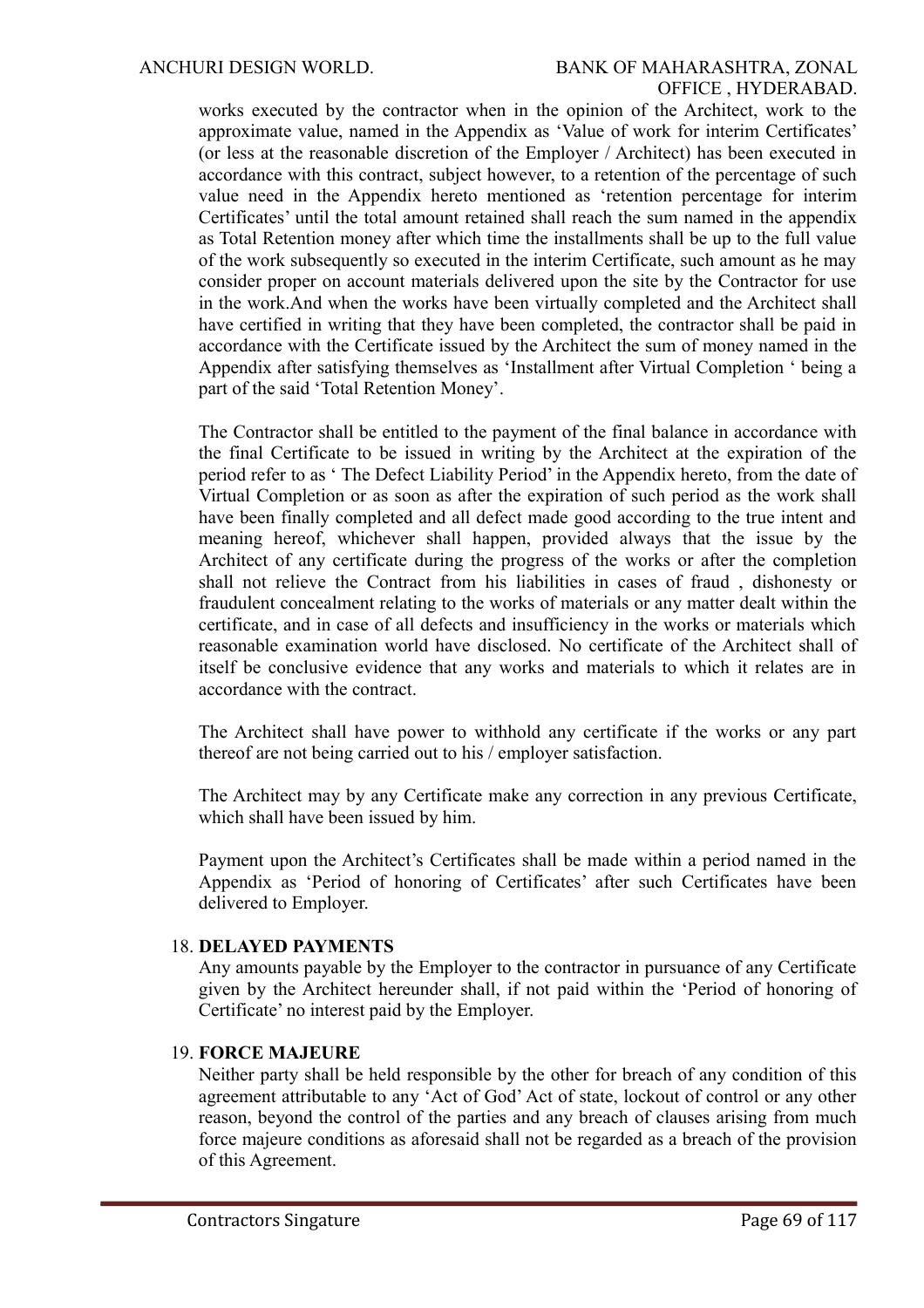#### 20. **INCOME-TAX AND WORKS CONTRACT TAX**

Income Tax and Works Contract Tax shall be deducted at source by the client from the contractor' interim and final bill payments as per Statutory Regulations.

#### 21. **SITE MEETINGS**

A senior representative of the contractor shall attend weekly meetings at works site and in addition meetings as and when arranged by employer / Architect to discuss the progress of the work and sort out problems, if any and ensure that the work is completed in the stipulated time.

22. **ACTION WHERE THERE IS NO SPECIFICATION**In case of any class of work for which is there is no specification mentioned, the same will be carried out in accordance with the Indian Standards Specifications subject to the approval of the Employer / Architect.

#### 23. **REPORTING OF ACCIDENT TO**

The contractor shall be responsible for the safety of persons employed by him on the works and shall reports serious accidents to any of them whenever and wherever occurring on the works to employer who shall make every arrangement to render all possible assistance. This shall be without prejudice to the responsibility of the contractor under the Insurance Clause of the general conditions. Contractor shall take all precaution detailed in the safety code attached separately.

#### 24. **TYPOGRAPHICAL CLERICAL ERRORS**

The Employer / Architect clarification regarding partially omitted particulars of typographical or Clericals errors shall be final and binding on the contractors.

## 25. **WORK PERFORMED AT CONTRACTOR'S RISK**

The contractor shall take all precautions necessary and shall be responsible for the safety of the work and shall maintain all lights, goods, signs, temporary passages or other protection necessary for the purpose. All works shall be done bye the contractor's risk and if any loss or damage shall result from fire or from others cause, the contractor shall promptly repaid or replace such loss or damage free from all expenses to the employer.

The contractor shall be responsible for any loss or damage to materials, tools or other articles used held for use in connection with the work. The work shall be carried on to completion without interferences with the operations of existing machinery or equipment, if any.

# 26. **SPECIAL CONDITIONS OF CONTRACT**

In the event of any discrepancy with clauses mentioned anywhere else in the tender with the clauses mentioned within special conditions of contract, the clauses mentioned within the special conditions of contract shall supersede those mentioned elsewhere.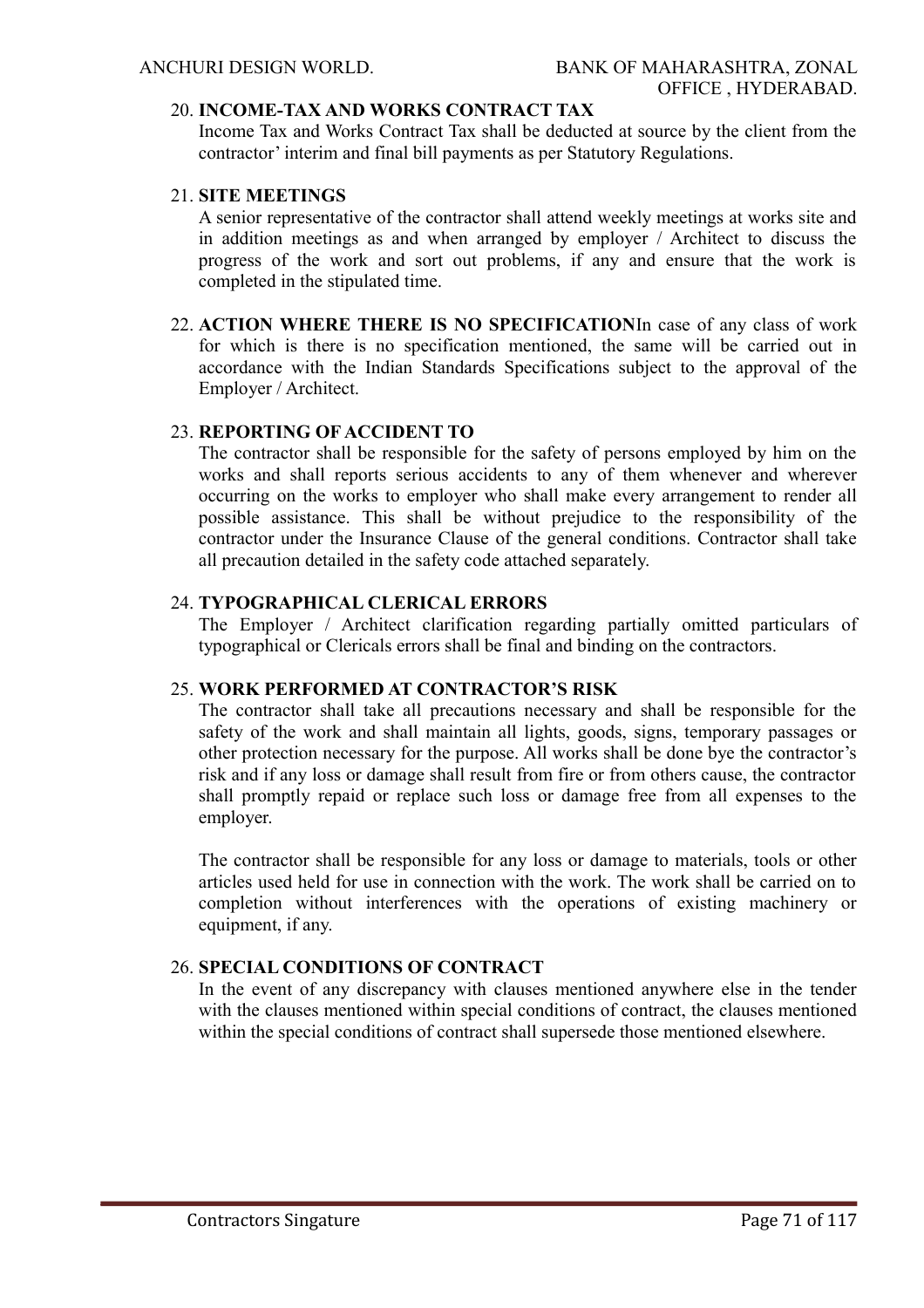#### **FORM OF AGREEMENT**

ARTICLES of AGREEMENT made this day of general year 2014 between the Zonal Manager, ZO, BANK OF MAHARASHTRA, 2<sup>ND</sup> Floor Bank Street, KOTI, Hyderabad – 500001(Hereinafter referred to as the "Employer /Owner" which expression shall, unless excluded by or repugnant to the context, includes its successors and assigns) of the ONE PART and of (Hereinafter referred to as "Contractor" unless excluded by or repugnant to the context, includes its successors and assigns) of the OTHER PART.

## **WHEREAS the Employer intends to carry out ELECTRICAL works of ZONAL OFFICE & SULTAN BAZAR BRANCH , AT HYDERABAD..**

(Herein referred to as "Project").

AND WHEREAS the Employer in order to effectively carry out the said works has engaged M/s. ANCHURI DESIGN WORLD (Hereinafter referred to as "Architects") to prepare plans, drawings and specifications describing the works to be executed by the contractors, namely, ELECTRICAL etc. for the project, to open tenders received at the office of the Employer, to scruitinise and recommend to the Employer the name(s) of the Contractor(s) from whom tenders were received and recommended to the Employer for the issue of work order to the contractor.

AND WHEREAS for the purpose of the said project, the Employer invited sealed tenders from experienced, resourceful and bonafide contractors vide his Notice Inviting Tender

(NO. dated. ).

WHEREAS the contractor submitted his Tender Documents containing General Notes, General Conditions of the Contract, Technical Specifications and Schedule of Quantities etc. for the works, prepared with the assistance of Consultants (Hereinafter collectively referred to as the "said conditions"),duly signed on each page as a token of his acceptance of the same , along with requisite Earnest Money Deposit of Rs. \_\_\_\_\_\_\_\_\_\_\_\_\_\_\_(Copy enclosed Vide Annexure-1).

AND WHEREAS out of the Tenders received, the Tender of the contractor was found to be most suitable for the project.

AND WHEREAS the Employer/Architect has accordingly issued the work order (NO. dt. ) to the contractor subject to his furnishing the requisite Security Deposit (Copy enclosed Vide Annexure-II).

AND WHEREAS the Contractor has accepted the aforesaid Work Order vide his letter of acceptance NO.\_\_\_\_\_\_\_\_\_\_\_\_dt.\_\_\_\_\_\_\_\_\_\_\_\_\_\_\_(Copy enclosed Vide Annexure III) and has also deposited with the Employer a sum of Rs. Which with the Earnest Money of RS. forms the requisite Security Deposit  $(a)$  2 % of the accepted Tender Value of Rs.

AND WHEREAS the Employer has caused the plans, drawings, specifications, schedule of quantities etc. relating to the project at the work site at to be issued to the Contractor.

NOW , therefore, it is hereby agreed to and between the parties as follows:

Contract documents

The following documents shall constitute the Contract Documents.

I. This Article of Agreement.

II. Tender submitted by the Contractor included the N.I.T and Tender Documents(Vide Annexure-I).

II. All correspondence between the Bank/Architects and the Contractor from the date

of issue of N.I.T and the date of issue of work order.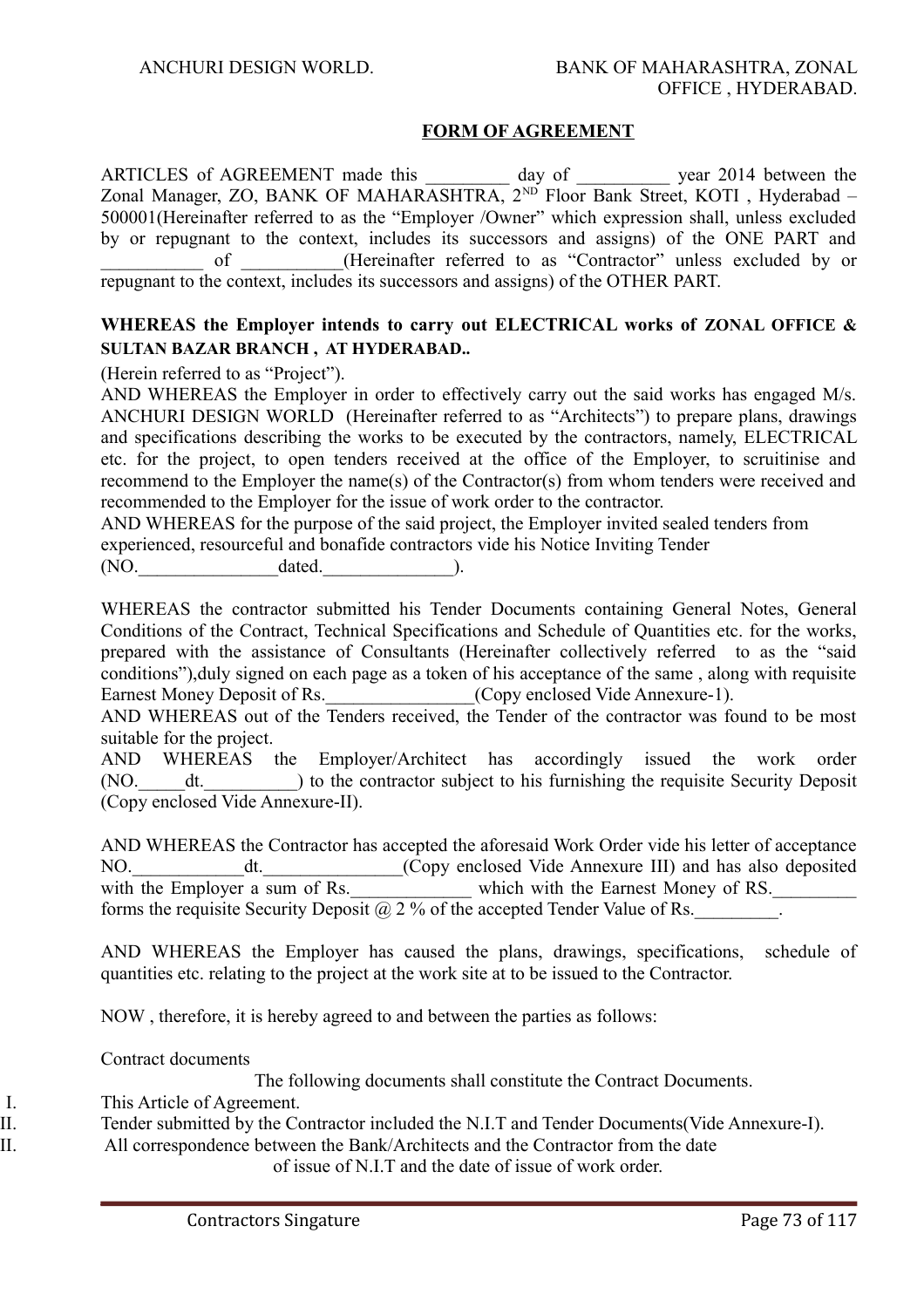- 2) In consideration of the payments to be made to the Contractor as hereinafter provided the Contractor shall upon and subject to the said conditions, execute and complete the contracted works shown upon the said drawings etc. and such further detailed drawings as may be furnished to the contractor by the said Owner/Employer through the Architects and described in the said Specifications and the said Schedule of Quantities.
- 3) Notwithstanding what are stated in the N.I.T conditions of Tendering, Conditions of Contract of herein before stated by the Employer through the Architects, reserves itself the right of altering the drawings and the nature of the work and addition to or omitting any items of work or of having portions of same carried out departmentally or otherwise and such alterations or variations shall be carried out without prejudice to this contract.
- 4) As mentioned in Article 1 above, the said conditions shall be read and be treated as forming part of this agreement and parties hereto will respectively be bound thereby and to abide by and submit themselves to the conditions and stipulations and perform the same on their parts to be respectively observed and preferred.

 5) Any dispute arising under this agreement shall be referred to the Arbitration in a manner specified in the General Conditions of the Contract and all legal disputes shall be limited within the territorial jurisdiction of the Hyderabad thereto. The decision of the arbitration shall be final and binding on both the parties.

 IN WITNESS WHEREOF THE PARTIES to there presents have hereunder set and subscribed their hands, the day, month and year first above written.

Signed and delivered for and on behalf of BANK OF MAHARASHTRA Shri.

Its duly authorized official In the presence of –

 $\frac{1}{2}$  ,  $\frac{1}{2}$  ,  $\frac{1}{2}$  ,  $\frac{1}{2}$  ,  $\frac{1}{2}$  ,  $\frac{1}{2}$  ,  $\frac{1}{2}$  ,  $\frac{1}{2}$  ,  $\frac{1}{2}$  ,  $\frac{1}{2}$ 

1. (Name and Address)

2. (Name and Address)

Signed and delivered for and on behalf of The Contractor by Shri his Duly authorized official In the presence of –

1. (Name and Address)

2. (Name and Address)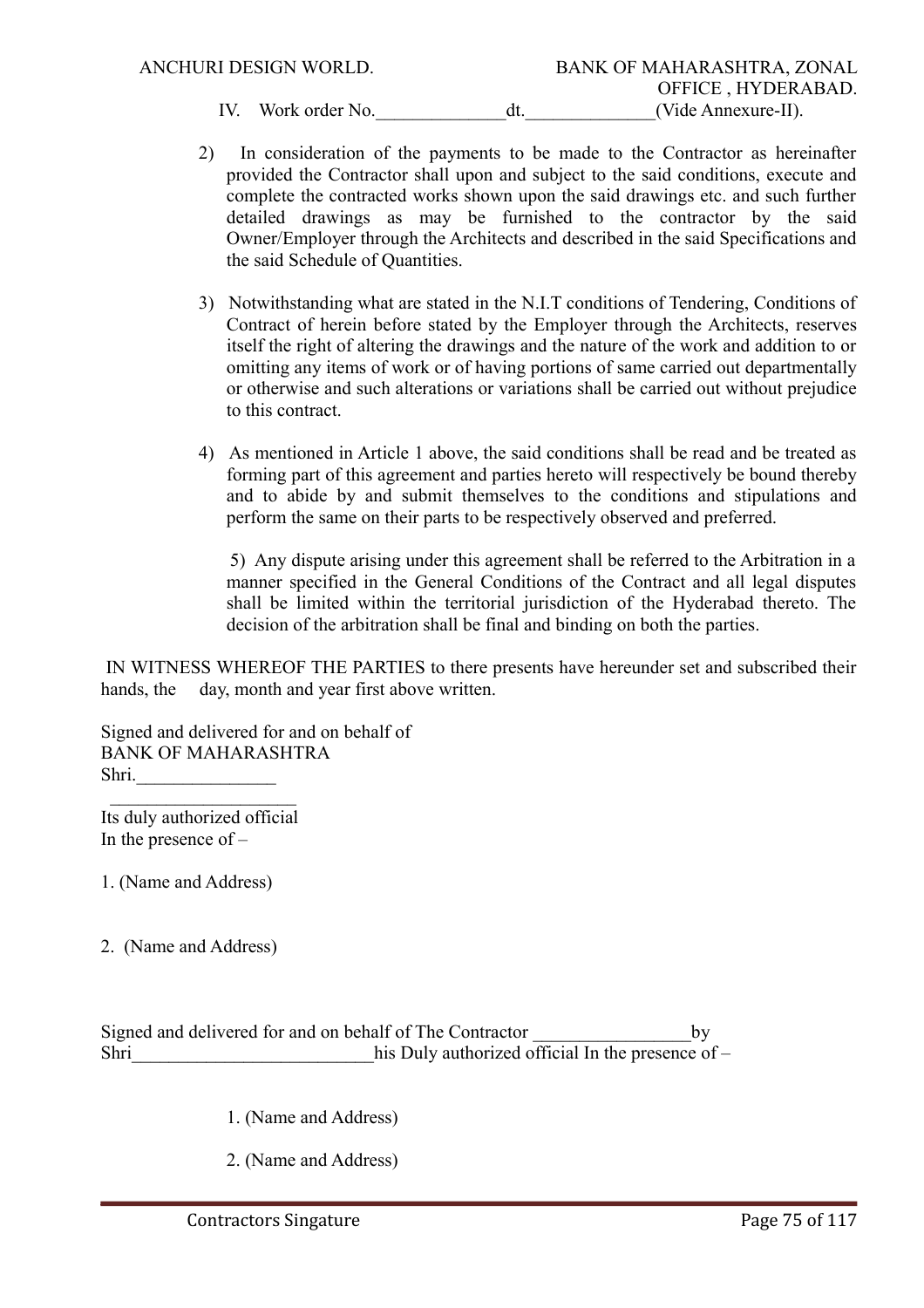# **SCHEDULE OF APPROXIMATE QUANTITIES AND RATE**

- 1. The quantities given herein are those upon which the lumsum cost of the work is based. They are subjected to alterations omissions, deductions or additions as provided for in the conditions of this contract and do not necessarily show the actual quantities of the work to be done. The unit rate noted below are those governing payment of extras or deductions for omissions, according to the conditions of the contract as set forth in the preliminary specifications of the Andhra Pradesh detailed standard specifications and other conditions or specifications of this contract.
- 2. It is to be expressly understood that the measured work is to be taken net (notwithstanding) any custom or practice to the contrary according to the actual quantities when in place and finished according to the drawings or as may be directed from time to time by the Architects, and the cost calculated by measurements or weight, at the respective prices, without any additional charge for any necessary or contingent works connected there with. The rates quoted are for work in site and complete in every respects.
- 3. If any operation of work, which is specified in the respective items mentioned in the schedule of quantities, is not executed by the contractor then proportionately the rate quoted in the schedule shall be refixed.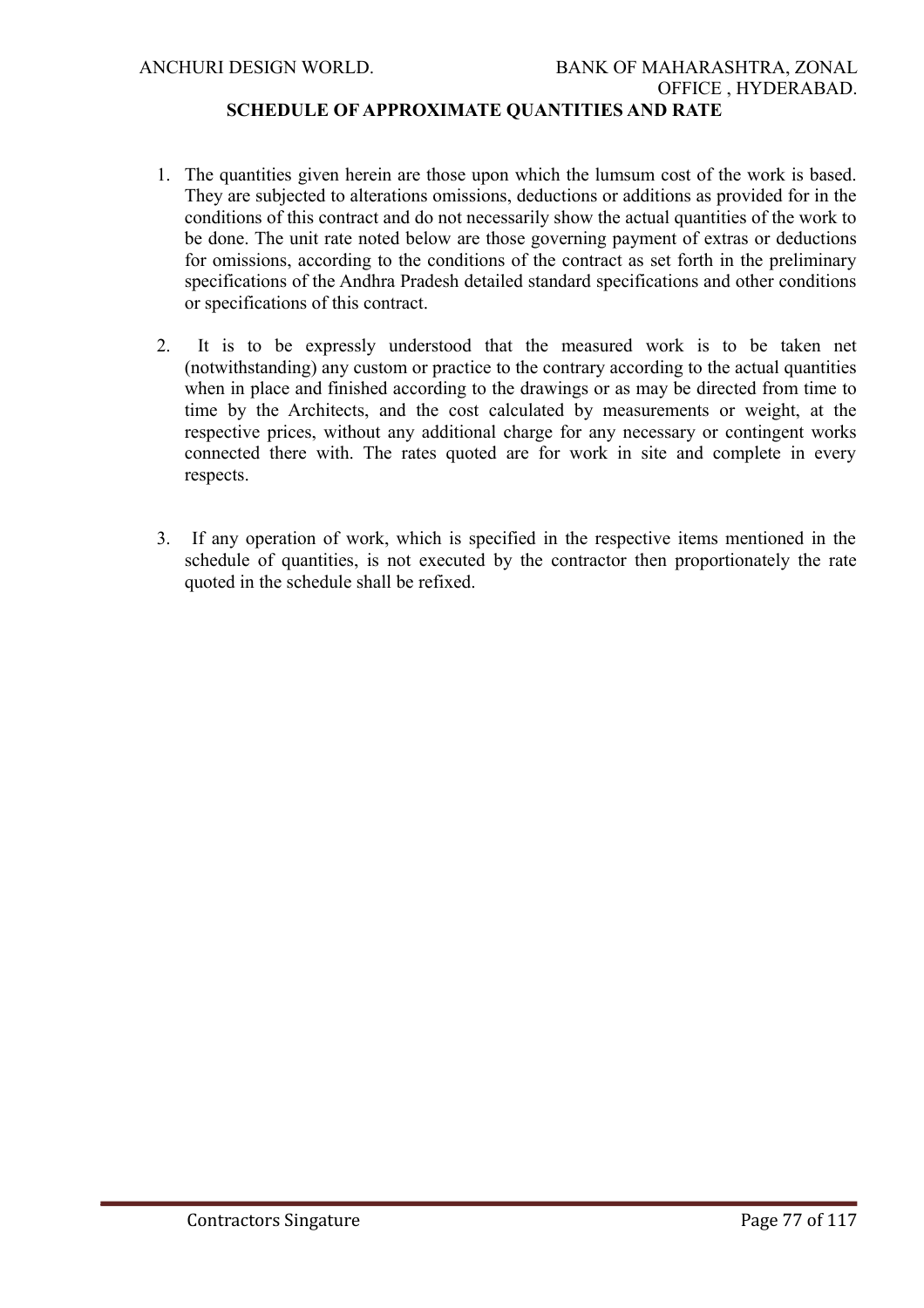#### **ELECTRCIAL SPECIFICATIONS AND OTHER CONDITIONS:**

#### **CONTENTS:**

A) **SPECIAL CONDITIONS** B) **TECHNICAL SPECIFICATIONS** *Chapter 1 INTERNAL ELECTRIFICATION Chapter 2 POWER CONTROL CENTERS Chapter 3 LAYING OF CABLES Chapter 4 EARTHING Chapter 5 STANDARD DRAWINGS GI PIPE EARTH STATION*

#### **C) RECOMMENDED MAKES OF MATERIAL D) SCHEDULE OF QUANTITIES**

#### **SPECIAL CONDITIONS**

#### 1. **General:**

1.1 These special conditions shall be read in conjunction with the description of the item of work in the Bill(s) of Quantities, the particular Specifications, Local Statutory Regulations, Indian Standards Specifications/Codes and the drawings. All the above quoted documents, shall be considered supplementary to each other. However, in the case of conflict amongst the various provisions the owner's and the consultants opinion will be final and shall be adopted.

1.2 The tenderer is advised to inspect the site to ascertain the nature of site, access thereto, local facilities for procurement of materials and working labour rates prevalent in the area, in fact all matters affecting his prices and execution of the work. The tenderer shall be deemed to have full knowledge of the site and drawings whether or not he actually inspects them.

#### 2. **Rates**

2.1 The rates quoted shall be deemed to allow for all minor extras and constructional details which are not specifically shown on drawings or given on the specifications but are essential in the opinion of the Engineerin-charge to the execution of works to confirm to good workmanship and sound engineering practice. The Consultant/Employer reserves the right to make any minor changes during the execution without any extra payment.

2.2 The Consultants decision to clarify any item under minor changes, minor extras and constructional details shall be final, conclusive and binding on the Contractor.

2.3 The rates quoted by the Contractor shall be net so as to include all requirements described in the contract agreement and no claim whatsoever due to fluctuations in the price of material and labour will be entertained.

2.4 The rates quoted by the Contractor shall include for supplying materials and labour necessary for completing the work in the best and most workmanship like manner to the satisfaction of the Consultant/Employer and which in the opinion of the Consultant cannot be made better, and for maintaining the same. The rates shall be complete in all respects also including cost of materials, erection, fabrication, labour, supervision, tools and plant, transport, sales and other taxes royalties, duties and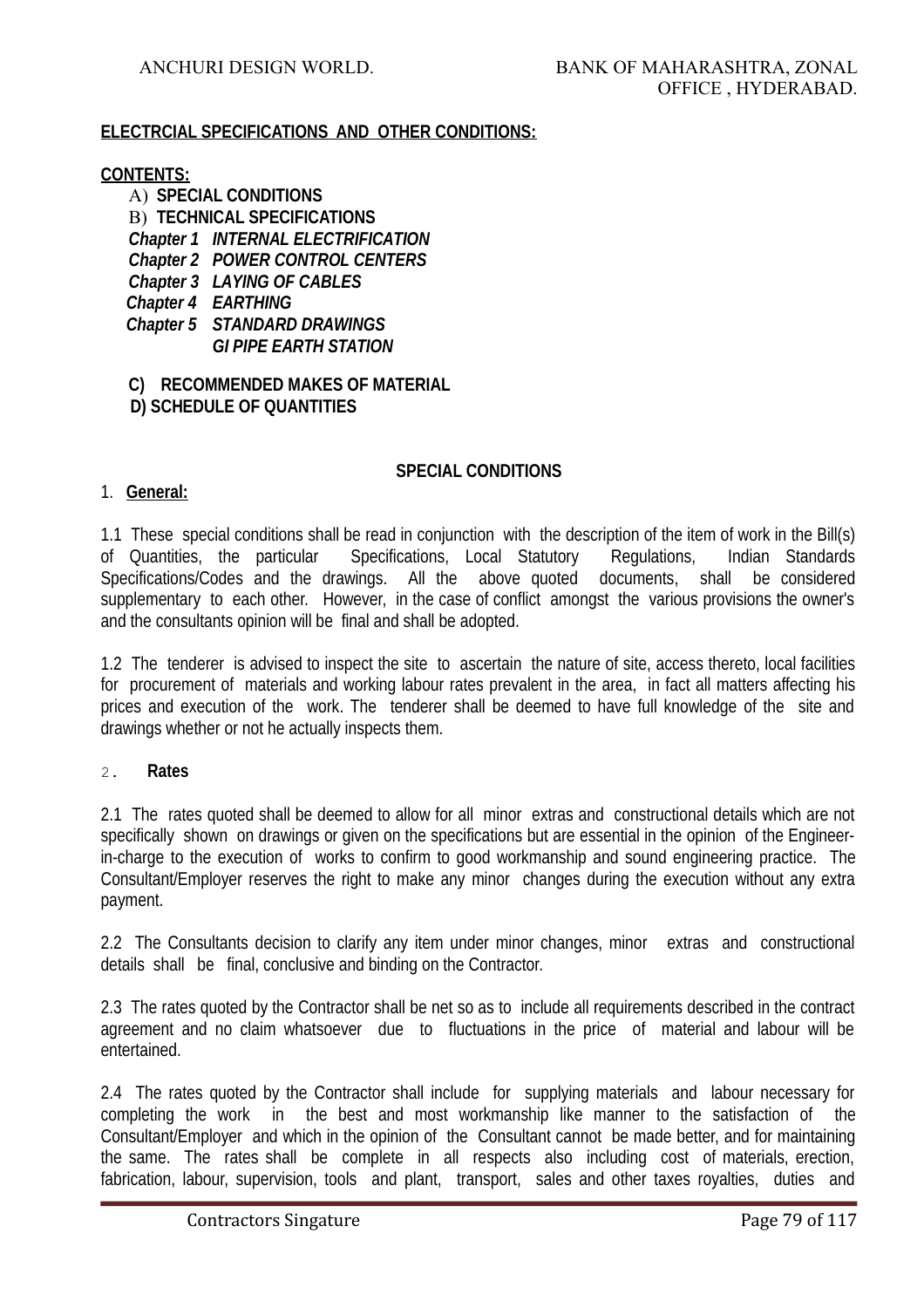materials, contingencies, breakage, wastage, sundries, scaffoldings, etc., on the basis of works contract. The rates quoted shall include all taxes, duties, transport, insurance, octroi, or any other levies applicable under the statute.

# 3.0 **Materials:**

3.1 The Contractor shall ensure to the satisfaction of the Consultant/Employer that the materials are packed in original sealed containers/packing bearing manufacturer's markings and brands etc., except where the gross quantity required is a fraction of the smallest packings. Materials not complying with this requirement shall be rejected.

# 3.2 Testing of Materials:

a) When required by the Consultant, the Contractor shall provide all facilities at site or at manufacturer's works or in an approved laboratory for testing the materials and/or workmanship. All the expenditure in respect of this shall be borne by the Contractor unless specified otherwise in the Contract. The Contractor shall, when required to do so by the Consultant shall submit at his own cost, manufacturer's certificate of tests, proof sheets, mill sheets etc., showing that the materials have been tested in accordance with requirements of these specifications. The samples for Tests shall be selected by the Client/ Consultant.

# 4.0 **Rectification of Defects**:

4.1 Any defect in the work done or materials used in the works pointed out by the Consultant shall be rectified within a week or such extended time as may be allowed in this failing which the said defect shall be got rectified by the Consultant at the risk and cost of the Contractors.

# 5.0 **Conduit and Cables Layout :**

5.1 Prior to the pulling of wires, the Contractor shall verify the conduits laid at site by Civil Contractors and satisfy themselves about the adequacy of the same. The contractors shall prepare Wiring layout along with Conduit layout and submit for approval. Prior to laying of the cables, the Contractor shall submit to the Consultant detailed layout plans of the cable net work and get the same approved. The layout plans shall contain particulars regarding size and routes of the cables. The Cables shall be procured only after approval of Layout Drawings.

# 6.0 **Regulations & Standards :**

6.1 The installation shall conform in all respects to Indian Standard Code of Practice for Electrical Wiring Installation IS:732 and IS:2274. It shall also be in conformity with the current Indian Electricity Rules and Regulations and requirements of the local Electric Supply Authority in so far as these become applicable to the installation. Wherever this specification calls for higher standard of material and/or workmanship than those required by any of the above regulations then this specification shall take precedence over the said regulations and standards.

# 7.0 **Shop Drawings** :

7.1 The Contractor shall prepare and submit to the Consultant for the approval of detailed fabrication drawings for Main LT Panels/SwitchGears/Rising Mains special boxes and Distribution Board, switch board, special any other equipment to be fabricated by Contractor within 60 days of signing of the contract. 8.0 **Completion Drawings** :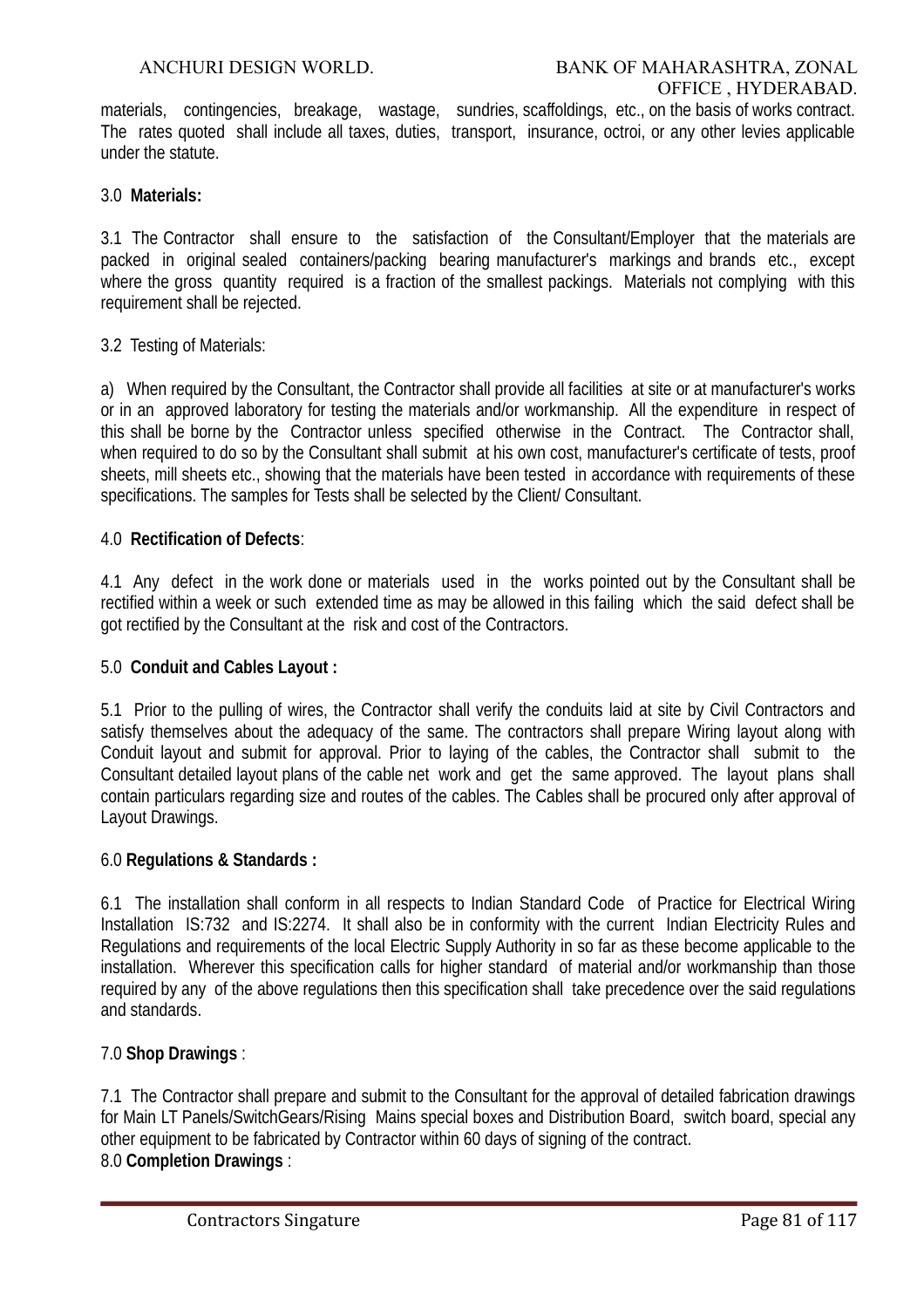8.1 At the completion of the work and before issuance of certificate of virtual completion the contractor shall submit to the consultant/Employer layout drawings drawn at approved scale indicating the complete wiring system "As Installed". These drawings shall in particular, give the following information.

(a) Run and size of conduits, inspection, junction and pull boxes.

- (b) Location and rating of sockets and switches, controlling the light and power outlets.
- (c) Number and size of conductors in each circuit.
- (d) Location and details of distribution boards, mains, switches, switchgear and other particulars.

(e) A complete wiring diagram, as installed and schematic drawings showing all connections in the complete electrical system.

(f) Location of telephone outlets, T.V. Music & Fire Alarm outlet boxes, junctions boxes, sizes of various conduits.

(g) Locations of all earthing stations, routs and size of all earthing conductors, manholes etc.

(h) Layout and particulars of all cables.

#### 9.0 **Manufacturer's Instructions**:

9.1 Where manufacturers have furnished specific instructions, rating to the materials used in this job, covering points not specifically mentioned in the documents, these instructions shall be followed in all cases.

#### 10.0 **Completion Certificate** :

10.1 On completion of the Electrical Installation a certificate shall be furnished by the Contractor counter signed by a licensed supervisor, under whose direct supervision the installation was carried out.

This certificate shall be in the prescribed form as required by the local supply authority. The Contractor shall be responsible for getting the drawings and Electrical Installation inspected and approved by the local Authority concerned.

#### 11.0 **Qualified Competent Supervision** :

11.1 The Contractor shall employ competent fully licensed, qualified full time Engineer to direct the work of Electrical installation in accordance with drawings and specifications. The Engineer shall be available at all times on the site to receive instructions from Consultant in the day to day activities, through out the duration of the contract. The foremen shall co-relate the progress of the work in conjunction with all relevant requirements of the supply authorities.

#### 12**. Approval from SEB/ Electrical Inspectorate** :

The Contractor shall prepare and submit all the relevant drawings as per the Requirement of AP TRANSCO/ Electrical Inspectorate and obtain the Approvals from CEIG,CEA, Hyderabad. No incidental expenses will be paid towards the same. Only statutory fees if any will be paid by BANK OF MAHARASHTRA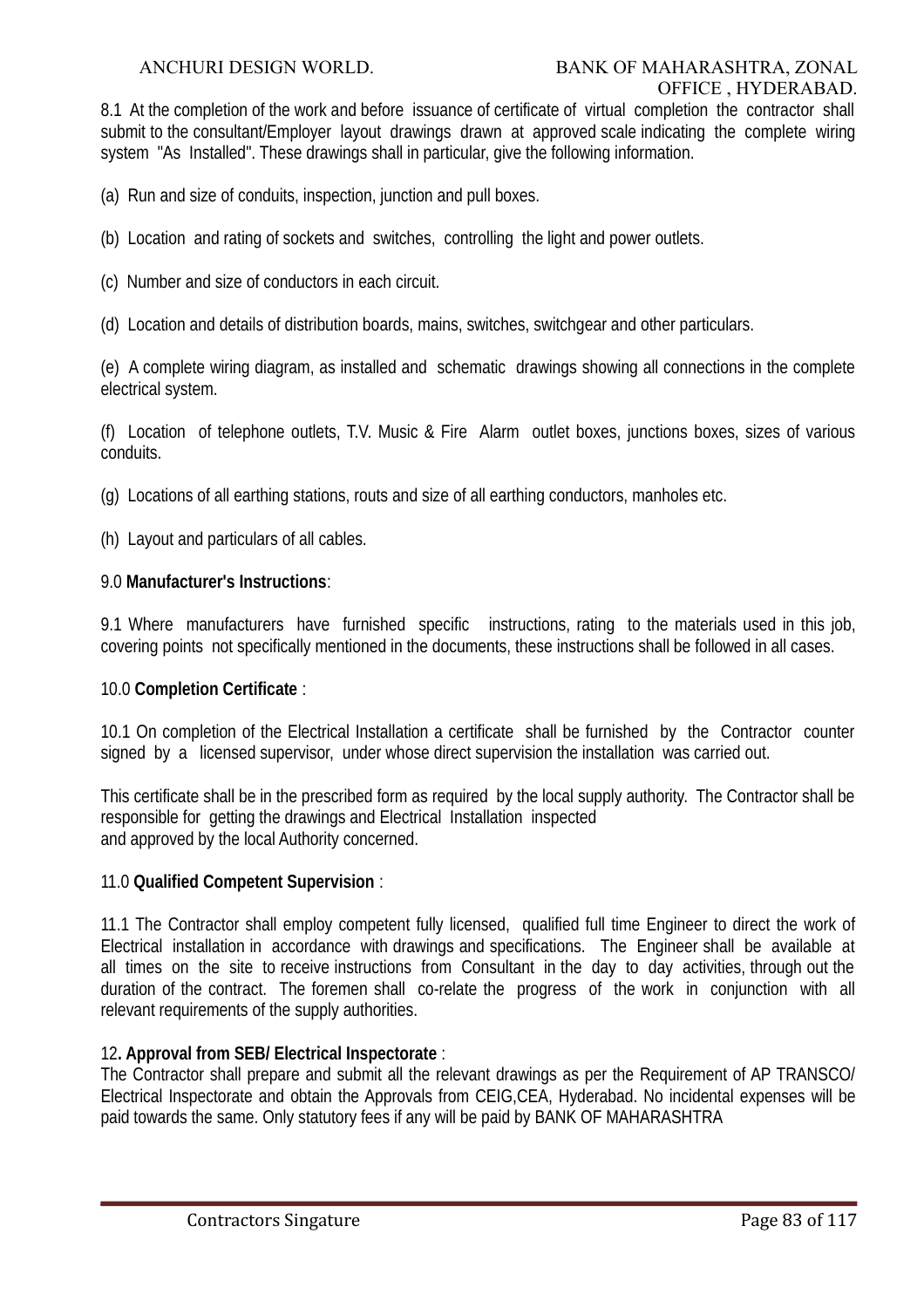# **TECHNICAL SPECIFICATIONS CHAPTER 1 INTERNAL ELECTRIFICATION**

1.0 Scope :

This specification is intended to cover the requirements of supply, installation, testing and commissioning of electrical wiring installation and other accessories required for its satisfactory operation. This covers the essential requirements or precautions regarding wiring installations for ensuring satisfactory and reliable service.

2.0 Standards :

The Electrical wiring installations and other accessories shall comply with latest IS : 732 - 1989 and National Electrical code - 1985.

#### 3. Construction

Wall mounted switch boards shall be installed such that the bottom is at a minimum height of 1.35 m above finished floor level wherever applicable, as indicated in the drawing.

**E**quipment which is on the front of a switch board shall be so arranged that inadvertent personnel contact with live parts is unlikely during the manipulation of switches, changing of fuses or similar operation.

**I**n every case in which switches and fuses are fitted on the same pole, these fuses, shall be so arranged that the fuses are not live when their respective switches are in 'OFF' position.

**N**o fuses other than fuses in instrument circuit shall be fixed on the back or behind a switch board panel or frame.

#### 4. Capacity of circuit :

Lighting Circuits shall not have more than a total of ten points of fans, 5A socket outlets and light points and its total load shall not exceed 800 watts. Lights, fans, and 5A socket outlets can be wired on a single common circuit. If fan circuit is drawn separately, circuit shall not be used more than eight points and load shall not exceed more than 800 watts. In the circuit, the neutral and earth wires can be looped up to 10points. From distribution boards Neutral & Earth wires shall be run for every circuit.

**T**he power circuits shall not have more than two outlets per circuit if load to be fed by each outlet is less than 1KW, and if load is more than 2KW, each outlet shall be connected to a separate circuit.

Switches : All switches shall be placed in the live conductor of the circuit and no single pole switch or fuse shall be inserted in the earth or earthed neutral conductor of the circuits. Single pole switches (other than for multiple control) carrying not more than 15amperes may be of the piano flush type and the switch shall be 'ON' When the knob is down.

Lamp holders : Lamp holders for use on brackets and the like shall have not less than 1.3 cm nipple and all those for use with flexible pendant shall be provided with cord grips. All lamp holders shall be provided with shade carriers. Where centre contact Edison screw lamp holders are used, the outer or screw contact shall be connected to the 'middle wire' or the neutral or to the earthed conductor of the circuit.

Lamps : All incandescent lamps, unless otherwise specified shall be hung at a height of not less than 2.5 m above the finished floor level.

Ceiling rose : a) A ceiling rose or any other similar attachment shall not be used on circuit, the voltage of which normally exceeds 250 volts.

**A** ceiling rose shall not embody fuse terminals as an integral part of it.

**E**very socket outlet shall be controlled by a switch. The switch controlling the socket shall be on the 'live' side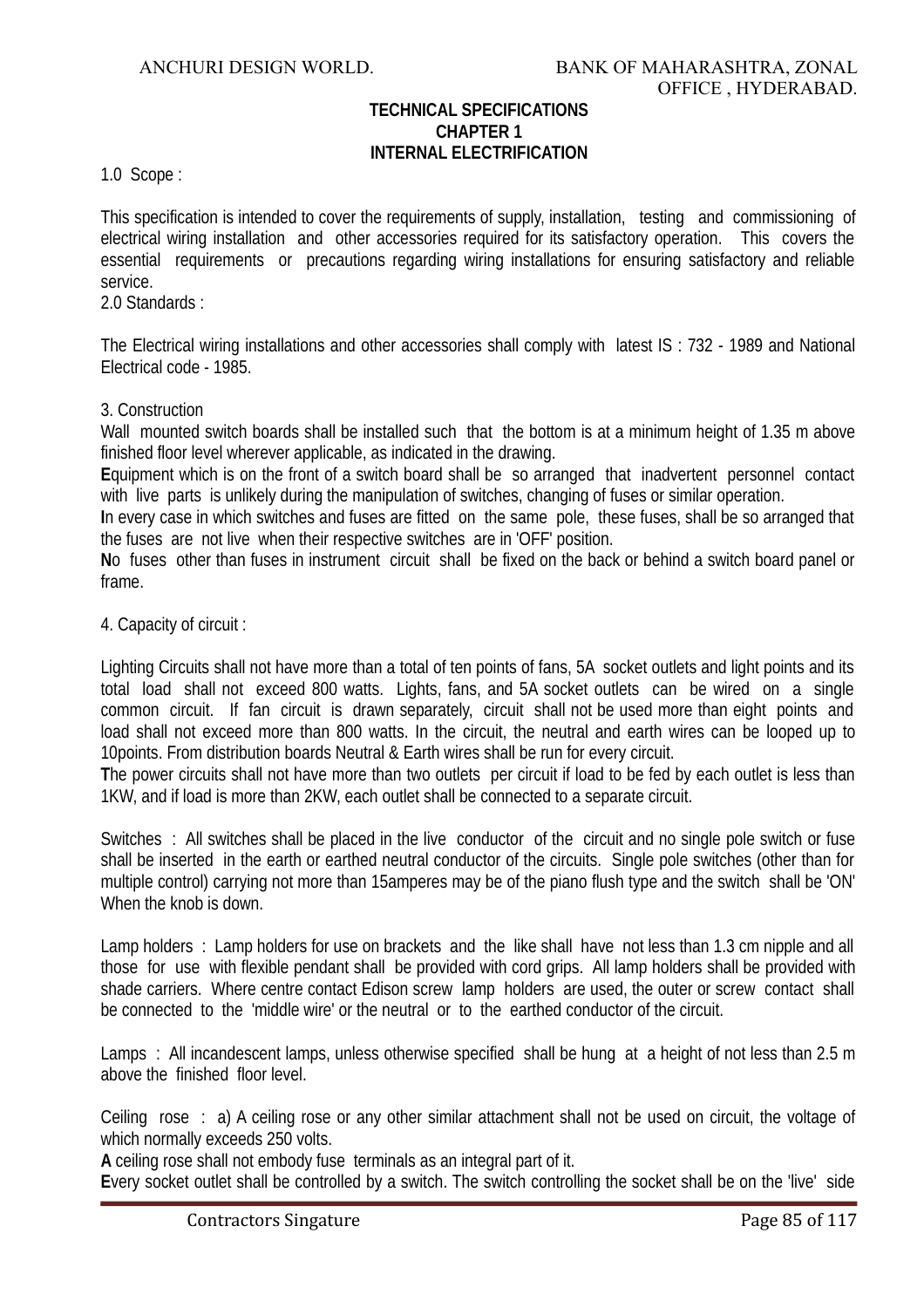of side line.5 Amps and 15 Amps socket-outlet shall normally be fixed at any convenient place 60 cm above the floor level or near such level as indicated in drawing. 15 Amps socket outlets in kitchen shall be fixed at convenient place 23cm above the working platform. In a room containing a fixed bath or shower, there shall be no socket outlet and there shall be no provision for connecting a portable appliance.

5 Recessed MS conduit wiring system

a) Making of chase : The chase in the wall shall neatly be made and shall be of suitable dimension to permit the conduit to be fixed in the manner desired by the Engineer-in-charge. In the case of buildings under construction, chases shall be provided in the wall, ceiling, etc. at the time of their construction and shall be filled up neatly after erection of conduit and brought to the original finish of the wall.

b) Fixing of conduit in chase : The conduit shall be fixed by means of staples or by means of saddles not more than 600 mm apart. Fixing of standard bends or elbows shall be avoided as far as practicable and all curves maintained by bending the conduit pipe itself with a long radius which will permit easy drawing-in of conductors. All the threaded joints of rigid steel conduits shall be treated with approved preservative compound to ensure protection against rust.

c) Inspection boxes : To permit periodical inspection and to facilitate replacement of wires, suitable inspection boxes shall be provided at convenient locations. They shall be mounted in flush with the wall. The minimum size of inspection boxes shall be 75 x 75 mm. Suitable ventilating holes shall be provided in the inspection box covers.

d) Types of accessories to be used : All outlets, such as switches and sockets, may be either of flush mounting type or of surface mounting type.

**T**he switches and other outlets shall be mounted on such boxes. The metal box shall be efficiently earthed with the earth continuity wire run along the conduit.

When crossing through expansion joints in buildings, the conduit sections across the joint may be through flexible copper bellows of the same size as PVC conduit. The Number of wires that can be drawn through a conduit shall be strictly as per IS 732 and as mentioned in Drawings.

#### 6. MS Conduits :

MS conduit shall be black enameled and of thickness not less than 16SWG and of size minimum 19 mm dia. The Conduit shall conform to IS 9537/ Part II

**B**unching of cables : Separate conduits shall be used for bunching of conductors of AC supply and DC supply for lighting and small power outlet circuits.

**A**ll outlets of conduit systems shall be properly drained and ventilated, but in such a manner so as to prevent the entry of insects etc. as far as possible.

**B**ends in conduit : Wherever necessary, bends or diversions may be achieved by bending the conduits or by employing normal bends, inspection bends, inspection boxes, elbows or similar fittings.

**I**n case of plain conduit, heat may be used to soften the conduit for bending and forming joints. Positioning of conduit in close proximity to hot surfaces should be avoided.

#### 7. TESTING OF WIRING:

The following tests shall be carried out on all types of wiring on completion of the work & before energizing the installation :

i) Insulation resistance test,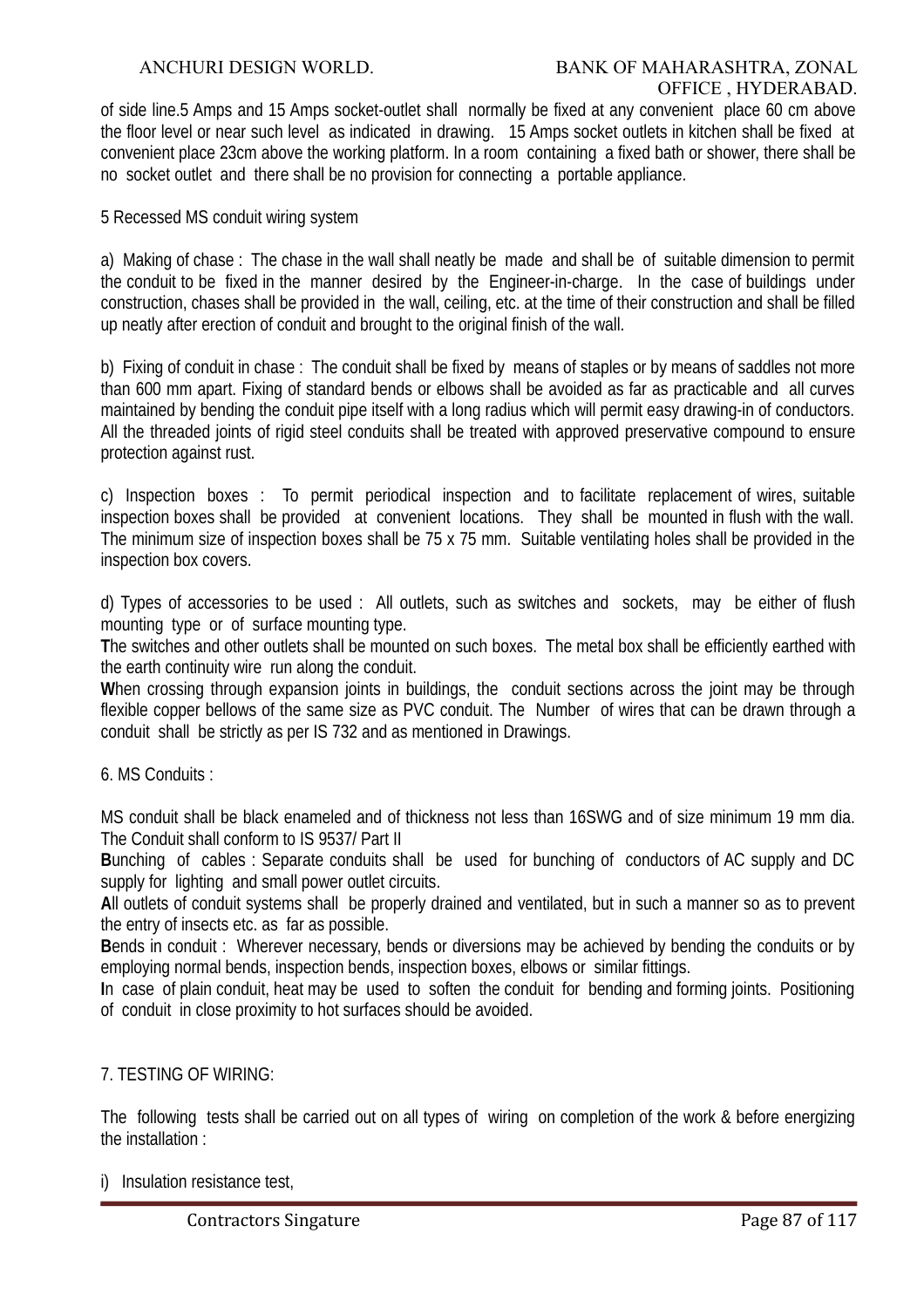ii) Electrical continuity test,

- iii) Earth continuity test,
- iv) Earth electrode resistance test,
- v) Switch polarity test.

i) Insulation Resistance test :

The insulation resistance shall be measured by using 500 v megger between the following points.

Phase and neutral conductor with all fuses in position and all switches in closed condition and main switch in OFF position with lamps and other devices removed.

Between earth and whole system of conductors with all fuses in place, all switches closed and all lamps in position.

Between all conductors connected to one phase of the supply of the above tests shall not be less than 50 divided by the number of points on the circuit. Where a whole installation is being tested, a lower value than that given by the above formula is acceptable subject to a minimum of one megaohm.

The insulation resistance in megaohm as obtained by each of the above tests shall not be less than 50 divided by the number of points on the circuit. Where a whole installation is being tested, a lower value than that given by the above formula is acceptable subject to a minimum of one megaohm.

(ii) Electrical continuity test :

Each and every circuit shall be tested for electrical continuity by using a multimeter.

(iii) Earth continuity test :

The earth continuity conductor including metal conduit shall be tested for electrical continuity and the resistance of the same along with the earthing lead measured from the connection with the earth electrode to any point in the earth continuity conductor in the complete installation shall not exceed one ohm.

iv) Earth electrode resistance test :

The earth electrode resistance shall be tested as specified in section

(v).Switch polarity test :

Test shall be made to verify that all switches in every circuit have been fitted in the same conductor throughout and such conductor shall be marked for connection to the phase conductor.

8 Distribution Boards :

All the distribution boards shall be with MCBs as described in the respective schedule.

The distribution boards shall be controlled by a switch fuse, miniature circuit beaker or an isolator as described in the respective schedule. Each outgoing circuit shall be provided either with MCB or a fuse on the phase. The neutral shall be connected to a common link and be capable of being disconnected individually for testing purposes.

The distribution boards shall be located as indicated in the respective electrical working drawings and as directed by Engineer - in - charge. The distribution boards shall be fixed on wall in the niche provided and marked with the details of circuits, source of supply, size of incoming wires Etc.,

All marking shall be clear and legible.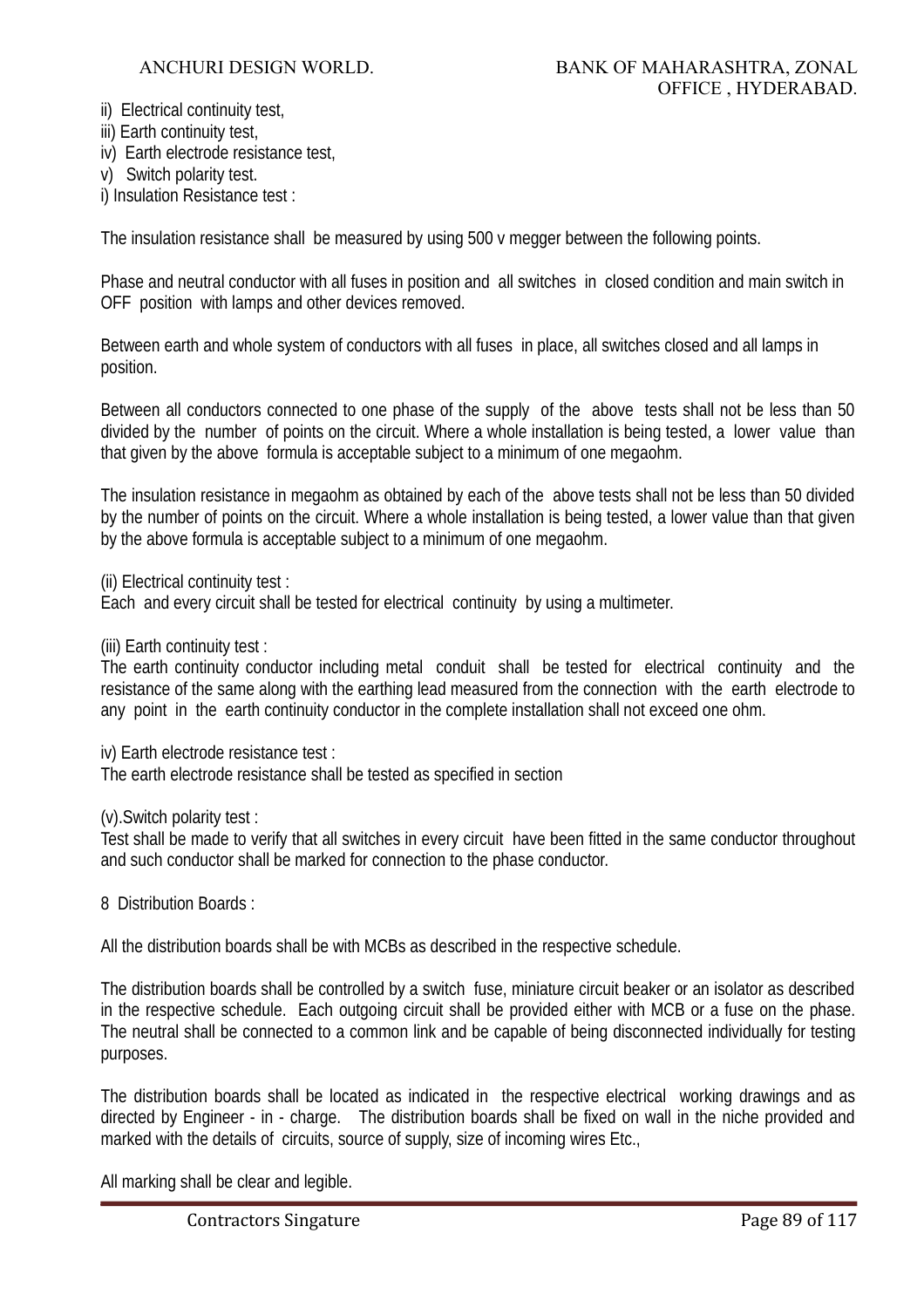The total load of the consuming devices shall be evenly distributed between the number of ways of distribution board.

The consuming devices circuit shall be connected to distribution board in proper sequence, so as to avoid unnecessary crossing of wires.

Cables shall be connected to a terminal only by crimped lugs.

Cables shall be rigidly fixed in such a manner that a clearance of at least 2.5cm is maintained between conductors of opposite polarity or phase and between the conductors and any material other than insulating material.

The incoming and outgoing cables shall be neatly bunched.

9. MOUNTING HEIGHTS :

The Mounting heights of various fixtures shall be as specified in the Drawings.

#### **CHAPTER 2 POWER CONTROL CENTRES**

1.0 Scope**:**

This specification is to cover the requirement of design, supply, installation, testing and commissioning of LT power control centres / main switch boards with all components, Instruments, fittings and accessories for efficient operation without any trouble.

2.0 Standards :

The PCC specified herein, unless otherwise stated shall conform to the relevant and latest revisions of Indian standards and Indian Electricity Rules.

#### 3.0 **Design and construction** :

3.1 Design requirements : The power control centres shall be suitable for operation on 440volt, 3 phase,4wire 50HZ system to withstand a short circuit level of 50 KA RMS symmetrical.

The PCC shall be designed for operation in high ambient temperature upto 45 degrees centigrade and high humidity upto 95% and tropical atmospheric conditions. Means shall be provided to facilitate ease of inspection, Maintenance and Servicing.

3.2 Constructional requirements :

The power control centre shall be of

i) Metal clad, cubicle, indoor, free standing type suitable for Mounting on Built up Trenches with U Channels of adequate size.

ii) Made up of the requisite vertical sections, which when coupled together shall form continuous dead front switch board.

iii) Dust and damp protected, the degree of protection shall be better than IP - 54 as specified in IS-2147.

iv) Readily extendable on both sides by the addition of vertical sections after removal of the end covers.

v) Single front construction with the circuit beaker feeder and switch fuse feeders suitable for operation from the front of the panel.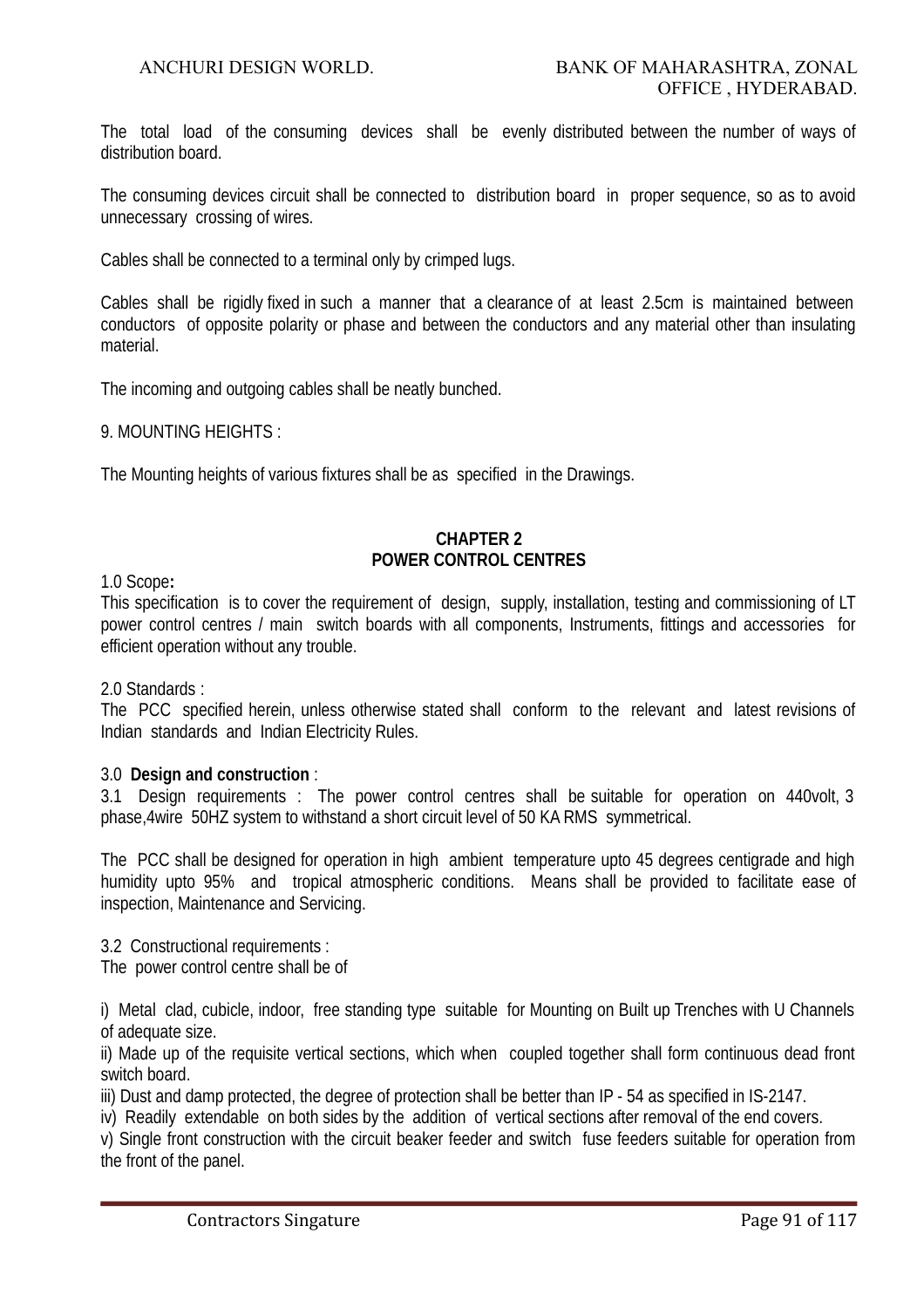The PCC shall have the feeder ratings as per the schematic diagrams enclosed with the schedule and constructed only of materials capable of withstanding the mechanical, electrical and thermal stresses as well as the effects of humidity, which are likely to be encountered in normal service.

3.3 Vertical Sections :Each vertical section shall comprise a front framed structure rolled folded sheet steel channel section of minimum 2 mm thickness rigidly bolted together. This structure shall house the components contributing the major weight of the equipment such as circuit breaker, switch fuse units, main horizontal busbars, vertical risers and other front mounted accessories. The structure shall be mounted on a rigid base frame of folded sheet steel of minimum of 2.5 mm thickness and 100mm height. The design shall ensure Structural stability during Transit and also during Operation after Commissioning Suitable cable chamber housing the cable end connections and power / control cable terminations shall be provided. The design shall ensure generous availability of space for ease of installation and maintenance of cabling and adequate safety for working in one vertical section without coming into accidental contact with live parts in the adjacent section.

A cover plate at the top of the vertical section shall be provided with necessary ventilating arrangements. Any aperture for ventilation shall be covered with a perforated sheet having less than 1 mm diameter perforations to prevent entry of vermin.

3.4 Sheet Steel Cubicle :

3.4.1 The sheet steel cubicle shall be designed in fully segregated multitier formation. Each cubicle shall have hinged front access door with easy operating fasteners. All the doors and covers shall be heavily gasketed to make the compartment dust tight. Each cubicle shall have a covering at the bottom to make a dust and vermin proof construction. Door hinges shall be of concealed type.

The cubicle shall be of minimum 2 mm thick sheet steel. Sheet steel shrouds and partitions shall be of minimum 1.6 mm thickness. All sheet steel work forming the exterior of switch boards shall be smoothly finished, leveled and free from flaws. The corners shall be rounded. The minimum Thickness of Gland plates shall be 3mm.

3.4.2 The apparatus and circuits in the power control centers shall be so arranged as to facilitate their operation and maintenance at the same time to ensure the necessary degree of safety. Apparatus forming part of the control centers shall have the following minimum clearance.

- i) between phases 25 mm,
- ii) between phase and neutral 25 mm,
- iii) between phases and earth 25 mm,
- iv) Between neutral and earth 19 mm,

When, for any reason, the above clearances are not available suitable insulation shall be provided. Clearance shall be maintained during normal service conditions. Creepage distances shall comply with those specified in relevant standards.

3.4.3 All insulating materials used in the construction of the equipment shall be non hygroscopic duly treated to withstand the effect of high humidity, high temperature and tropical ambient service conditions.

3.4.4 Functional units such as circuit breakers and fuse switches shall be arranged in multitier formation, except that not more than One air circuit breaker housed in a single vertical section.

3.4.5 Metallic/insulated barriers shall be provided within vertical sections and between adjacent sections to ensure prevention of accidental contact with :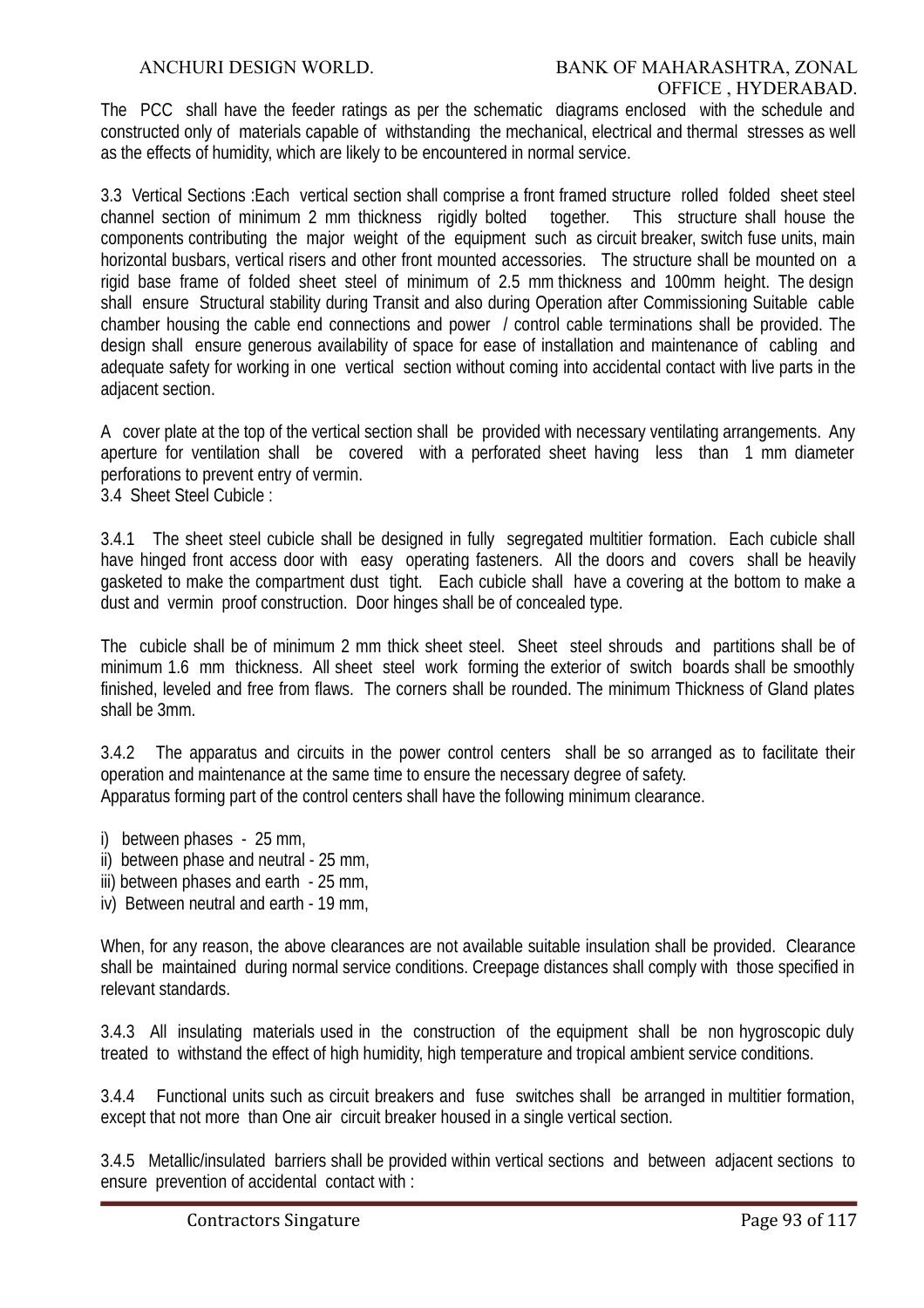i) Main busbars and vertical risers during operation, inspection or maintenance of functional units and front connected accessories.

ii) Cable terminations of one functional unit, when working on those of adjacent unit/units.

3.4.6. All doors / covers providing access to live power equipment / circuits shall be provided with tool operated fastners to prevent unauthorized access.

3.4.7 Provisions shall be made for permanently earthling the frames and other metal parts of the switchgear by two independent connections.

3.5 Metal treatment and finish :

All steel works used in the construction of the switch boards shall have undergone a suitable rigorous metal treatment process so as to remove oxide scales and rust formation and to facilitate a durable coating of the paint on the metal surfaces and also to prevent the spreading of rust, in the event of the paint film being mechanically damaged.

Two coats of Anti Corrosive primer followed by a finishing coat of Epoxy spray power coating of the shade 631 of IS : 5 (i.e. Siemens grey) shall be given. The total thickness of paint shall not be less than 25 micron.

3.6 Bus Bars :

3.6.1 The busbars shall be housed in non-segregated sheet steel compartments in the cubicle at convenient locations with provision for access to the buses from the front of the panel. The busbar shall be suitably braced with DMC/SMC supports to provide a through fault withstand capacity of 50 KA RMS symmetrical for one second and a peak short circuit withstand capacity 150 KA minimum. The neutral as well as the earth bus shall be capable of withstanding the above fault level.

3.6.3 Large clearance and creeping distance shall be provided on the busbar system to minimize the possibility of a fault.

3.6.4 High tension bolts, nuts and spring washers shall be provided at all busbar joints.

3.6.5 The continuous rating of the busbar shall be 125% of the rated current. Maximum temperature of the bus and the connections shall not exceed 85 degrees centigrade. The busbars shall be of liberal design for the required current rating i.e. 0.8Amp/sq.mm.

The main phase busbars shall have continuous current rating throughout the length of each power control centre and the neutral busbars shall have continuous rating of at least 50% of phase busbars.

3.6.6 Connections from the main busbars to functional circuits shall be arranged and supported so as to withstand without any damage or deformation, the thermal and dynamic stresses due to short circuit currents.

All busbars and tapings shall be provided with color coded sleeves for phase identification.

All joints/tapping points of the buses shall be suitably shrouded to prevent accidental contact.

# 4.0 **Circuit Breakers** :

4.1 General :

4.1.1 Circuit breakers shall be of triple pole / four pole, air break, horizontal draw out /Fixed type, as given in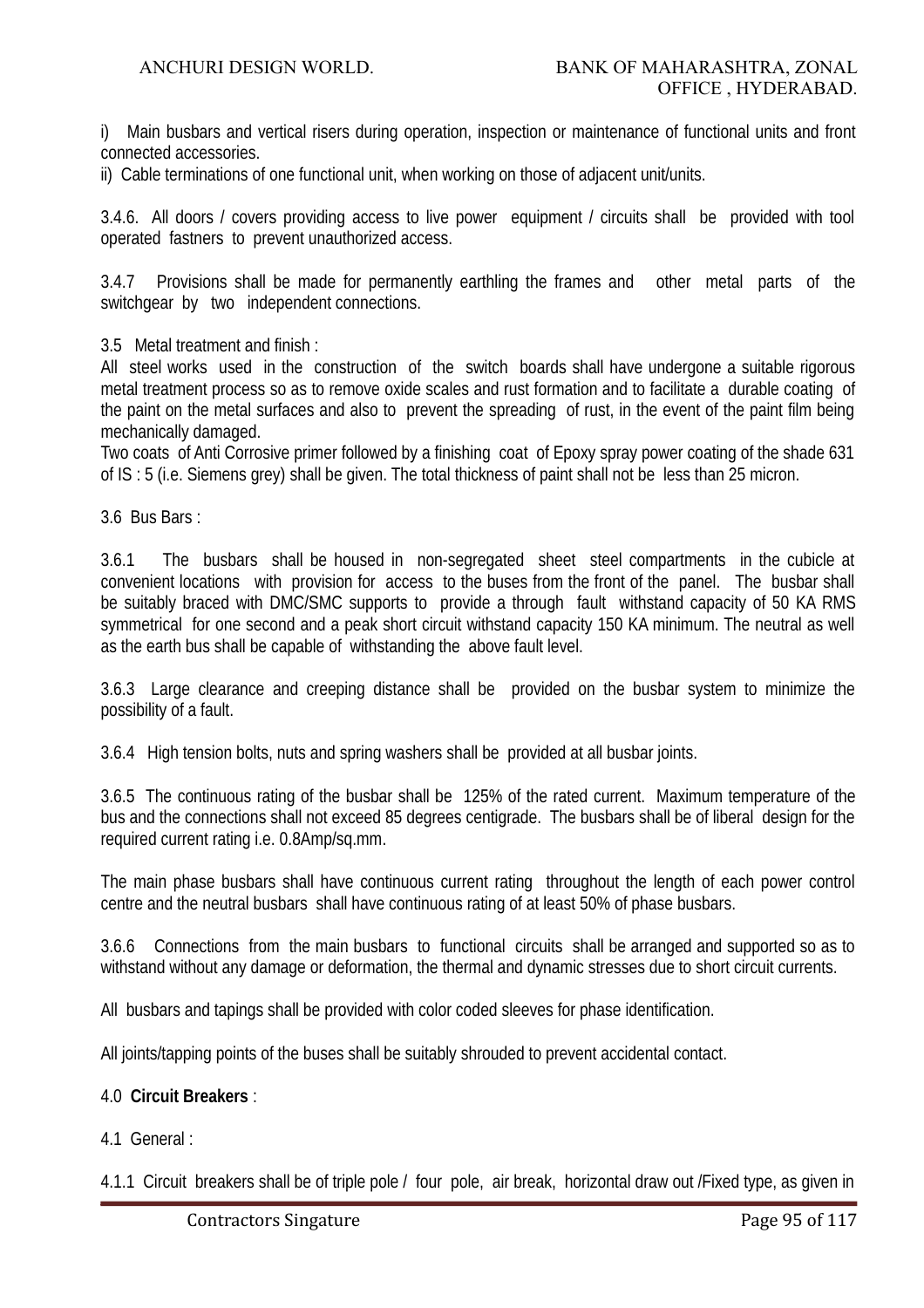the schedule of work and comply with the requirements of relevant IS with latest amendments and shall have the following :

i) A short circuit breaking capacity of not less than 50 KA RMS at 415 volts, 50 Hz AC.

ii) A short circuit making capacity of 105 KA.

iii) A short time withstand capacity of 150 KA for one second.

iv) Electrical overload performance at 6 times the rated current, 100% of the rated voltage as recovery voltage at 0.5 power factor.

v) Dielectric test of 2.5 KV applied for one minute on main circuits.

4.1.2 The circuit breakers shall be fitted with detachable arc chutes on each pole designed to permit rapid dispersion, cooling and extinction of the arc. Interphase barriers shall be provided to prevent flash over between phases.

4.1.3 Arcing contacts shall be of hard wearing material copper tungsten or silver tungsten and shall be easily replaceable. Main contacts shall be of silver plated copper of high pressure type and generous cross section.

4.2 Operating Mechanism :

The operating mechanism shall be of robust design, with minimum number of linkages to ensure maximum reliability. Manually operated circuit breakers shall be provided with spring operated closing mechanism which are independent of speed of manual operation. Electrically shall be independent of the motor which shall be used slowly for charging the closing spring.

The operating mechanism shall be such that the breaker is at all times free to open immediately when the trip coil is energized.

Mechanical operation indicators shall be provided to show open and close positions of the breaker. Electrically operated breakers shall be additionally provided with mechanical indications to show charged and discharged conditions of the charging spring.

Means shall be provided for slow closing and opening of the breaker for maintenance purposes, and for manual changing and closing of electrically operated breakers during emergencies,

4.3 Protection :

Provisions shall be available for fitting a minimum of five trip devices - three over current, as shunt trip and an under voltage release or two over current and earth fault release, a shunt trip and one under voltage release. The breakers shall be of the shunt or series trip type as specified in the schedule.

4.4 Housing of Circuit Breaker :

Circuit breakers shall be individually housed in sheet metal castle provided with hinged doors. The breaker along with its operating mechanism shall be mounted on a robust carriage moving on guide rollers with in the castle. Isolating contacts for both power and control circuits shall be of robust design and fully self aligning. The assembly shall be designed to allow smooth and easy movement of the breakers within its castle.

The breaker shall have three distinct positions within the castle as follows :

- i) ` Service' position : With main and auxiliary contacts connected.
- ii) `Test' position : with power contacts fully disconnected and control circuit contacts connected.
- iii) `Isolated' position : with both power and control circuit contacts fully disconnected.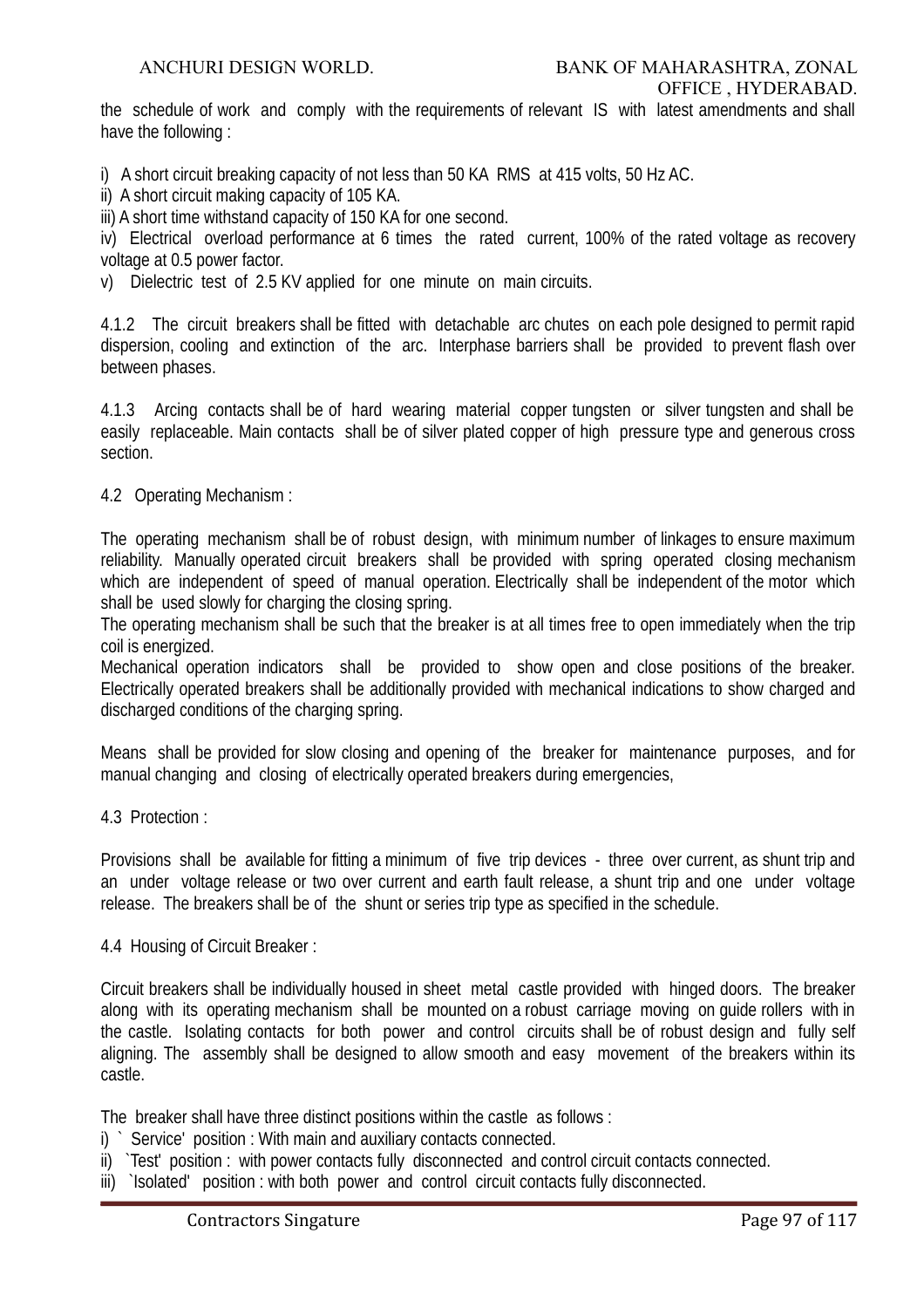It shall be possible to achieve any of the above positions with the castle doors closed. Mechanical position indicators shall be provided for the three positions of the breakers.

4.5 Interlocking :

4.5.1. The moving portion of the circuit breaker shall be interlocked so that :

i) It shall not be possible either to isolate it from the connected position, or to plug it in from the Isolated position with the breaker closed.

ii) The circuit breaker can be closed only when it is in one of the three positions or when it is fully out of the castle.

iii) It shall not be possible to open the hinged door of the castle unless the breaker is drawn to the isolated position.

iv) Inadvertent with drawl of the circuit breaker too far beyond the supporters is prevented by the suitable stops.

4.5.2 Provisions shall be available for the padlocking of the circuit breaker access flame in any of the three positions.

4.5.3 Automatically operated safety shutters shall be provided to screen the fixed isolating contacts when the breaker is drawn out from the castle.

4.5.4 The moving portion of the circuit breaker shall be provided with a heavy duty, self aligning earth contact, which shall make before and break after the main isolating contacts during insertion into with drawl from the service position of the breaker. Even in the isolated position positive earthing contact should exist.

4.5.5 Auxiliary switches directly operated by the breaker operating mechanism and having 4 `NO' and 4 `NC' contacts, shall be provided on each breaker. The auxiliary switch contacts shall have a minimum rated thermal current of 10 amps.

#### 5.0 **Switch Fuse Units :**

5.1 General :

The switch fuse units shall be of the load break, heavy duty, cubicle type conforming to the requirements IS and of AC 23 duty.

The switch fuse units shall be capable of withstanding the thermal and electromagnetic stresses caused by short circuits for the time of operation of the associated fuse links.

The switch fuse units shall be double break and have quick make break mechanism, designed to ensure positive operation.

All switch fuse contacts shall be silver plated at the current transfer surfaces.

The unit shall be provided with a front operating handle. The ON and OFF positions of the switch handle shall be clearly marked.

5.2 Interlocks and Safety :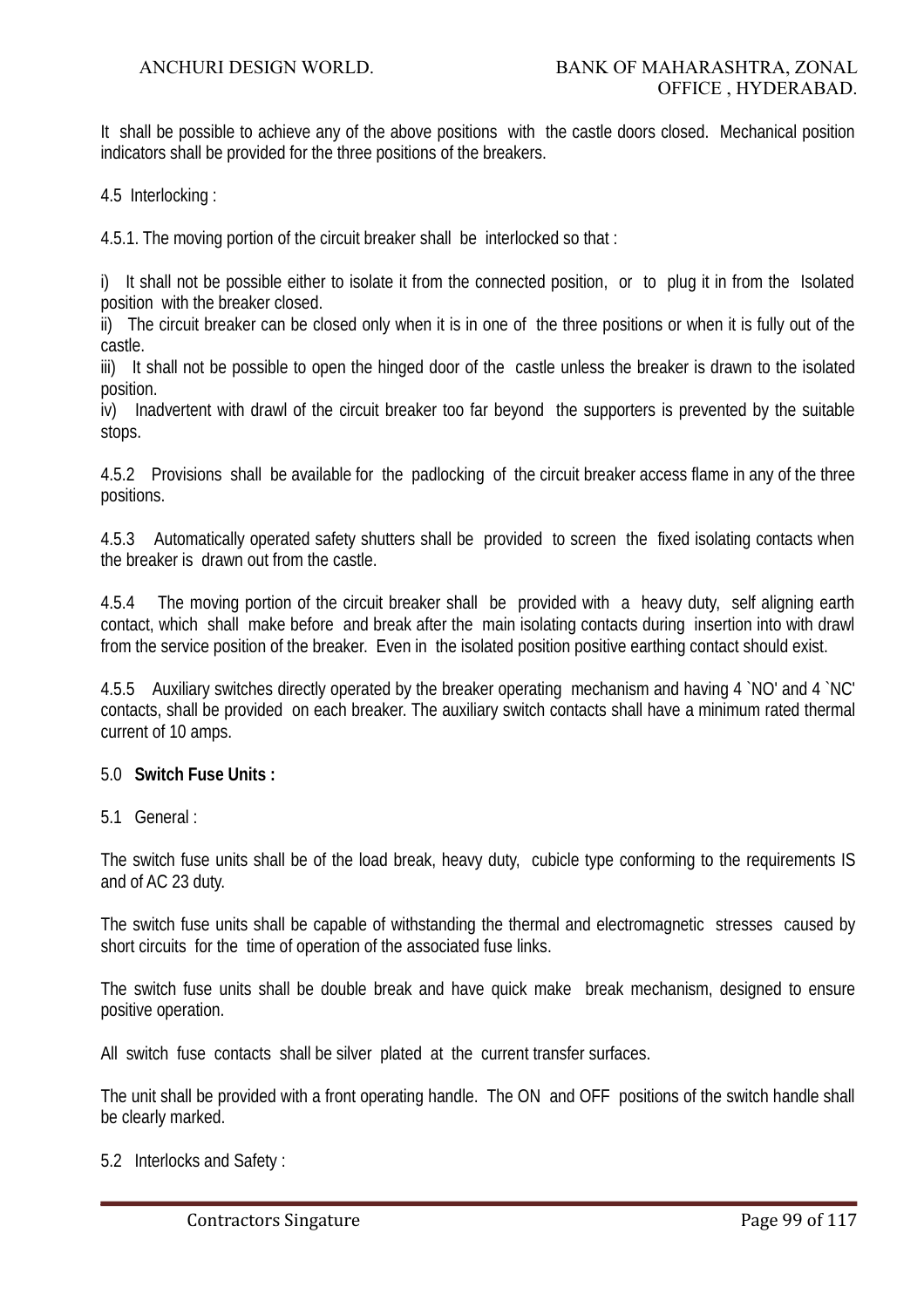Interlocks shall be provided so as to prevent opening of the unit door when the switch is in the ON position and also to prevent closing of the switch with the door not properly secured. It should however be possible for a competent person to operate the switch shall be suitable for locking with switch in the OFF position by means of a padlock.

The ELECTRICAL arrangement of the switch fuse unit shall be such that all 'Live' parts are shrouded.

5.3 HRC Fuses :

The switch fuse units shall be fitted with High rupturing capacity cartridge fuse links with ISI marking for a rupturing capacity of not less than 80 KA at 415 volts. The fuse links shall be mounted in a drawout carriage, thus ensuring positive isolation of contacts during fuse replacements.

#### 6.0 **Current Transformers**.

Current transformers shall comply with the requirements of relevant latest amendment IS. They shall have ratios, outputs and accuracy as specified in the schedule.

### 7.0 **Indicating / Integrating Meters** :

All indicating instruments shall be of flush mounted industrial pattern conforming to the relevant latest amended IS. The instrument shall have non reflecting bazels, clearly, divided and indelibly marked scales, and shall be provided with zero adjusting devices in the front. Integrating instruments shall be of flush mounted switch board pattern complying with the requirements of relevant latest IS.

8.0 **Relays** :Circuit breakers shall be provided with integrally mounted relays as specified in the schedule.

The relay shall have a set of three phase characteristics, which shall be adjustable over a wide range, to provide discrimination between a multiplicity of devices. The relay shall be able to provide over current and earth fault protection. Also UV and Shunt trip Relays are to be provided.

9.0 **Control switches/Selector switches :**Control switches/Selector switches shall be of the heavy duty rotary type, with plates clearly marked to show the operating position. They shall be of semi-flush mounted type with only the front plate and the operating handle projected.

Circuit breakers control switches shall be of the spring return to neutral type.

#### 10.0 **Indicating lamps and push buttons :**

Indicating lamps shall be of the LED type of low watt consumption, provided with series resistors where necessary and with translucent lamp covers. Bulbs and lenses shall be easily replaceable from the front.

Push buttons shall be of the momentary contact, push to actuate type fitted with self-reset contacts and provided with plates marked with its junctions.

### 11.0 **Cable terminations :**

Cable entries and terminals shall be provided in the switch board to suit the number, type and size of aluminum conductor power cables and copper conductor control cables as indicated in the schematic diagram.

Provision shall be made for top or bottom entry of cables as required. Generous size of cabling chambers shall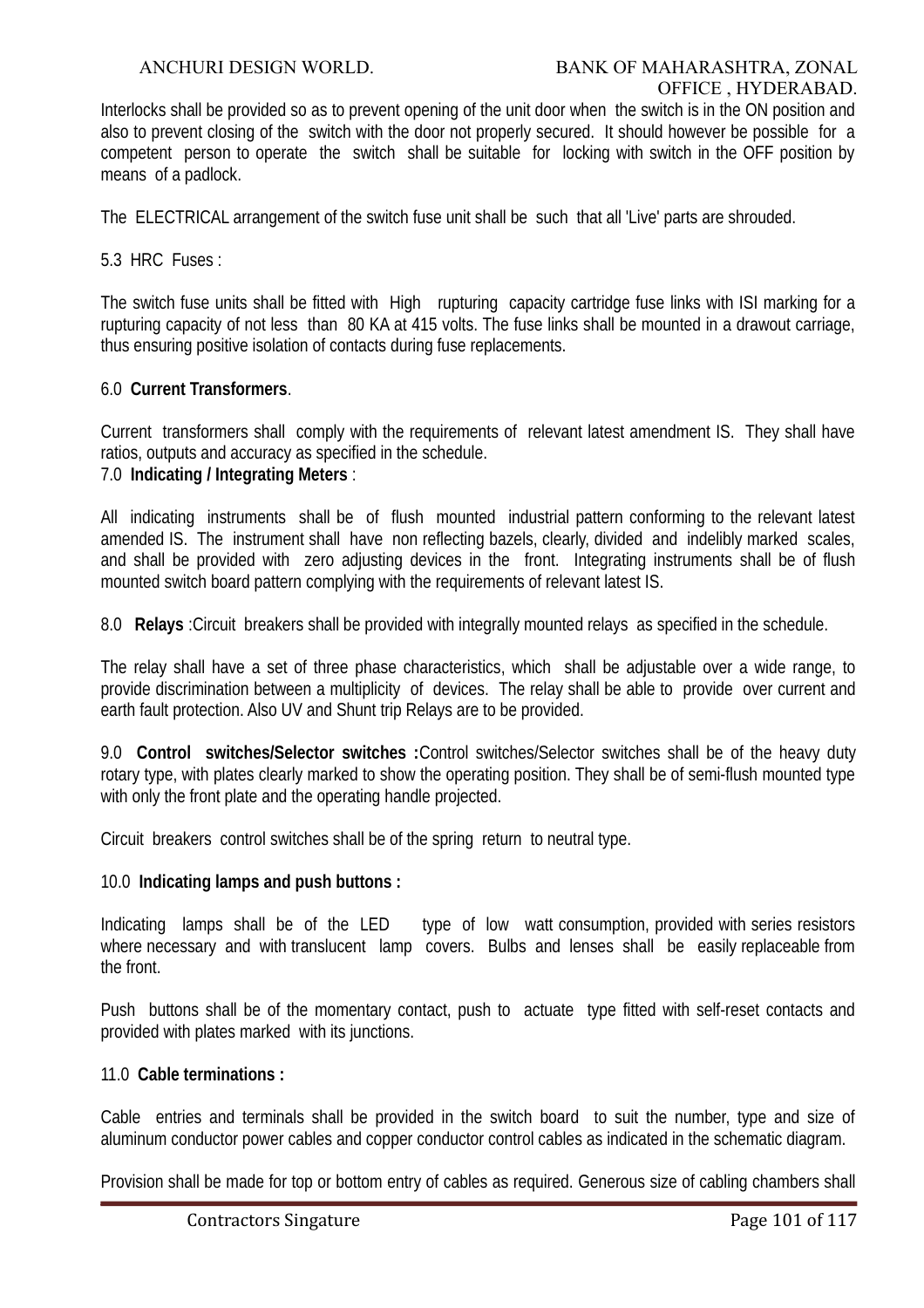be provided, with the position of cable glands and terminals such that cables can be easily and safely terminated.

Barriers or shrouds shall be provided to permit safe working at the terminals of one circuit without accidentally touching that of another live circuit.

Cable riser shall be adequately supported to withstand the effects of rated short circuit currents without damage and without causing secondary faults.

Cable sockets shall be of copper and of the crimping type/soldering as required.

12.**0 Control wiring** :All control wiring shall be carried out with 1100/650 V grade single core Copper cable conforming to relevant IS having stranded copper conductors of minimum 2.5 sq.mm. section for CT Wiring and 1.5sq.mm for Control/indicating Instruments.

Wiring shall be neatly bunched, adequately supported and properly routed to allow easy access and maintenance.

Wires shall be identified by numbered ferrules at each end. The ferrules shall be of the ring type of nondeteriorating material. They shall be firmly located on each wire so as to prevent free movement.

All control circuit fuses shall be mounted in front of the panel and shall be easily accessible.

#### 13.0 **Terminal blocks and lables :**

Terminal block shall be of 500 volts grade of the stud type. Insulating barriers shall be provided between adjacent terminals.

Terminal block shall have minimum current rating of 10 amps and shall be shrouded.

Provisions shall be made for lable inscriptions.

Lables shall be made of anodized aluminum, with white engraving on black background. They shall be properly secured with fasteners. Danger plate of size and descriptions as recommended in the relevant IS shall be provided on the PCC.

#### 14.0 **Tests** :

i) The power control centre shall be completely assembled, wired, adjusted and tested for operation under simulated conditions to ensure correctness of wiring and interlocking and proper functioning of all components.

ii) Each power control centre and components shall be subjected to standard routine tests as per applicable clauses of relevant standards.

iii) All current carrying parts and wiring of power control centre shall be subjected to power frequency voltage withstand test.

15.0 D**rawings :**After the award of the contract the contractors shall submit three copies of the following drawings for approval of the Department.

i) Outline dimensional drawing of the PCC showing the general arrangement indicating the following :

- a) Busbar clearances;
- b) power and control cable entry points;
- c) Configuration of busbars;
- d) Details of support insulations and spacings;
- e) Outgoing power cable termination arrangements.

ii) Single line diagram of power control centre showing Protection, Metering etc.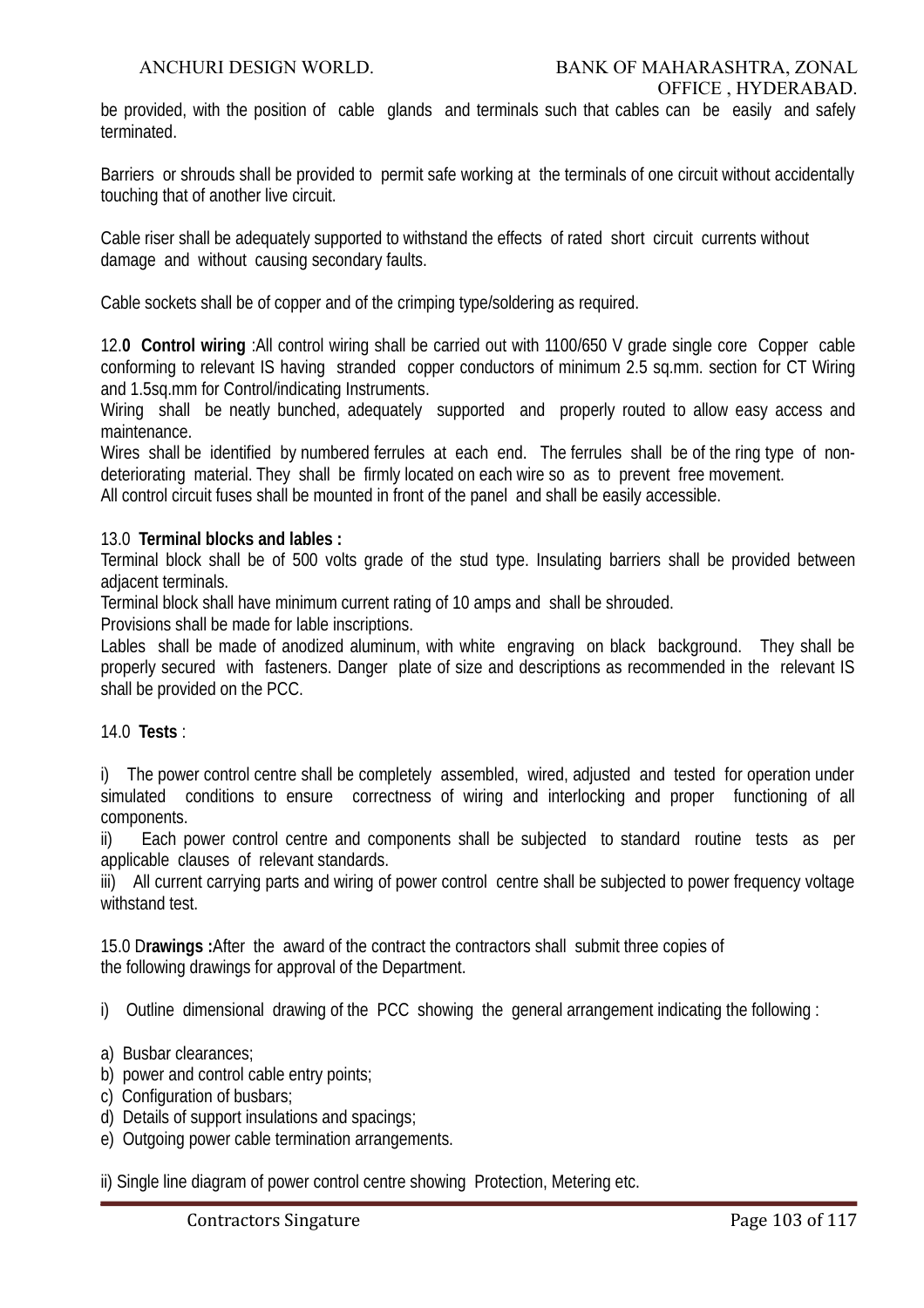iii) Cubicle wiring diagram.

iv) List of Firements with Ratings & makes / Models

16.0 Installation Testing and commissioning :

The power control centre shall be installed over the cable trench/cable pit using suitable size of MS channel including grouting of the channel with necessary bolts and nuts. Proper earthing of PCC shall be done using two independent copper/GI strip of sizes as indicated in the schedule. The channel shall be painted with one coat of red oxide primer and two coats of anticorrosive enamel paint of proper shade as directed by the Engineer-i-charge.

The pre-commissioning tests as required shall be done and the PCC shall be commissioned.

# **CHAPTER 3 LAYING OF CABLES**

#### 1.0 **Scope** :

This specification is intended to cover the requirements of installation and energizing of PVC/XLPE/PILCDSTA power cables including jointing of cables.

#### 2.0 **Standards** :

The power cable and its fixing accessories shall comply with the latest relevant Indian Standards and National Electrical Code.

#### 3.0 **Laying of Cables** :

#### 3.1 **General** :

3.1.1 Before the commencement of cable laying, it shall be ensured by the Engineer-in-Charge that only ISI marked cables are used. It shall be the responsibility of the contractor to check the soundness and correctness of the size of the cable while taking delivery of the cable from stores. Any defect noticed shall be brought to the notice of the issuing authorities immediately. If any defects is noticed after the cable is laid or during the process of laying, it shall be brought to the notice of the Engineer-in-Charge and upon his satisfaction, that the cable is not damaged due to bad handling, it will be the entire responsibility of the contractor to retrieve the cable already laid and return the defective cable to store and take fresh length of the cable from the store and relay the same.

3.1.2 The material such as bricks, sand, cable route markers, RCC slab of best quality as approved by the Engineer-in-Charge only shall be used for cable laying works.

3.1.3 The contractor shall provide all the necessary labour, tools, plants and other requisites at his own cost for carrying out pumping of water and removing of water from trenches, if any, where required.

3.1.4 Installation shall be carried out in a neat, workman like manner by skilled, experienced and competent workman in accordance with standard practices.

3.1.5 While laying the cable care shall be taken to avoid formation of kinks and also damage to the cable. In the case of cable bends, it shall not have bent radius lesser than 20 times the overall diameter of the cable. 3.1.6 A cable loop of about five meters length and as directed by the Engineer-in-Charge shall be provided at the following locations.

a) Near the termination points

b) Near to the straight through joint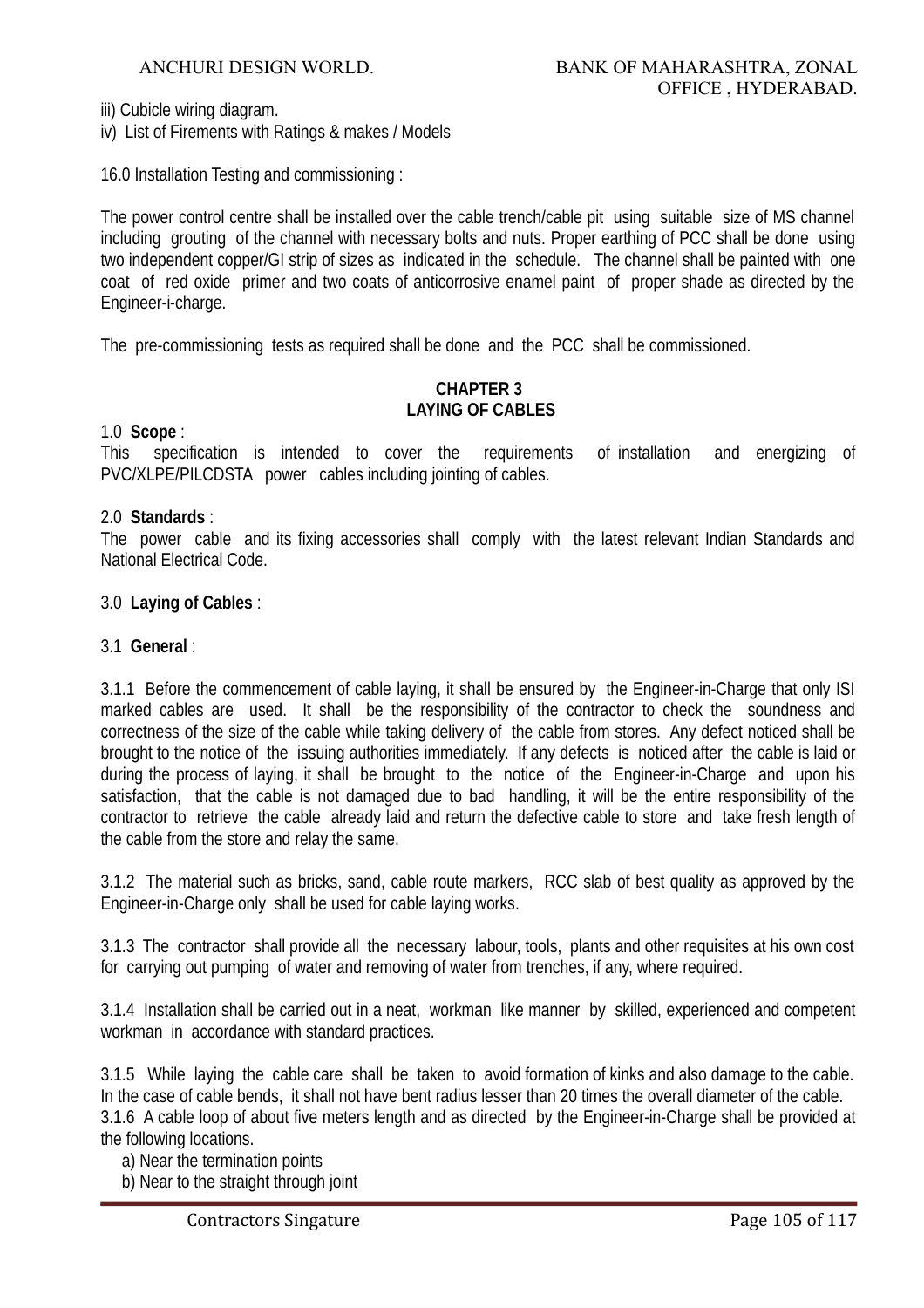3.1.7 The method of cable laying and routing of cables, shall in every case be as directed by the Engineer-in-Charge / consultant.

3.1.8 Whenever cable passes through hume pipes/GI pipes embedded across the wall in a building, both the ends of the pipe shall be suitably sealed.

3.1.9 Identification tags indicating the size of the cable and feeder designation shall be securely attached at both ends of the cable. Such tags shall also be attached to the cable at intervals of 50 Mtrs. The materials of the tag shall be of either 12 SWG GI sheet. In case of plastic, the details have to be engraved and incase of GI sheet, the details should be punched. Cable route markers shall be provided at the intervals of 200 M with a minimum of one number route marker. The details of the route makers shall be as per the drawing. At the locations of straight through joints, necessary joint-markers shall be provided.

3.1.10 When cable runs vertically, it shall be clamped on mild steel flats or angle iron fixed on walls and are spaced at such intervals as to prevent buckling of the cables. All steel work shall be painted with a coat of red oxide and thereafter finished with suitable anticorrosive paints.

# 3.2 **Cable laid in ground** :

3.2.1. All MV cables (up to 1.1 KV) shall be laid at a minimum depth of 0.75 M & HT cables (1.1 KV to 11 KV) shall be laid at a depth of 1.0 M when laid in ground. When cable pass through roads, nallahs etc. they must be protected by either hume pipe or GI pipe of suitable dimensions.

3.2.2. Excavations of trenches shall be carried out as indicated in the drawing. The width of the trench at the bottom shall be 0.4 M for one cable. In case the total number of cables laid in trenches is more than one, then the width shall be such that the spacing between the cables is maintained as shown in the drawing. Before the cable is laid in the trench the bottom of the trench shall be cleared from stones and other sharp materials and filled with sand layers of 75 mm, as shown in the drawing.

3.2.3. While removing the cable from the drum, it shall be ensured that the cable drum is supported on suitable jacks and the drum is rotated to unwind the cable from the drum. The cable should never be pulled while unwinding from the drum. It shall be ensured that the cables are run over the wooden rollers placed in the trench at intervals not exceeding 2 M.

3.2.4. After placing the cables in the trench shall be filled in layers ensuring that each layer is well rammed by spraying water and consolidated. The extra earth shall be removed from the place of trench and deposited at a place as directed by the Engineer-in-Charge/consultant.

3.2.5. The HT cables shall be provided with RCC slabs (marked HT cable) on top as protection.

# 3.3 **Cables laid in built up trench** :

3.3.1. Before the commencement of cable laying the cable trench shall be drained properly. Cable shall be laid as explained in item 3.2. Cable shall be properly clamped to the cable supports , which are provided in the cable trench. The method of clamping shall suit the size of the cable and the cable supports, which are provided in the cable trench. The method of clamping shall suit the size of the cable and the cable supports, as directed by the Engineer-in-Charge.

Care shall be taken while removing and replacing the trench cover slab. It is the responsibility of the contractor to make good any damaged trench covers.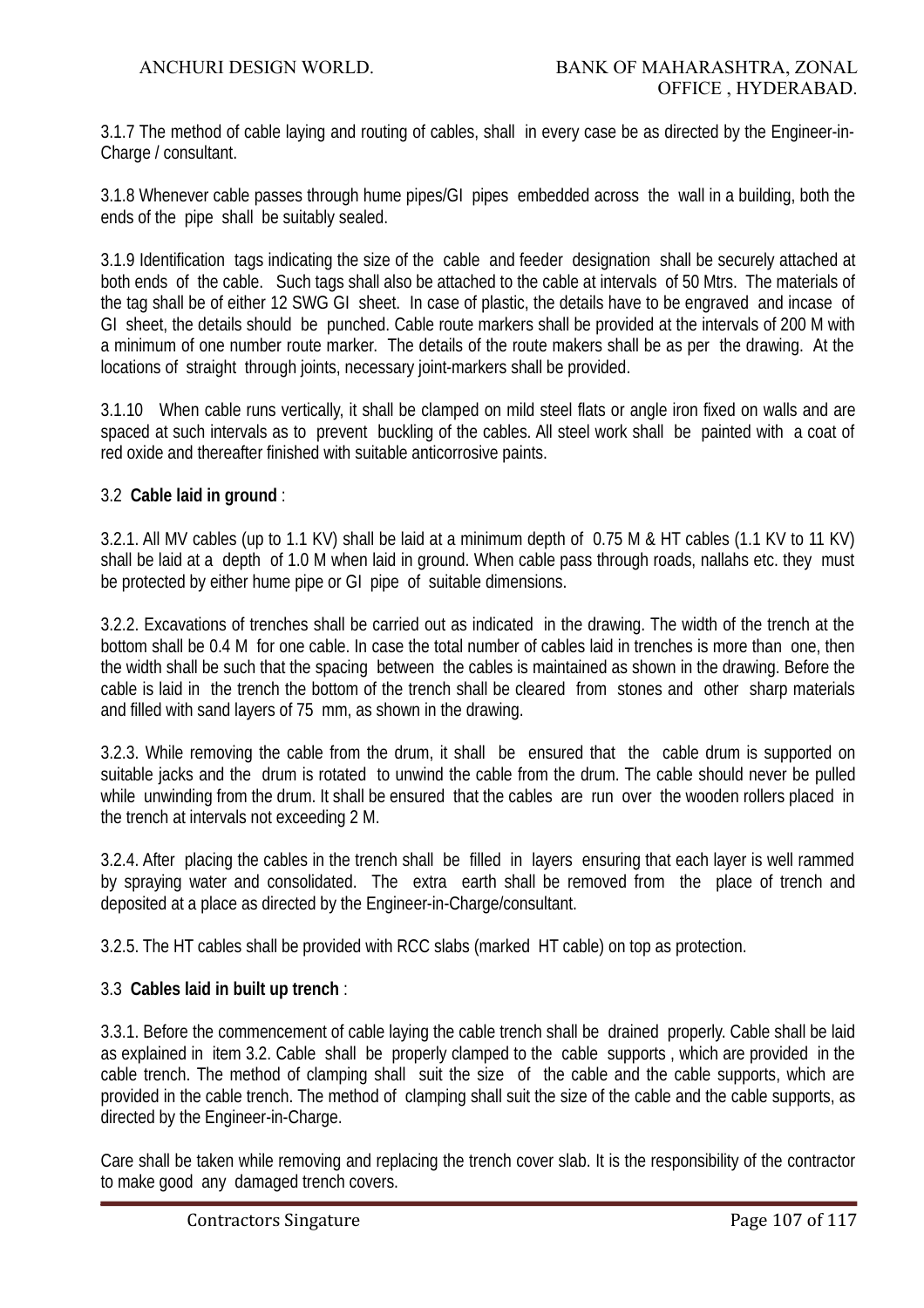#### 3.4. **Cable terminations and straight through joints** :

3.4.1. All cable jointing materials such as straight through joint boxes, cable compound, cable lugs, insulation tapes etc. shall be of best quality and as approved by the Engineer-in-Charge.

3.4.2. Cable glands for strip / armoured cables shall include a suitable armour clamp for receiving and securely attaching the armouring of the cable in a manner such that no movement of the armour occurs when the assembly is subjected to tension forces.

The cable gland shall not impose on the armouring, a bending radius not less than the diameter of the cable. The clamping ring shall be solid and of adequate strength.

Provision shall be made for attachment of an external earthing bond between the metallic covering of the cable and the metallic structure of the apparatus to which the cable box is attached.

#### 3.5 **Sealing boxes** :

3.5.1 A sealing box, irrespective of the class of insulation of the cable for which it is intended, shall be so designed that it may be filled with compound after connecting the cable specially in flame proof/hazardous areas.

3.5.2 All parts and connection for attaching the armouring, wiping or clamping the metallic sheath in a sealing box, shall be easily accessible. This may be achieved by splitting the box or by providing a suitable cover or other such means.

3.5.3 The joints in the box shall prevent leakage of the compound.

3.5.4 Provision shall be made to ensure that the cores of the cable are efficiently sealed to prevent moisture penetrating along the strands or the cable conductors.

3.5.5 The sealing box shall be provided with compound filling orifices with suitable covers or plugs of size that will permit easy pouring of the compound.

In all cases where screwed plugs are used, one or more air vents shall be provided to ensure complete expulsion of air and total filling of the box with compound.3.5.6 The box shall be of sufficient length to allow for manipulation of the insulated cover without damage to them or to the insulation.

3.5.7 A sealing box intended to be attached directly to the apparatus shall be designed such that the box together with the connected cable may be detached from the apparatus without disturbing the sealing compound.

3.5.8 Cable sealing and dividing boxes intended for use in the flame proof areas shall comply additionally with the relevant requirements of IS:2148-1968.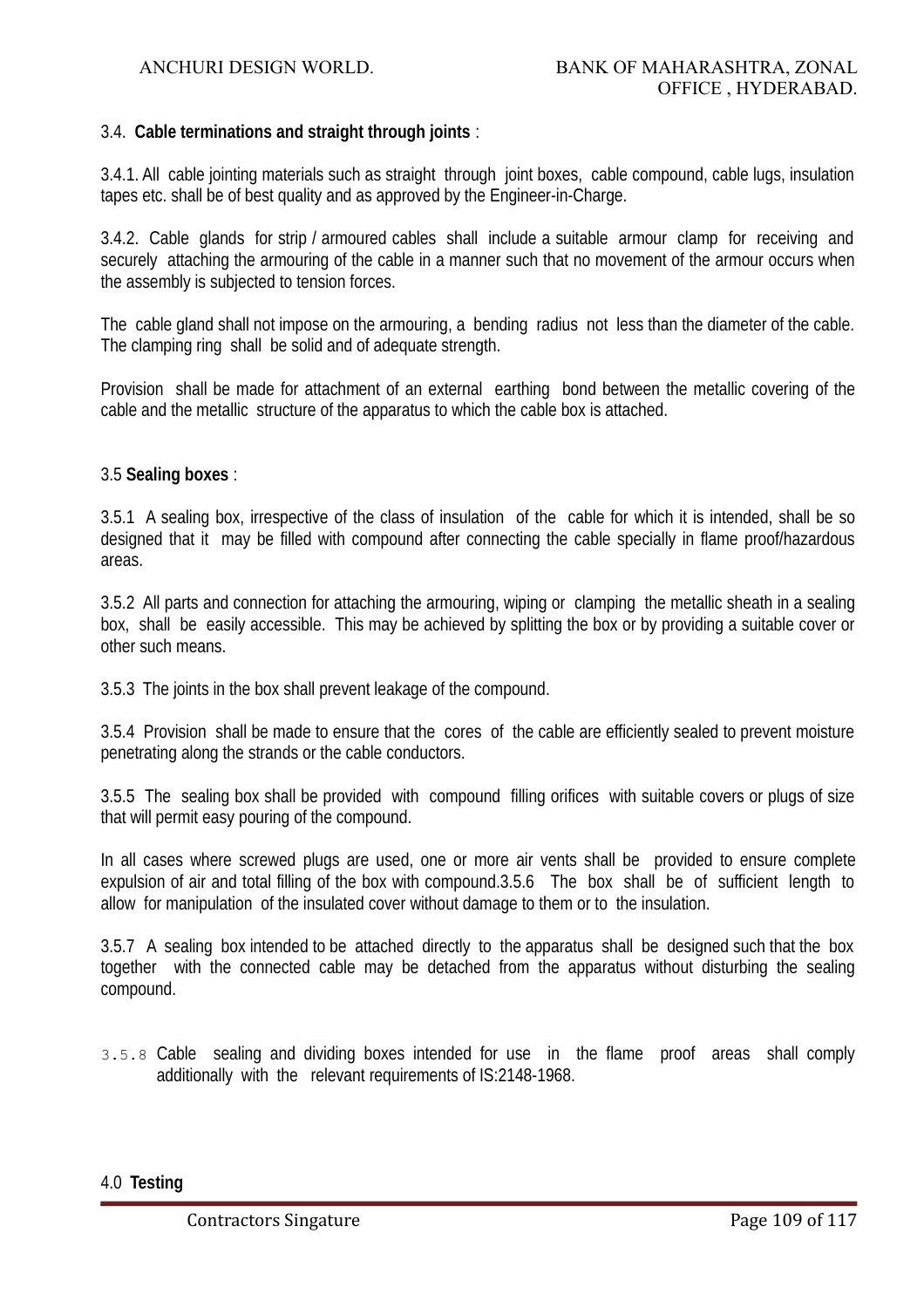Once cable is laid, following tests shall be conducted in the presence of Engineer-in-Charge, before energizing the cable:

- i) Insulation resistance test (Sectional and Overall).
- ii) Sheathing continuity test.
- iii) Continuity and conductor resistance test.
- iv) Earth test.
- v) High voltage test.

Tests conducted shall be as per Indian Standards and National Electrical Code.

# **CHAPTER 4 EARTHING**

#### 1.0 **SCOPE:**

This specification is intended to cover the requirements of supply, installation, testing and commissioning of a)Pipe earthing

b)Plate earthing c)Strip earthing

## 2.0 **STANDARDS:**

Earthing installations shall conform to the Indian Electricity Rules - 1956, as amended from time to time and IS 3043-1989 "code of practice for earthing", with latest amendments.

## 3.0 **Earth electrode arrangement** :

3.1 Pipe electrode :

3.1.1 Electrode shall be made of CI pipe having a clean surface and not covered with paint, enamel or poorly conducting material. Galvanized pipe shall not be smaller than 100 mm ID. Earthing with pipe electrode shall be done as per the details indicated in IS : 3043/87 .

3.1.2 Electrodes shall be embedded below permanent moisture level.

3.1.3 The length of pipe electrodes shall not be less than 2.5 m. if rock is encountered, pipes shall be driven to a depth of not less than 2.5 m with suitable inclination. Pipe shall be in one piece and deeply driven. 3.1.4 To reduce the depth of burial of an electrode without increasing the resistance, a number of rods or pipes may have to be connected together in parallel. The distance between two electrodes in such a case shall not be less than twice the length of the electrode. The earthing lead shall be connected by means of a through bolt, nuts and washers and cable socket.

# 3.2 **Plate electrode** :

For plate electrodes, minimum dimensions of the electrode shall be as under.

3.2.1 GI plate electrode : 600 x 600 x 6 mm thick.

3.2.2 Copper plate electrode : 600 x 600 x 3.15 mm thick

3.2.3 The electrode shall be buried in ground, with its faces vertical and top not less than 2.5 M from the surface of the ground.

3.2.4 Earthing using plate electrode shall be done as per details, indicated in drawing.

3.2.5 Plate electrodes shall have a galvanized iron water pipe, buried vertically and adjacent to the electrode. One end of pipe shall be atleast 5 cm above the surface of the ground and need not be more than 10 cm. The internal diameter of the pipe shall be atleast 19 mm. The length of pipe under the earth's surface shall be such that it shall be able to reach the center of the plate. The earthing lead shall be securely bolted the plate with two bolts, nuts, check nuts and washers.

# 3.3. **Strip or conductor electrodes** :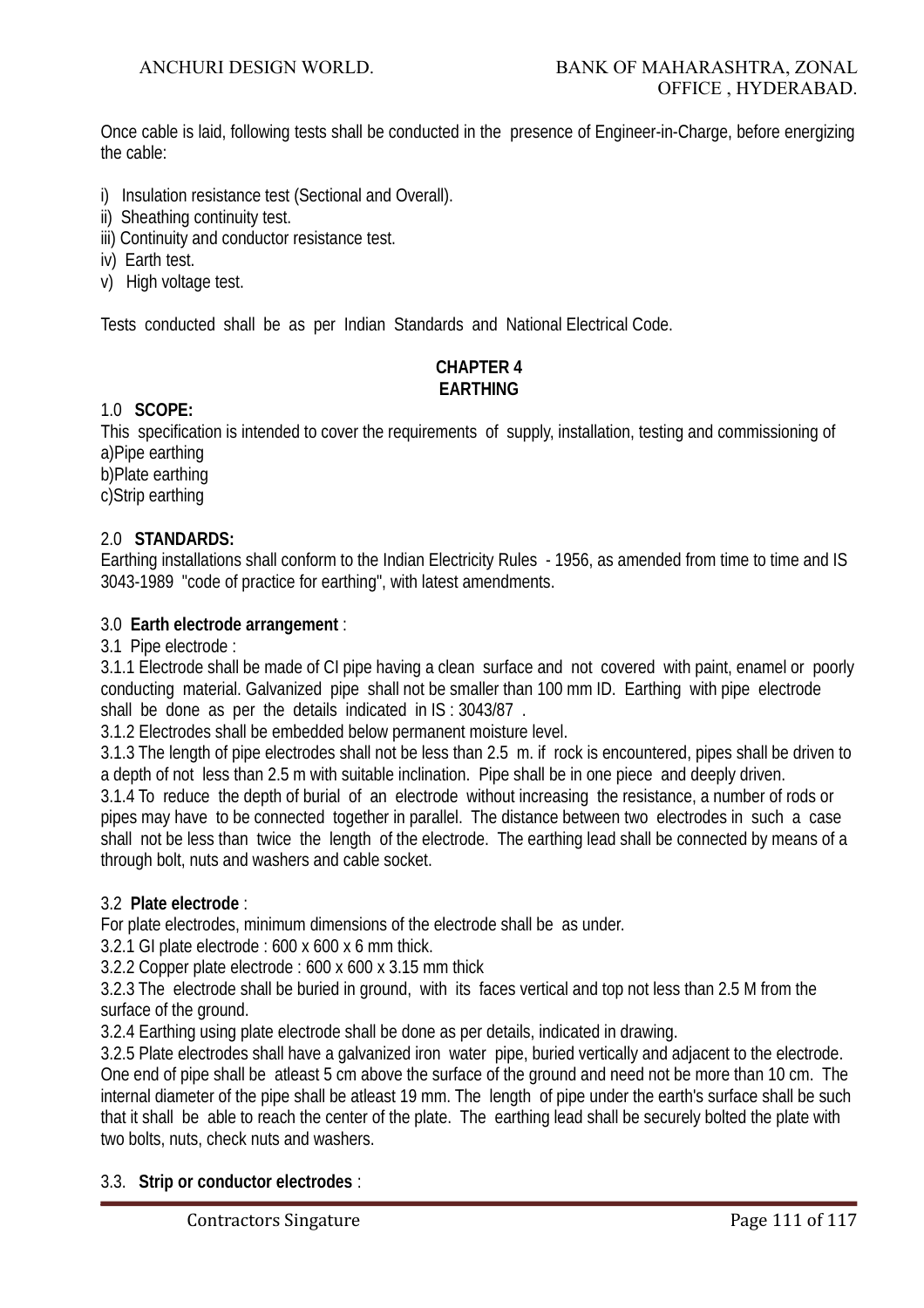3.3.1. Strip electrode shall not be smaller than 25 x 1.6 mm, if of copper and 25 x 3 mm, if of galvanized iron and steel. If round conductors are used as earth electrodes, their cross sectional area shall not be smaller than 3 sq.mm , if of copper and 6 sq.mm. if galvanized iron and steel.

3.3.2. Conductor shall be buried in trenches not less than 0.5 m deep.

# 4.0 **General** :

i) All materials used for connecting the earth lead with electrode shall be of GI in case of GI pipe and GI plate electrodes, and of tinned brass in case of copper plate electrode. The eaarthing lead shall be securely connected at the other end to the main board.

ii) The earthing lead from electrode onwards shall be suitably protected against mechanical injury by routing the earth wire / strip through a suitable size of GI pipe.

iii) All medium voltage equipments shall be earthed by two separate and distinct connections with the earth. In the case of high and extra high voltages, the neutral points shall be earthed by not less than two separate and distinct connections with the earth, each having its own electrode at the generating station or substation.

iv) All materials, fittings etc. used in earthing shall conform to Indian standard specifications wherever they exist. In the case of materials for which Indian standard specifications do not exist, such materials shall be approved by the Engineer-in-Charge.

v) The earth electrode shall be kept free from paint, enamel and grease.

vi) It shall be ensured that similar materials for respective earth electrodes and earth conductors are used. vii)Earth electrode shall not be installed in proximity to a metal fence.

viii)Copper/GI strip shall be connected to the respective earth electrodes, either by brazing or welding respectively. The Copper/GI strip shall be jointed only either by brazing or by riveting at the end of over lapping portions. The over lap shall

not be less than 50 mm.

ix) Earthing clamps used for supporting earth strips shall be made of such materials so as to avoid bimetallic action between strip and clamps.

# 5.0 **Testing** :

The earth resistance of each electrode shall be measured by using a reliable and calibrated earth megger and the value shall be as per IS/IE rules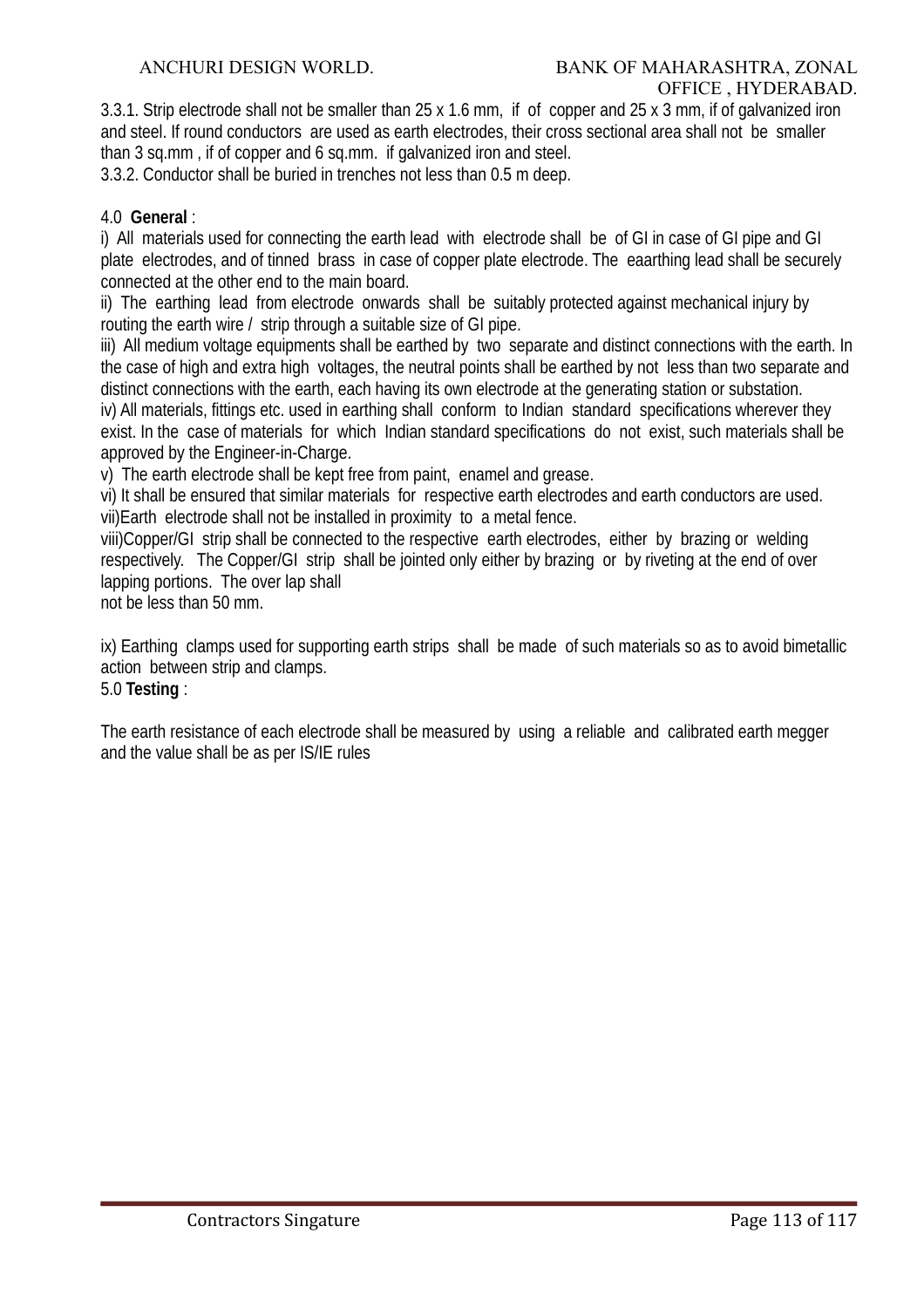# **PROPOSED ELECTRICAL WORKS FOR BANK OF MAHARASHTRA, ZONAL OFFICE & SULTAN BAZAR BRANCH AT HYDERABAD**

#### **LIST OF APPROVED MANUFACTURERS / NATURAL SOURCES OF MATERIALS TO BE USED IN THE ELECTRICAL WORKS SUBJECT TO THE APPROVAL OF SAMPLES BY THE CONSULTANT.**

| <b>S.No.</b> | <b>Material Name.</b>             | Brand / Manufacturer / Recommended                 |  |  |
|--------------|-----------------------------------|----------------------------------------------------|--|--|
|              |                                   | Make.                                              |  |  |
| 1.           | Switches/Sockets                  | Legrand / MK India (wrap around)/ Anchor           |  |  |
|              |                                   | Panasonic / Clipsal.                               |  |  |
| 2.           | Copper Conductor wires            | Finolex / Qflex/ Lapp/ Anchor/v guard              |  |  |
| 3.           | PVC conduits & Accessories        | Precision / Sudhakar/ Avon plast                   |  |  |
| 4.           | MS Conduits                       | Gupta / Bharat                                     |  |  |
| 5.           | Metal clad Sockets                | MDS / L&T-Hager / Merlingerin / BCH                |  |  |
| 6.           | MCBs / MCB Distribution boards    | MDS / L&T- Hager / Merlingerin(Compact)            |  |  |
| 7.           | MCCBs/Switchgear                  | GE Power / Merlin Gerin(Compact) / BCH<br>/L&T /MD |  |  |
| 8.           | <b>Under ground Cables</b>        | CCI / Unistar / Nicco / Gloster                    |  |  |
| 9.           | Cable Glands                      | HMI / Comet                                        |  |  |
| 10.          | Capacitor Bank                    | Epcos / Neptune                                    |  |  |
| 11.          | Cable Lugs                        | Dowell's / 3D                                      |  |  |
| 12.          | MV Panels (PCCs)                  | Manufacturers with CPRI Test Certificate.          |  |  |
| 13.          | ELRs/CBCT                         | Prokdvs / Nagoba                                   |  |  |
| 14.          | <b>Measuring Instruments</b>      | Prokdvs / Enercon                                  |  |  |
| 15.          | <b>Selector Switches</b>          | Vaishno / Salzer / Kaycee                          |  |  |
| 16.          | Indication<br><b>LED</b><br>Lamps | Schneider / Vaishno / Binay                        |  |  |
|              | (protected type)                  |                                                    |  |  |
| 17.          | Resign cast CTs                   | AE / Kappa                                         |  |  |
| 18.          | <b>Telephone Wires</b>            | Lapp / Delton / National                           |  |  |
| 19.          | <b>Light Fixtures</b>             | Philips / Tulip / GE                               |  |  |
| 20.          | Ceiling Fans & Exhaust Fans       | Usha / Polar / Khaithan / Bajaj                    |  |  |

**NOTE : The contractor shall use only above mentioned material or equivalent make to be approved by the Consultant. All other materials shall confirm to the specifications laid down. The tenderer shall take this into account while tendering rates / prices. The Consultant / Owner has got every right to select any of the above Makes for the Project. However the samples of every material including all fixing accessories shall be got approved by Owner / Consultant before Execution.**